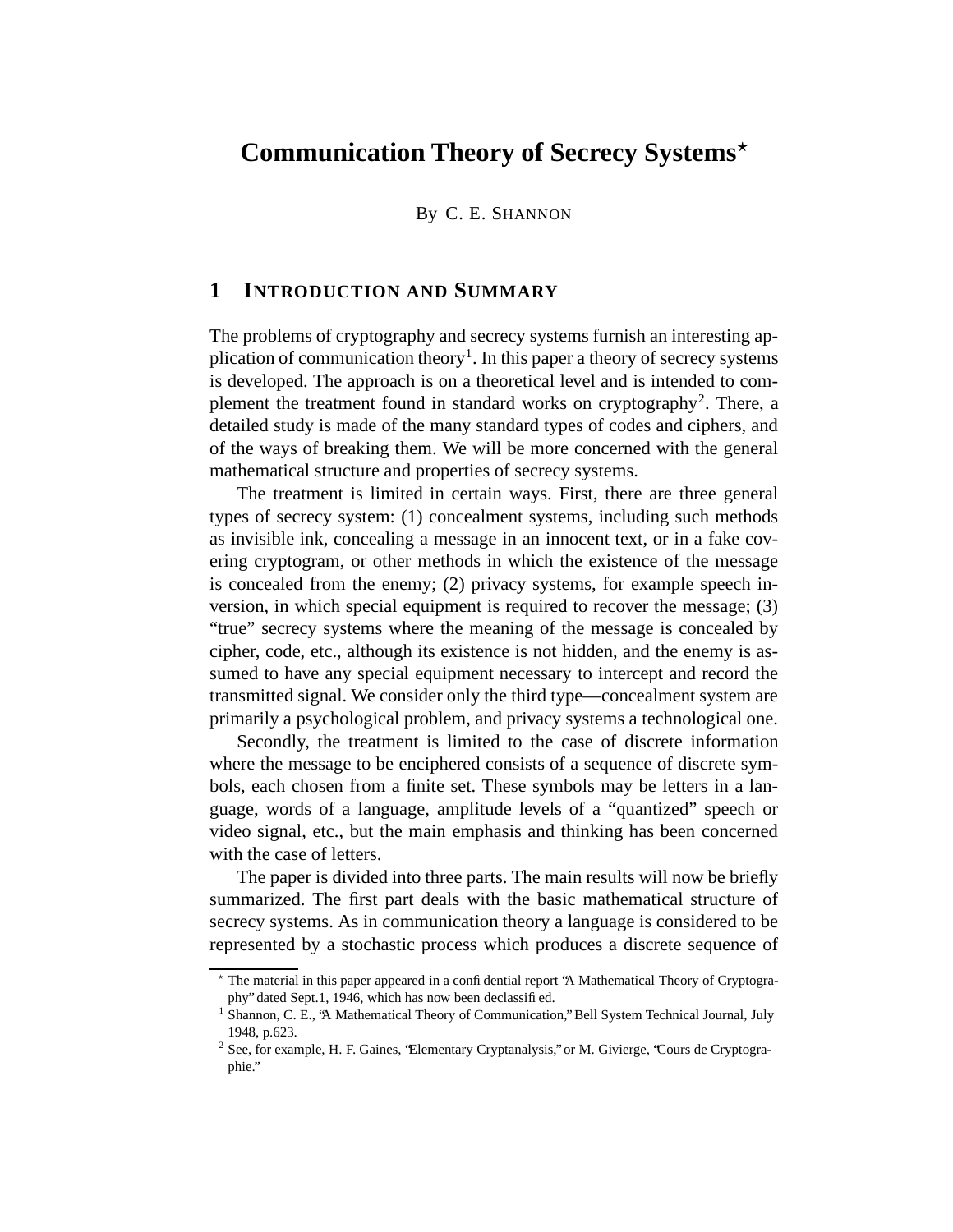symbols in accordance with some system of probabilities. Associated with a language there is a certain parameter D which we call the redundancy of the language. D measures, in a sense, how much a text in the language can be reduced in length without losing any information. As a simple example, since u always follows q in English words, the u may be omitted without loss. Considerable reductions are possible in English due to the statistical structure of the language, the high frequencies of certain letters or words, etc. Redundancy is of central importance in the study of secrecy systems.

A secrecy system is defined abstractly as a set of transformations of one space (the set of possible messages) into a second space (the set of possible cryptograms). Each particular transformation of the set corresponds to enciphering with a particular key. The transformations are supposed reversible (non-singular) so that unique deciphering is possible when the key is known.

Each key and therefore each transformation is assumed to have an *a priori* probability associated with it—the probability of choosing that key. Similarly each possible message is assumed to have an associated *a priori* probability, determined by the underlying stochastic process. These probabilities for the various keys and messages are actually the enemy cryptanalyst's *a priori* probabilities for the choices in question, and represent his *a priori* knowledge of the situation.

To use the system a key is first selected and sent to the receiving point. The choice of a key determines a particular transformation in the set forming the system. Then a message is selected and the particular transformation corresponding to the selected key applied to this message to produce a cryptogram. This cryptogram is transmitted to the receiving point by a channel and may be intercepted by the "enemy\*." At the receiving end the inverse of the particular transformation is applied to the cryptogram to recover the original message.

If the enemy intercepts the cryptogram he can calculate from it the *a posteriori* probabilities of the various possible messages and keys which might have produced this cryptogram. This set of *a posteriori* probabilities constitutes his knowledge of the key and message after the interception. "Knowledge" is thus identified with a set of propositions having associated probabilities. The calculation of the *a posteriori* probabilities is the generalized problem of cryptanalysis.

As an example of these notions, in a simple substitution cipher with random key there are 26! transformations, corresponding to the 26! ways we can substitute for 26 different letters. These are all equally likely and each therefore has an *a priori* probability  $\frac{1}{26!}$ . If this is applied to "normal English"

<sup>?</sup> The word "enemy," stemming from military applications, is commonly used in cryptographic work to denote anyone who may intercept a cryptogram.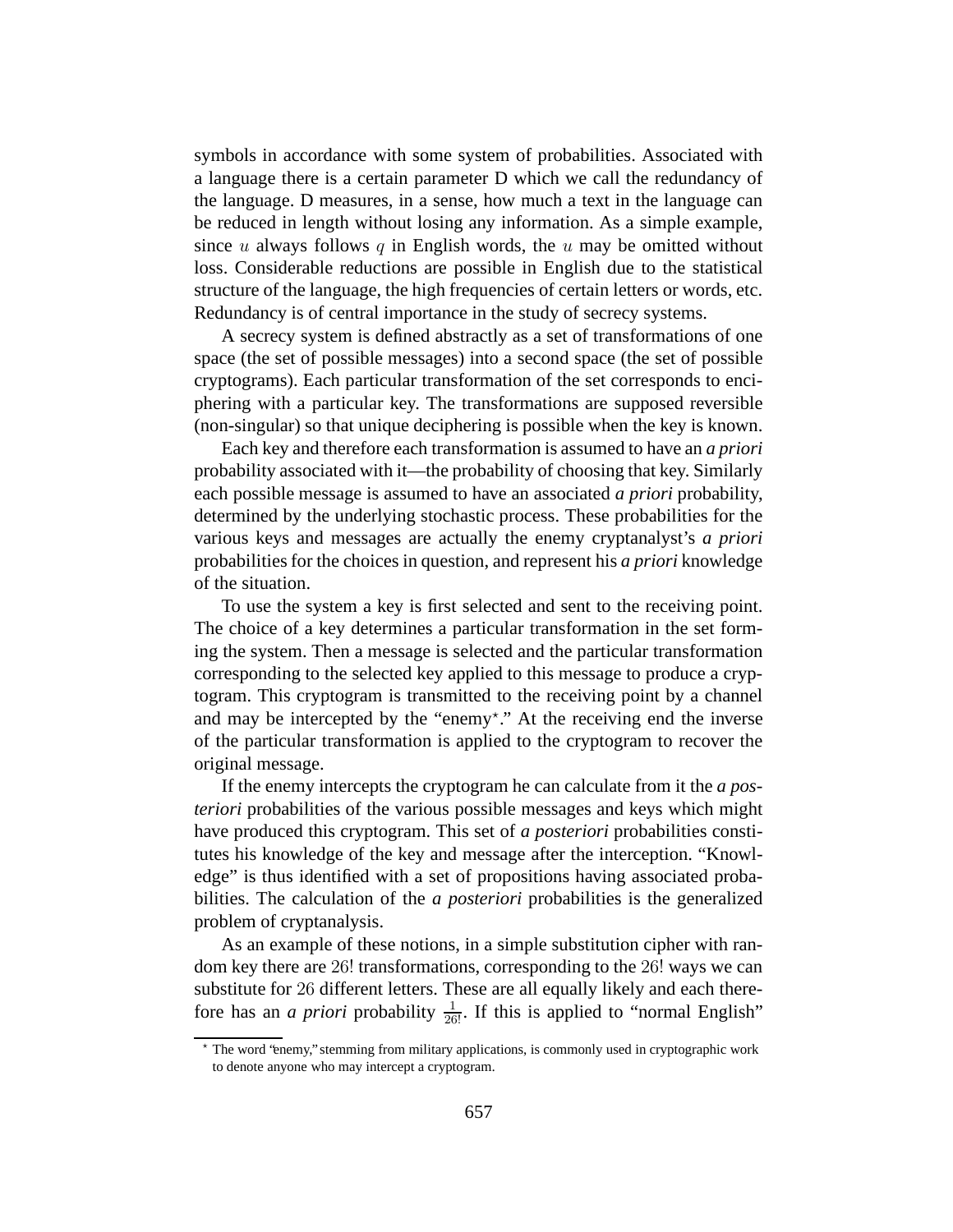the cryptanalyst being assumed to have no knowledge of the message source other than that it is producing English text, the *a priori* probabilities of various messages of N letters are merely their relative frequencies in normal English text.

If the enemy intercepts  $N$  letters of cryptograms in this system his probabilities change. If N is large enough (say 50 letters) there is usually a single message of *a posteriori* probability nearly unity, while all others have a total probability nearly zero. Thus there is an essentially unique "solution" to the cryptogram. For N smaller (say  $N = 15$ ) there will usually be many messages and keys of comparable probability, with no single one nearly unity. In this case there are multiple "solutions" to the cryptogram.

Considering a secrecy system to be represented in this way, as a set of transformations of one set of elements into another, there are two natural combining operations which produce a third system from two given systems. The first combining operation is called the product operation and corresponds to enciphering the message with the first secrecy system  $R$  and enciphering the resulting cryptogram with the second system  $S$ , the keys for  $R$  and  $S$ being chosen independently. This total operation is a secrecy system whose transformations consist of all the products (in the usual sense of products of transformations) of transformations in  $S$  with transformations in  $R$ . The probabilities are the products of the probabilities for the two transformations.

The second combining operation is "weighted addition."

$$
T = pR + qS \qquad p + q = 1
$$

It corresponds to making a preliminary choice as to whether system R or S is to be used with probabilities p and q, respectively. When this is done R or S is used as originally defined.

It is shown that secrecy systems with these two combining operations form essentially a "linear associative algebra" with a unit element, an algebraic variety that has been extensively studied by mathematicians.

Among the many possible secrecy systems there is one type with many special properties. This type we call a "pure" system. A system is pure if all keys are equally likely and if for any three transformations  $T_i, T_j, T_k$  in the set the product

 $T_i T_j^{-1} T_k$ 

is also a transformation in the set. That is, enciphering, deciphering, and enciphering with any three keys must be equivalent to enciphering with some key.

With a pure cipher it is shown that all keys are essentially equivalent they all lead to the same set of *a posteriori* probabilities. Furthermore, when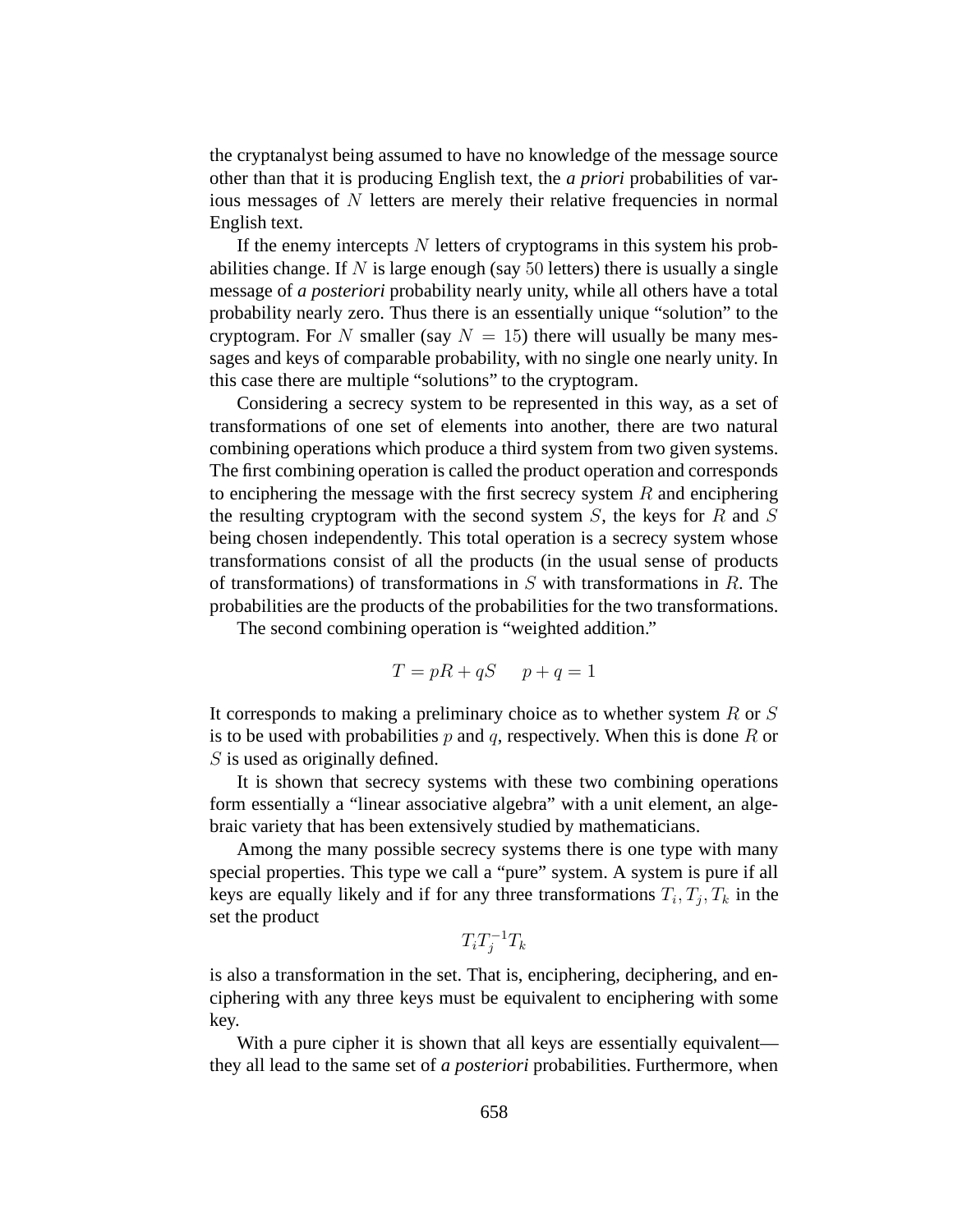a given cryptogram is intercepted there is a set of messages that might have produced this cryptogram (a "residue class") and the *a posteriori* probabilities of message in this class are proportional to the *a priori* probabilities. All the information the enemy has obtained by intercepting the cryptogram is a specification of the residue class. Many of the common ciphers are pure systems, including simple substitution with random key. In this case the residue class consists of all messages with the same pattern of letter repetitions as the intercepted cryptogram.

Two systems  $R$  and  $S$  are defined to be "similar" if there exists a fixed transformation A with an inverse,  $A^{-1}$ , such that

$$
R = AS.
$$

If  $R$  and  $S$  are similar, a one-to-one correspondence between the resulting cryptograms can be set up leading to the same *a posteriori* probabilities. The two systems are cryptanalytically the same.

The second part of the paper deals with the problem of "theoretical secrecy". How secure is a system against cryptanalysis when the enemy has unlimited time and manpower available for the analysis of intercepted cryptograms? The problem is closely related to questions of communication in the presence of noise, and the concepts of entropy and equivocation developed for the communication problem find a direct application in this part of cryptography.

"Perfect Secrecy" is defined by requiring of a system that after a cryptogram is intercepted by the enemy the *a posteriori* probabilities of this cryptogram representing various messages be identically the same as the *a priori* probabilities of the same messages before the interception. It is shown that perfect secrecy is possible but requires, if the number of messages is finite, the same number of possible keys. If the message is thought of as being constantly generated at a given "rate"  $R$  (to be defined later), key must be generated at the same or a greater rate.

If a secrecy system with a finite key is used, and  $N$  letters of cryptogram intercepted, there will be, for the enemy, a certain set of messages with certain probabilities that this cryptogram could represent. As  $N$  increases the field usually narrows down until eventually there is a unique "solution" to the cryptogram; one message with probability essentially unity while all others are practically zero. A quantity  $H(N)$  is defined, called the equivocation, which measures in a statistical way how near the average cryptogram of  $N$ letters is to a unique solution; that is, how uncertain the enemy is of the original message after intercepting a cryptogram of  $N$  letters. Various properties of the equivocation are deduced—for example, the equivocation of the key never increases with increasing  $N$ . This equivocation is a theoretical secrecy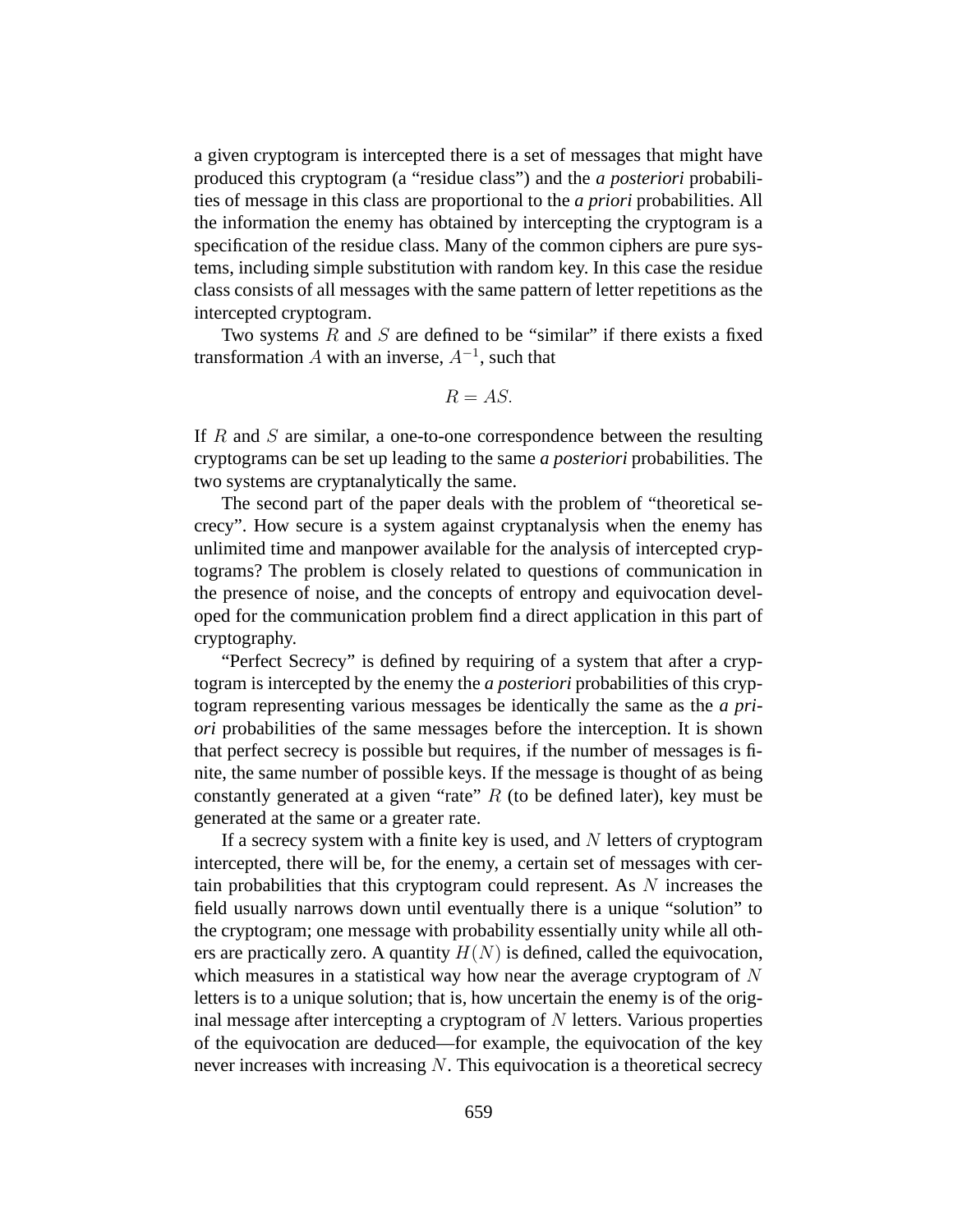index—theoretical in that it allows the enemy unlimited time to analyse the cryptogram.

The function  $H(N)$  for a certain idealized type of cipher called the random cipher is determined. With certain modifications this function can be applied to many cases of practical interest. This gives a way of calculating approximately how much intercepted material is required to obtain a solution to a secrecy system. It appears from this analysisthat with ordinary languages and the usual types of ciphers (not codes) this "unicity distance" is approximately  $\frac{H(K)}{D}$ . Here  $H(K)$  is a number measuring the "size" of the key space. If all keys are *a priori* equally likely  $H(K)$  is the logarithm of the number of possible keys. D is the redundancy of the language and measures the amount of "statistical constraint" imposed by the language. In simple substitution with random key  $H(K)$  is  $\log_{10}26!$  or about 20 and D (in decimal digits per letter) is about .7 for English. Thus unicity occurs at about 30 letters.

It is possible to construct secrecy systems with a finite key for certain "languages" in which the equivocation does not approach zero as  $N\rightarrow\infty$ . In this case, no matter how much material is intercepted, the enemy still does not obtain a unique solution to the cipher but is left with many alternatives, all of reasonable probability. Such systems we call *ideal* systems. It is possible in any language to approximate such behavior—i.e., to make the approach to zero of  $H(N)$  recede out to arbitrarily large N. However, such systems have a number of drawbacks, such as complexity and sensitivity to errors in transmission of the cryptogram.

The third part of the paper is concerned with "practical secrecy". Two systems with the same key size may both be uniquely solvable when  $N$  letters have been intercepted, but differ greatly in the amount of labor required to effect this solution. An analysis of the basic weaknesses of secrecy systems is made. This leads to methods for constructing systems which will require a large amount of work to solve. Finally, a certain incompatibility among the various desirable qualities of secrecy systems is discussed.

# PART I

# MATHEMATICAL STRUCTURE OF SECRECY SYSTEMS

## **2 SECRECY SYSTEMS**

As a first step in the mathematical analysis of cryptography, it is necessary to idealize the situation suitably, and to define in a mathematically acceptable way what we shall mean by a secrecy system. A "schematic" diagram of a general secrecy system is shown in Fig. 1. At the transmitting end there are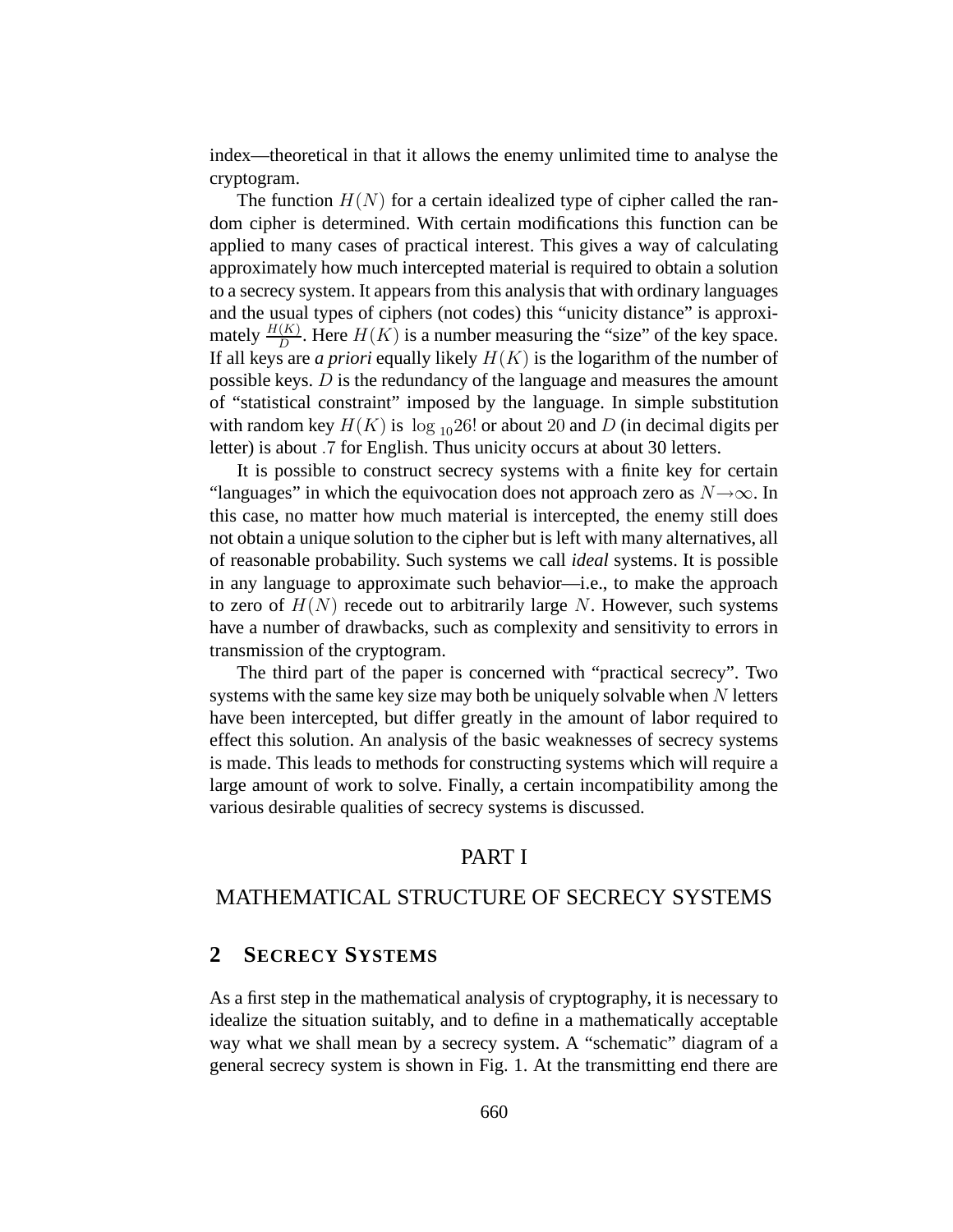two information sources—a message source and a key source. The key source produces a particular key from among those which are possible in the system. This key is transmitted by some means, supposedly not interceptible, for example by messenger, to the receiving end. The message source produces a message (the "clear") which is enciphered and the resulting cryptogram sent to the receiving end by a possibly interceptible means, for example radio. At the receiving end the cryptogram and key are combined in the decipherer to recover the message.



**Fig. 1. Schematic of a general secrecy system**

Evidently the encipherer performs a functional operation. If  $M$  is the message, K the key, and E the enciphered message, or cryptogram, we have

$$
E = f(M, K)
$$

that is  $E$  is function of  $M$  and  $K$ . It is preferable to think of this, however, not as a function of two variables but as a (one parameter) family of operations or transformations, and to write it

$$
E=T_iM.
$$

The transformation  $T_i$  applied to message M produces cryptogram E. The index i corresponds to the particular key being used.

We will assume, in general, that there are only a finite number of possible keys, and that each has an associated probability  $p_i$ . Thus the key source is represented by a statistical process or device which chooses one from the set of transformations  $T_1, T_2, \dots, T_m$  with the respective probabilities  $p_1, p_2, \dots, p_m$ . Similarly we will generally assume a finite number of possible messages  $M_1, M_2, \dots, M_n$  with associate *a priori* probabilities  $q_1, q_2, \dots, q_n$ . The possible messages, for example, might be the possible sequences of English letters all of length  $N$ , and the associated probabilities are then the relative frequencies of occurrence of these sequences in normal English text.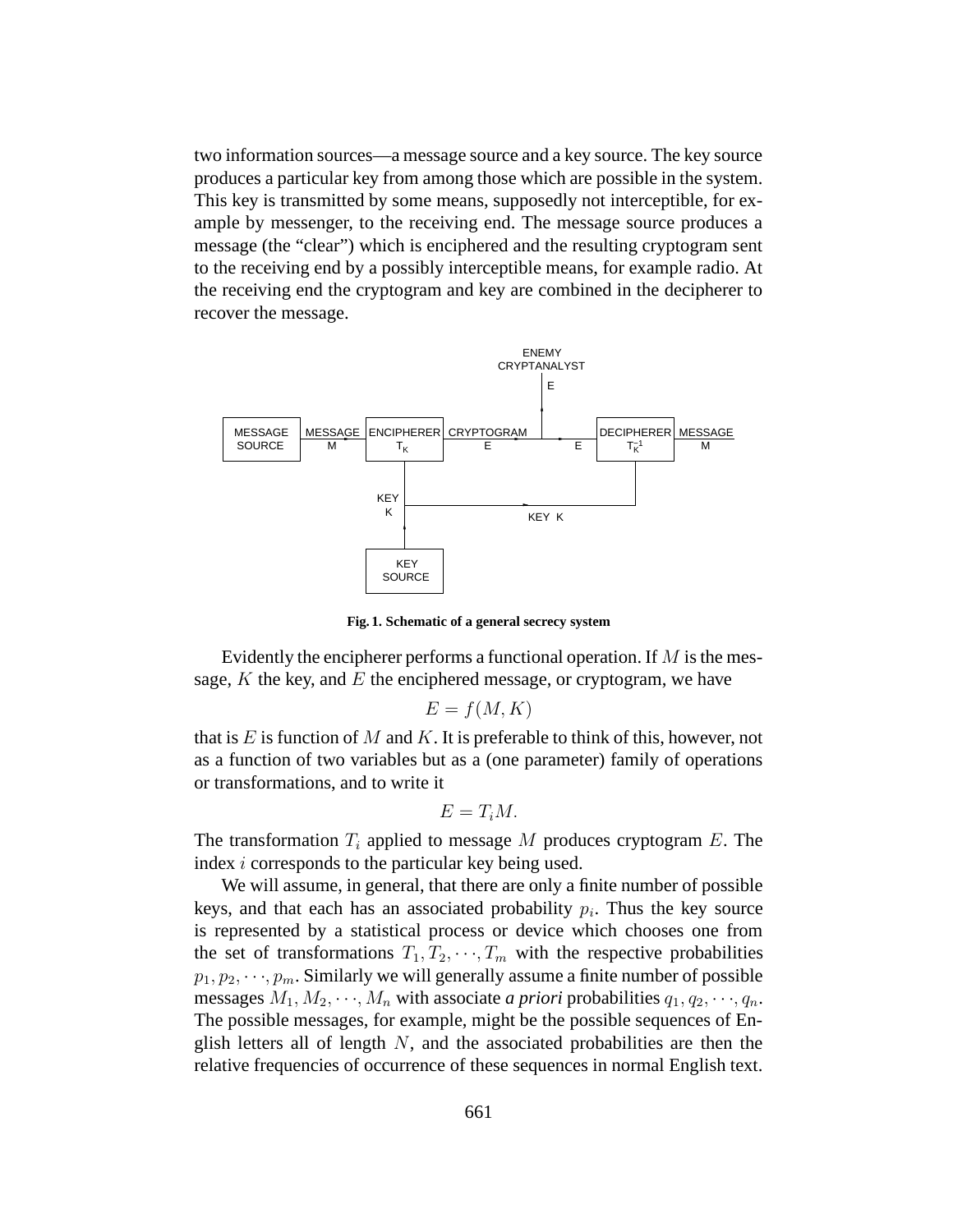At the receiving end it must be possible to recover  $M$ , knowing  $E$  and K. Thus the transformations  $T_i$  in the family must have unique inverses  $T_i^{-1}$ such that  $T_i T_i^{-1} = I$ , the identity transformation. Thus:

$$
M = T_i^{-1}E.
$$

At any rate this inverse must exist uniquely for every  $E$  which can be obtained from an  $M$  with key  $i$ . Hence we arrive at the definition: A secrecy system is a family of uniquely reversible transformations  $T_i$  of a set of possible messages into a set of cryptograms, the transformation  $T_i$  having an associated probability  $p_i$ . Conversely any set of entities of this type will be called a "secrecy system". The set of possible messages will be called, for convenience, the "message space" and the set of possible cryptograms the "cryptogram space".

Two secrecy systems will be the same if they consist of the same set of transformations  $T_i$ , with the same messages and cryptogram space (range and domain) and the same probabilities for the keys.

A secrecy system can be visualized mechanically as a machine with one or more controls on it. A sequence of letters, the message, is fed into the input of the machine and a second series emerges at the output. The particular setting of the controls corresponds to the particular key being used. Some statistical method must be prescribed for choosing the key from all the possible ones.

To make the problem mathematically tractable we shall assume that *the enemy knows the system being used*. That is, he knows the family of transformations  $T_i$ , and the probabilities of choosing various keys. It might be objected that this assumption is unrealistic, in that the cryptanalyst often does not know what system was used or the probabilities in question. There are two answers to this objection:

- 1. The restriction is much weaker than appears at first, due to our broad definition of what constitutes a secrecy system. Suppose a cryptographer intercepts a message and does not know whether a substitution transposition, or Vigenère type cipher was used. He can consider the message as being enciphered by a system in which part of the key is the specification of which of these types was used, the next part being the particular key for that type. These three different possibilities are assigned probabilities according to his best estimates of the *a priori* probabilities of the encipherer using the respective types of cipher.
- 2. The assumption is actually the one ordinary used in cryptographic studies. It is pessimistic and hence safe, but in the long run realistic, since one must expect his system to be found out eventually. Thus, even when an entirely new system is devised, so that the enemy cannot assign any *a*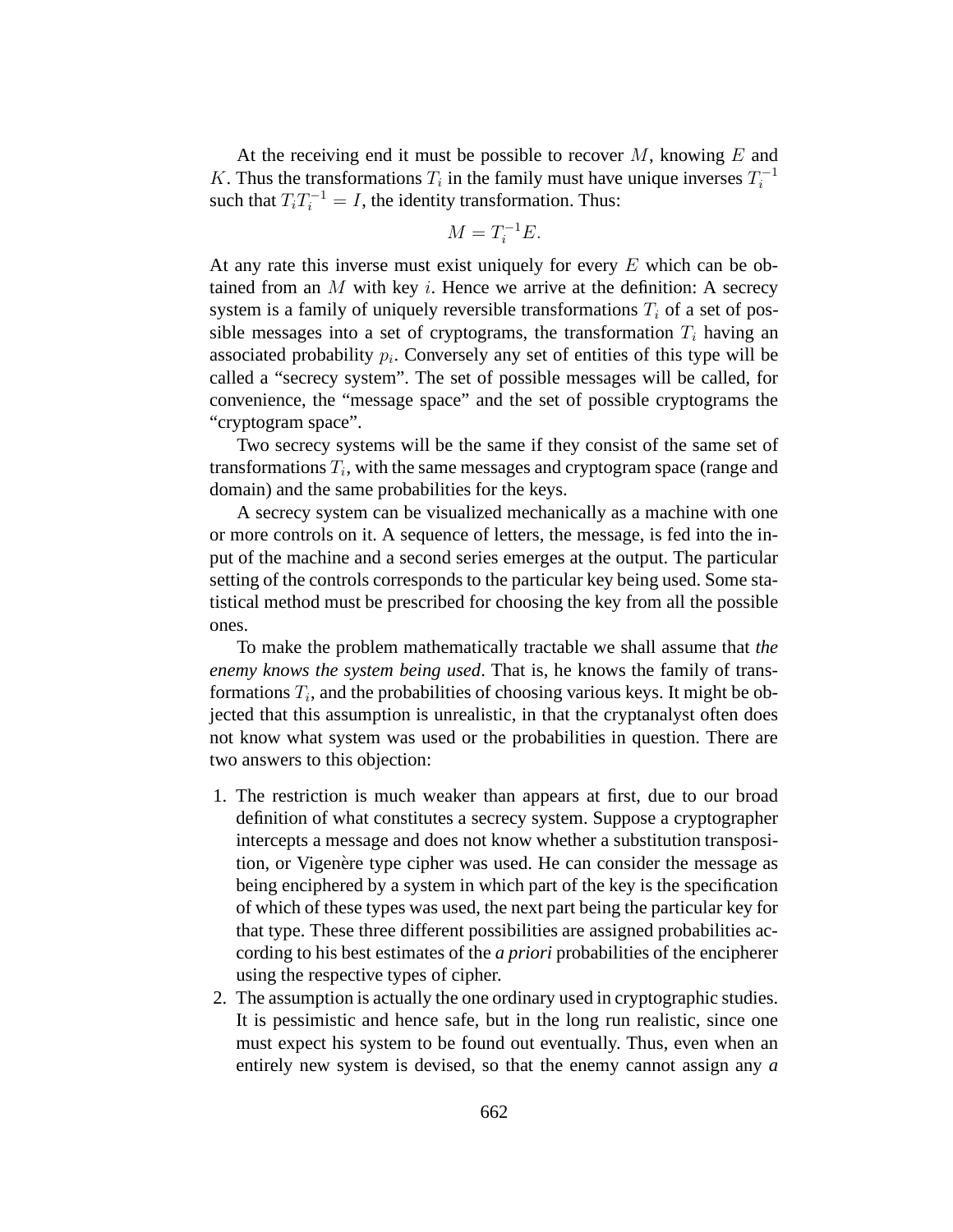*priori* probability to it without discovering it himself, one must still live with the expectation of his eventual knowledge.

The situation is similar to that occurring in the theory of games<sup>3</sup> where it is assumed that the opponent "finds out" the strategy of play being used. In both cases the assumption serves to delineate sharply the opponent's knowledge.

A second possible objection to our definition of secrecy systems is that no account is taken of the common practice of inserting nulls in a message and the use of multiple substitutes. In such cases there is not a unique cryptogram for a given message and key, but the encipherer can choose at will from among a number of different cryptograms. This situation could be handled, but would only add complexity at the present stage, without substantially altering any of the basic results.

If the messages are produced by a Markoff process of the type described in (1) to represent an information source, the probabilities of various messages are determined by the structure of the Markoff process. For the present, however, we wish to take a more general view of the situation and regard the messages as merely an abstract set of entities with associated probabilities, not necessarily composed of a sequence of letters and not necessarily produced by a Markoff process.

It should be emphasized that throughout the paper a secrecy system means not one, but a set of many transformations. After the key is chosen only one of these transformations is used and one might be led from this to define a secrecy system as a single transformation on a language. The enemy, however, does not know what key was chosen and the "might have been" keys are as important for him as the actual one. Indeed it is only the existence of these other possibilities that gives the system any secrecy. Since the secrecy is our primary interest, we are forced to the rather elaborate concept of a secrecy system defined above. This type of situation, where possibilities are as important as actualities, occurs frequently in games of strategy. The course of a chess game is largely controlled by threats which are *not* carried out. Somewhat similar is the "virtual existence" of unrealized imputations in the theory of games.

It may be noted that a single operation on a language forms a degenerate type of secrecy system under our definition—a system with only one key of unit probability. Such a system has no secrecy—the cryptanalyst finds the message by applying the inverse of this transformation, the only one in the system, to the intercepted cryptogram. The decipherer and cryptanalyst in this case possess the same information. In general, the only difference between the decipherer's knowledge and the enemy cryptanalyst's knowledge

<sup>&</sup>lt;sup>3</sup> See von Neumann and Morgenstern 'The Theory of Games'', Princeton 1947.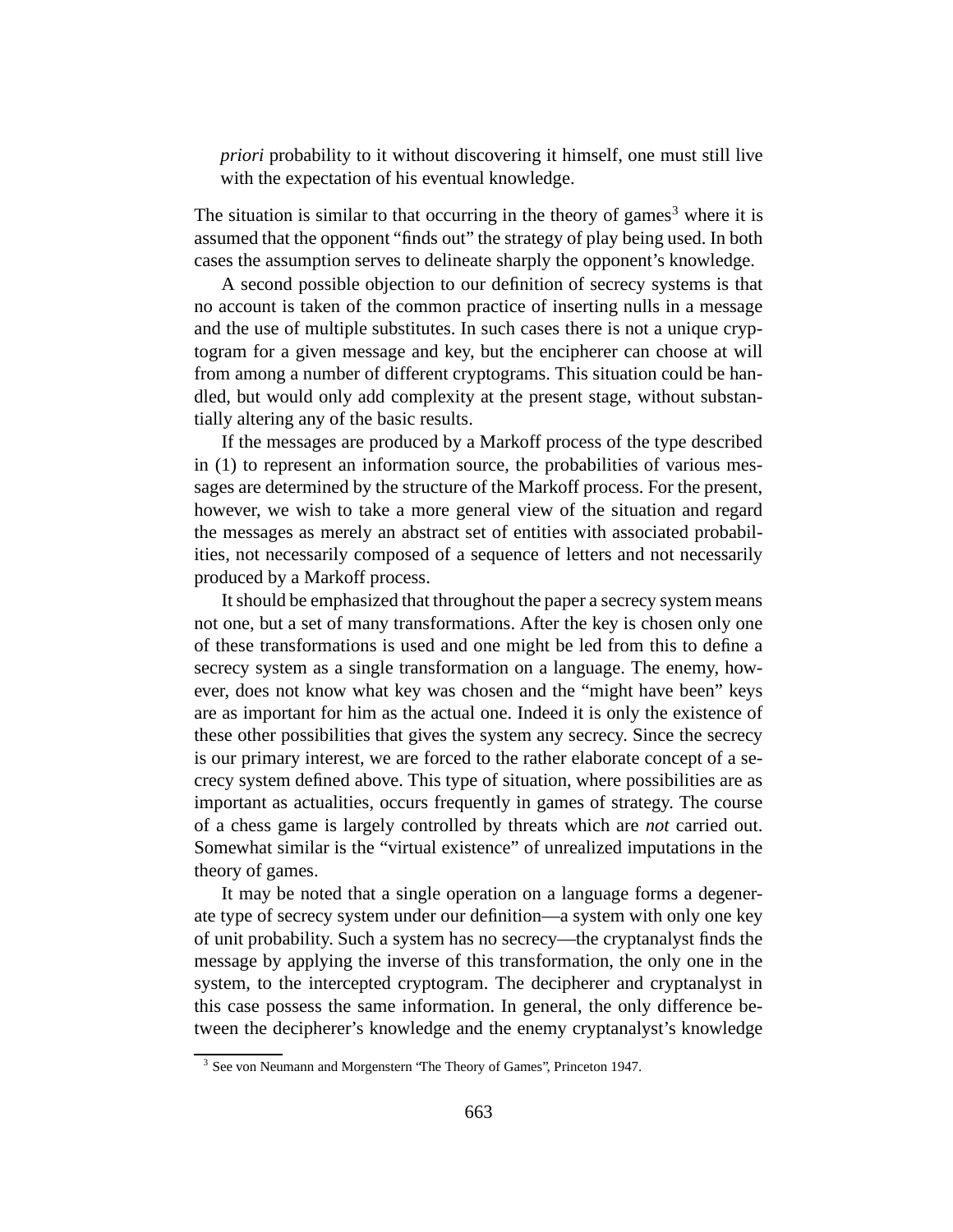is that the decipherer knows the particular key being used, while the cryptanalyst knows only the *a priori* probabilities of the various keys in the set. The process of deciphering is that of applying the inverse of the particular transformation used in enciphering to the cryptogram. The process of cryptanalysis is that of attempting to determine the message (or the particular key) given only the cryptogram and the *a priori* probabilities of various keys and messages.

There are a number of difficult epistemological questions connected with the theory of secrecy, or in fact with any theory which involves questions of probability (particularly *a priori* probabilities, Bayes' theorem, etc.) when applied to a physical situation. Treated abstractly, probability theory can be put on a rigorous logical basis with the modern measure theory approach<sup>45</sup>. As applied to a physical situation, however, especially when "subjective" probabilities and unrepeatable experiments are concerned, there are many questions of logical validity. For example, in the approach to secrecy made here, *a priori* probabilities of various keys and messages are assumed known by the enemy cryptographer—how can one determine operationally if his estimates are correct, on the basis of his knowledge of the situation?

One can construct artificial cryptographic situations of the "urn and die" type in which the *a priori* probabilities have a definite unambiguous meaning and the idealization used here is certainly appropriate. In other situations that one can imagine, for example an intercepted communication between Martian invaders, the *a priori* probabilities would probably be so uncertain as to be devoid of significance. Most practical cryptographic situations lie somewhere between these limits. A cryptanalyst might be willing to classify the possible messages into the categories "reasonable", "possible but unlikely" and "unreasonable", but feel that finer subdivision was meaningless.

Fortunately, in practical situations, only extreme errors in *a priori* probabilities of keys and messages cause significant errors in the important parameters. This is because of the exponential behavior of the number of messages and cryptograms, and the logarithmic measures employed.

### **3 REPRESENTATION OF SYSTEMS**

A secrecy system as defined above can be represented in various ways. One which is convenient for illustrative purposes is a line diagram, as in Figs. 2 and 4. The possible messages are represented by points at the left and the possible cryptograms by points at the right. If a certain key, say key 1, transforms message  $M_2$  into cryptogram  $E_4$  then  $M_2$  and  $E_4$  are connected by a

<sup>4</sup> See J. L. Doob, "Probability as Measure", *Annals of Math. Stat., v. 12, 1941, pp. 206–214.*

<sup>5</sup> A. Kolmogoroff, "Grundbegriffe der Wahrscheinlichkeitsrechnung", Ergebnisse der Mathematic, v. 2, No. 3 (Berlin 1933).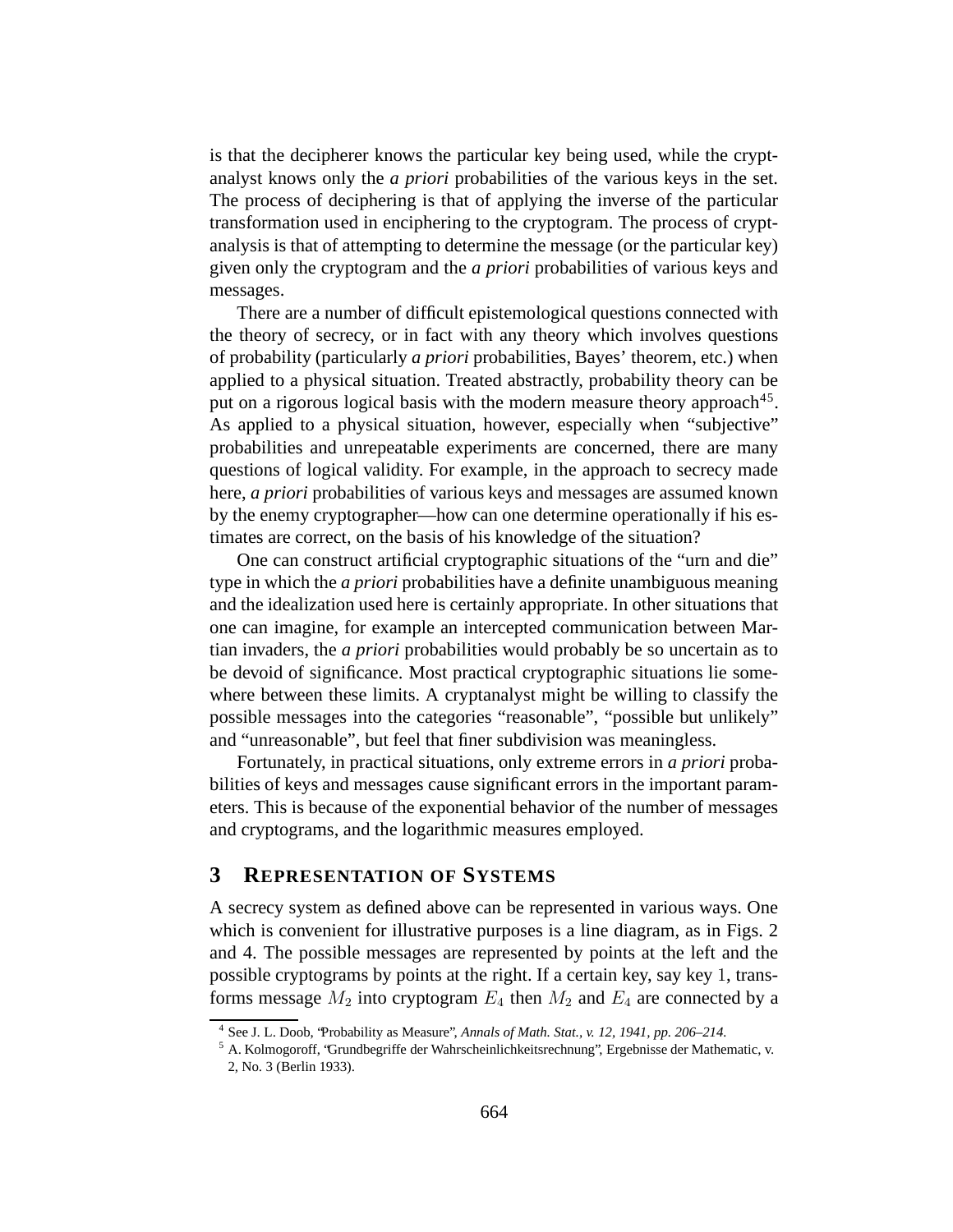line labeled 1, etc. From each possible message there must be exactly one line emerging for each different key. If the same is true for each cryptogram, we will say that the system is *closed*.

A more common way of describing a system is by stating the operation one performs on the message for an arbitrary key to obtain the cryptogram. Similarly, one defines implicitly the probabilities for various keys by describing how a key is chosen or what we know of the enemy's habits of key choice. The probabilities for messages are implicitly determined by stating our *a priori* knowledge of the enemy's language habits, the tactical situation (which will influence the probable content of the message) and any special information we may have regarding the cryptogram.



**Fig. 2. Line drawings for simple systems**

## **4 SOME EXAMPLES OF SECRECY SYSTEMS**

In this section a number of examples of ciphers will be given. These will often be referred to in the remainder of the paper for illustrative purposes.

#### **4.1 Simple Substitution Cipher**

In this cipher each letter of the message is replaced by a fixed substitute, usually also a letter. Thus the message,

$$
M = m_1 m_2 m_3 m_4 \cdots
$$

where  $m_1, m_2, \cdots$  are the successive letters becomes:

$$
E = e_1 e_2 e_3 e_4 \cdots = f(m_1) f(m_2) f(m_3) f(m_4) \cdots
$$

where the function  $f(m)$  is a function with an inverse. The key is a permutation of the alphabet (when the substitutes are letters) e.g.  $X G U A C D T$  $B$  F H R S L M Q V Y Z W I E J O K N P. The first letter X is the substitute for  $A$ ,  $G$  is the substitute for  $B$ , etc.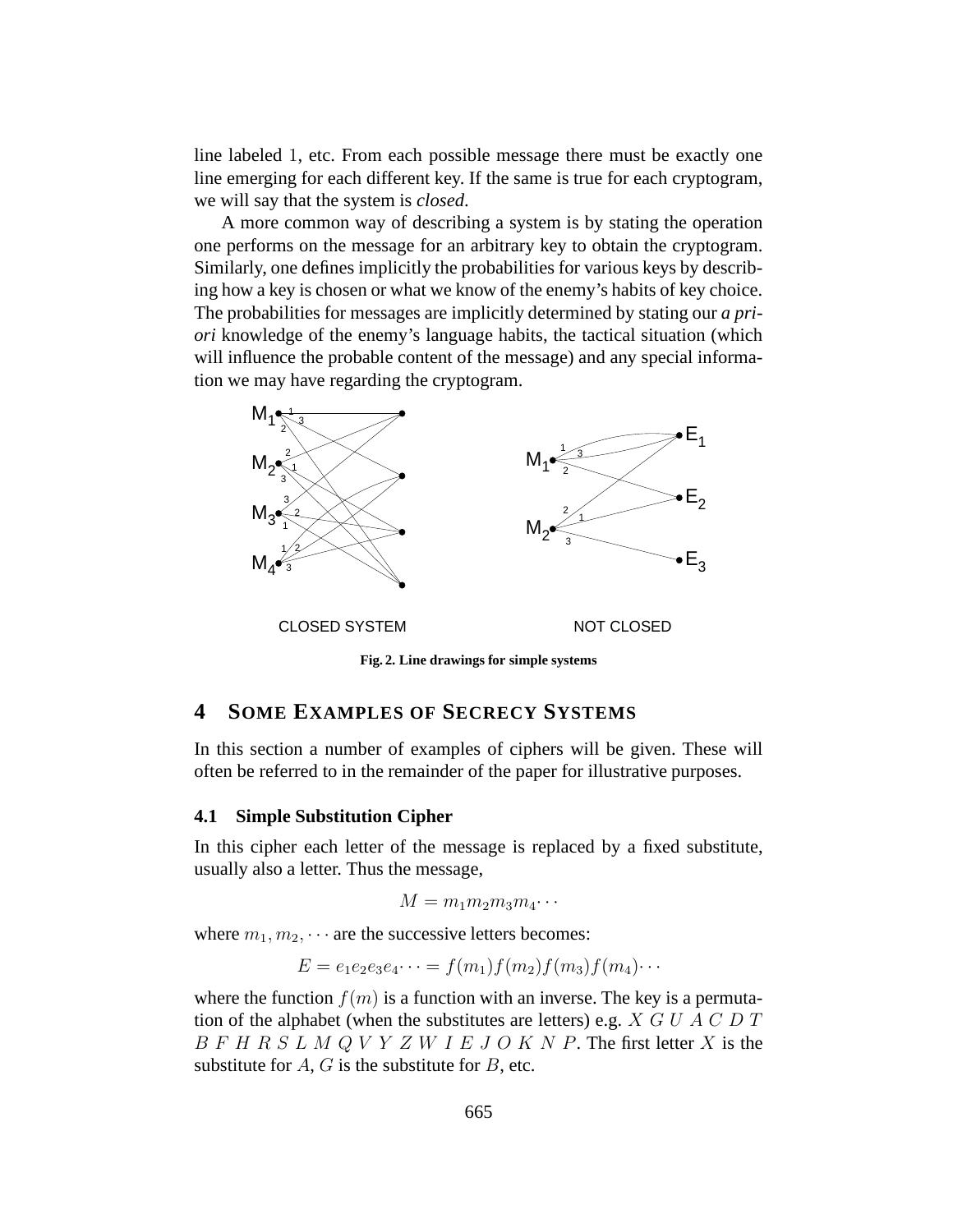#### **4.2 Transposition (Fixed Period** d**)**

The message is divided into groups of length  $d$  and a permutation applied to the first group, the same permutation to the second group, etc. The permutation is the key and can be represented by a permutation of the first  $d$  integers. Thus for  $d = 5$ , we might have 2 3 1 5 4 as the permutation. This means that:

 $m_1$   $m_2$   $m_3$   $m_4$   $m_5$   $m_6$   $m_7$   $m_8$   $m_9$   $m_{10}$   $\cdots$ 

becomes

 $m_2$   $m_3$   $m_1$   $m_5$   $m_4$   $m_7$   $m_8$   $m_6$   $m_{10}$   $m_9$   $\cdots$ 

Sequential application of two or more transpositions will be called compound transposition. If the periods are  $d_1, d_2, \dots, d_n$  it is clear that the result is a transposition of period  $d$ , where  $d$  is the least common multiple of  $d_1, d_2, \cdots, d_n.$ 

#### **4.3 Vigen**`**ere, and Variations**

In the Vigenère cipher the key consists of a series of  $d$  letters. These are written repeatedly below the message and the two added modulo 26 (considering the alphabet numbered from  $A = 0$  to  $Z = 25$ . Thus

 $e_i = m_i + k_i \pmod{26}$ 

where  $k_i$  is of period d in the index i. For example, with the key  $G A H$ , we obtain

| message      | $N$ O W I S T H E |
|--------------|-------------------|
| repeated key | G A H G A H G A   |
| cryptogram   | T O D O S A N E   |

The Vigenère of period 1 is called the Caesar cipher. It is a simple substitution in which each letter of  $M$  is advanced a fixed amount in the alphabet. This amount is the key, which may be any number from 0 to 25. The so-called Beaufort and Variant Beaufort are similar to the Vigenère, and encipher by the equations

$$
e_i = k_i - m_i \pmod{26}
$$

$$
e_i = m_i - k_i \pmod{26}
$$

respectively. The Beaufort of period one is called the reversed Caesar cipher.

The application of two or more Vigenère in sequence will be called the compound Vigenère. It has the equation

$$
e_i = m_i + k_i + l_i + \dots + s_i \pmod{26}
$$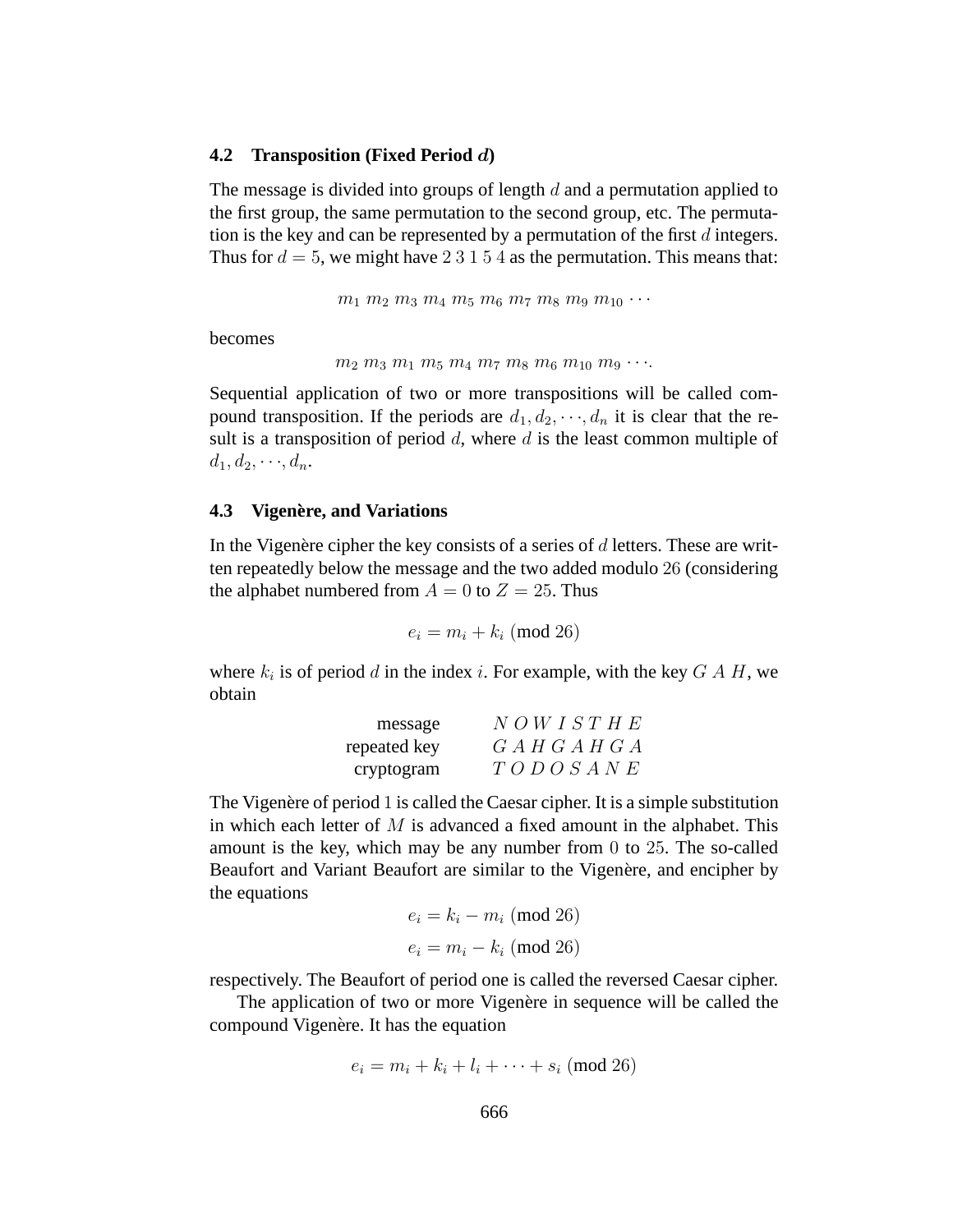where  $k_i, l_i, \dots, s_i$  in general have different periods. The period of their sum,

 $k_i + l_i + \cdots + s_i$ 

as in compound transposition, is the least common multiple of the individual periods.

When the Vigenère is used with an unlimited key, never repeating, we have the Vernam system<sup>6</sup>, with

 $e_i = m_i + k_i \pmod{26}$ 

the  $k_i$  being chosen at random and independently among  $0, 1, \dots, 25$ . If the key is a meaningful text we have the "running key" cipher.

#### **4.4 Digram, Trigram, and** N**-gram substitution**

Rather than substitute for letters one can substitute for digrams, trigrams, etc. General digram substitution requires a key consisting of a permutation of the  $26<sup>2</sup>$  digrams. It can be represented by a table in which the row corresponds to the first letter of the digram and the column to the second letter, entries in the table being the substitutions (usually also digrams).

#### **4.5 Single Mixed Alphabet Vigen**`**ere**

This is a simple substitution followed by a Vigenère.

$$
e_i = f(m_i) + k_i
$$

$$
m_i = f^{-1}(e_i - k_i)
$$

The "inverse" of this system is a Vigenère followed by simple substitution

$$
e_i = g(m_i + k_i)
$$

$$
m_i = g^{-1}(e_i) - k_i
$$

#### **4.6 Matrix System**

One method of  $n$ -gram substitution is to operate on successive  $n$ -grams with a matrix having an inverse<sup>7</sup>. The letters are assumed numbered from  $0$  to  $25$ , making them elements of an algebraic ring. From the *n*-gram  $m_1 m_2 \cdots m_n$ of message, the matrix  $a_{ij}$  gives an *n*-gram of cryptogram

$$
e_i = \sum_{j=1}^n a_{ij} m_j \qquad i = 1, \dots, n
$$

<sup>6</sup> G. S. Vernam, "Cipher Printing Telegraph Systems for Secret Wire and Radio Telegraphic Communications", *Journal American Institute of Electrical Engineers*, v. XLV, pp. 109–115, 1926.

<sup>7</sup> See L. S. Hill, "Cryptography in an Algebraic Alphabet", *American Math. Monthly*, v. 36, No. 6, 1, 1929, pp. 306–312; also "Concerning Certain Linear Transformation Apparatus of Cryptography", v. 38, No. 3, 1931, pp. 135–154.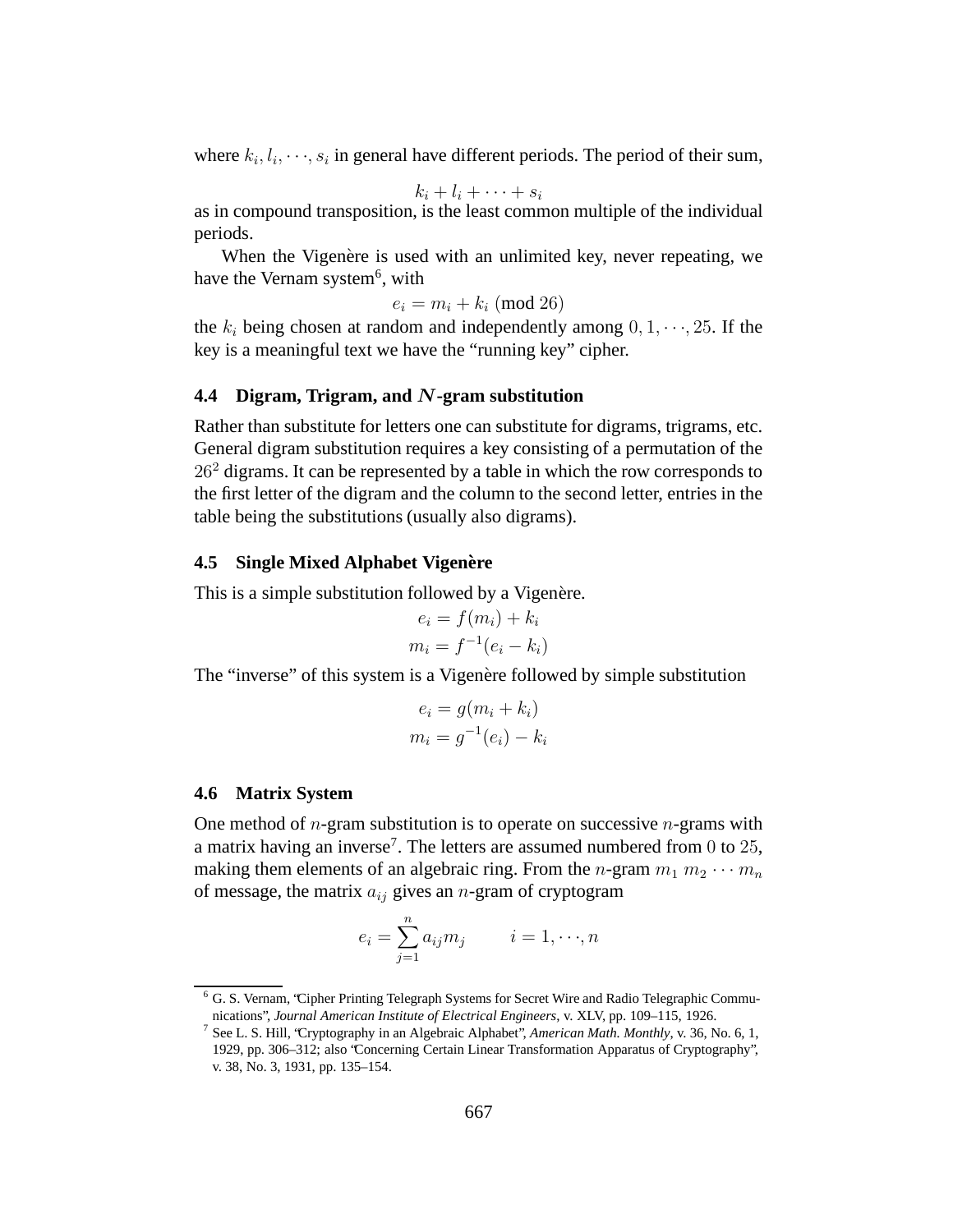The matrix  $a_{ij}$  is the key, and deciphering is performed with the inverse matrix. The inverse matrix will exist if and only if the determinant  $|a_{ij}|$  has an inverse element in the ring.

### **4.7 The Playfair Cipher**

This is a particular type of digram substitution governed by a mixed 25 letter alphabet written in a  $5\times 5$  square. (The letter J is often dropped in cryptographic work—it is very infrequent, and when it occurs can be replaced by I.) Suppose the key square is as shown below:

$$
\begin{array}{ccccccccc}L & Z & Q & C & P \\ A & G & N & O & U \\ R & D & M & I & F \\ K & Y & H & V & S \\ X & B & T & E & W \end{array}
$$

The substitute for a digram  $AC$ , for example, is the pair of letters at the other corners of the rectangle defined by  $A$  and  $C$ , i.e.,  $LO$ , the  $L$  taken first since it is above A. If the digram letters are on a horizontal line as  $RI$ , one uses the letters to their right  $DF$ ;  $RF$  becomes DR. If the letters are on a vertical line, the letters below them are used. Thus PS becomes UW. If the letters are the same nulls may be used to separate them or one may be omitted, etc.

#### **4.8 Multiple Mixed Alphabet Substitution**

In this cipher there are a set of  $l$  simple substitutions which are used in sequence. If the period  $d$  is four

 $m_1$   $m_2$   $m_3$   $m_4$   $m_5$   $m_6$   $\cdots$ 

becomes

```
f_1(m_1) f_2(m_2) f_3(m_3) f_4(m_4) f_1(m_5) f_2(m_6) \cdots
```
#### **4.9 Autokey Cipher**

A Vigenère type system in which either the message itself or the resulting cryptogram is used for the "key" is called an autokey cipher. The encipherment is started with a "priming key" (which is the entire key in our sense) and continued with the message or cryptogram displaced by the length of the priming key as indicated below, where the priming key is COMET. The message used as "key":

| Message    | $S E N D S U P P L I E S \cdots$ |
|------------|----------------------------------|
| Key        | COMETSENDSUP                     |
| Cryptogram | $U S Z H L M T C O A Y H \cdots$ |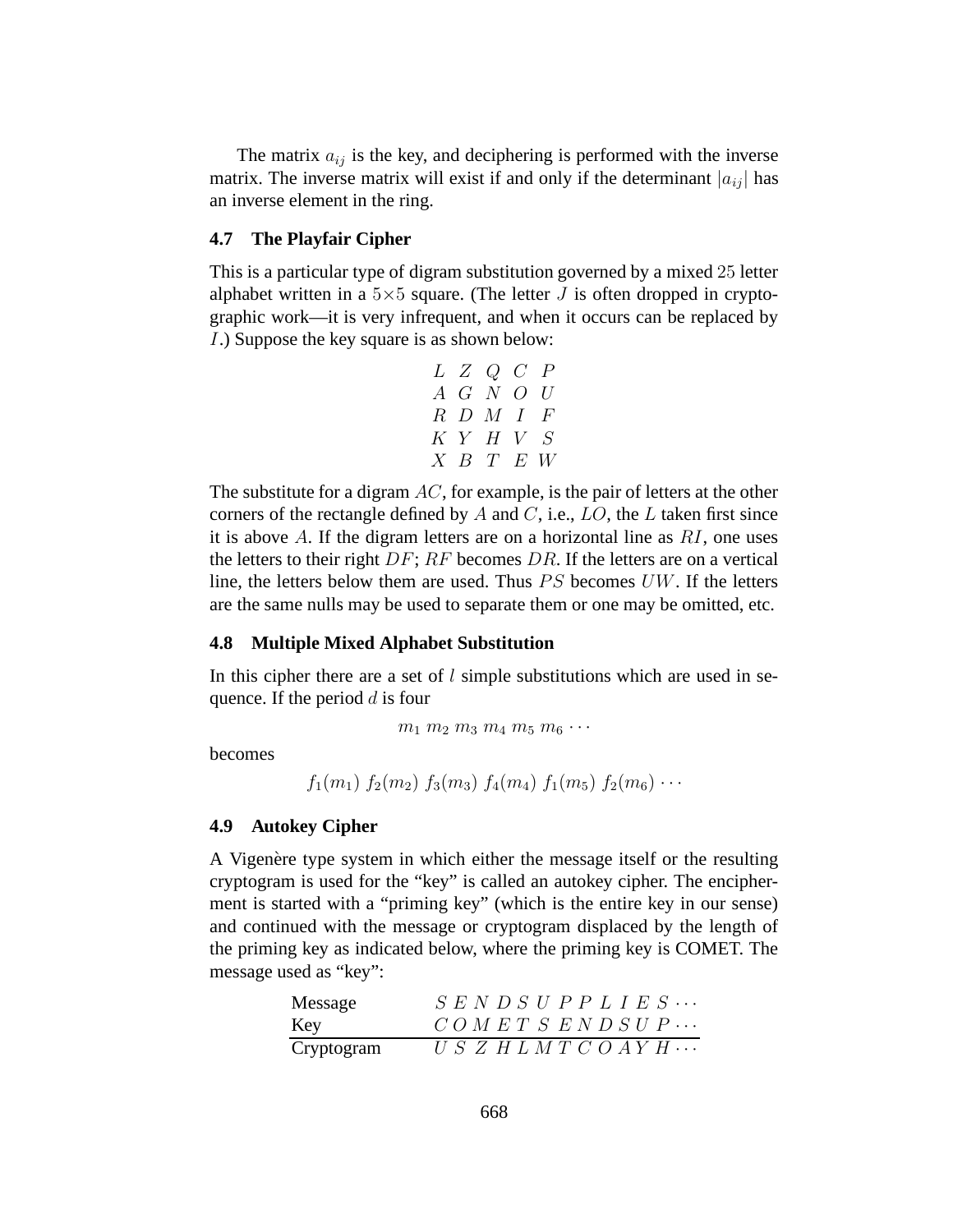The cryptogram used as "key"<sup>8</sup>:

| Message    | $S \ E \ N \ D \ S \ U \ P \ P \ L \ I \ E \ S \ \cdots$ |
|------------|----------------------------------------------------------|
| Key        | $COMETUSZHLOH\cdots$                                     |
| Cryptogram | $U S Z H L O H O S T S Z \cdots$                         |

#### **4.10 Fractional Ciphers**

In these, each letter is first enciphered into two or more letters or numbers and these symbols are somehow mixed (e.g., by transposition). The result may then be retranslated into the original alphabet. Thus, using a mixed 25 letter alphabet for the key, we may translate letters into two-digit quinary numbers by the table:

|          |                         | $0 \t1 \t2 \t3 \t4$ |  |
|----------|-------------------------|---------------------|--|
| $\theta$ |                         | L Z Q C P           |  |
| 1        |                         | $A$ G N O U         |  |
| $2 -$    |                         | $R$ $D$ $M$ $I$ $F$ |  |
| 3        |                         | K Y H V S           |  |
|          | $4$ $X$ $B$ $T$ $E$ $W$ |                     |  |

Thus B becomes 41. After the resulting series of numbers is transposed in some way they are taken in pairs and translated back into letters.

#### **4.11 Codes**

In codes words (or sometimes syllables) are replaced by substitute letter groups. Sometimes a cipher of one kind or another is applied to the result.

# **5 VALUATIONS OF SECRECY SYSTEM**

There are a number of different criteria that should be applied in estimating the value of a proposed secrecy system. The most important of these are:

### **5.1 Amount of Secrecy**

There are some systems that are perfect—the enemy is no better off after intercepting any amount of material than before. Other systems, although giving him some information, do not yield a unique "solution" to intercepted cryptograms. Among the uniquely solvable systems, there are wide variations in the amount of labor required to effect this solution and in the amount of material that must be intercepted to make the solution unique.

 $8$  This system is trivial from the secrecy standpoint since, with the exception of the first d letters, the enemy is in possession of the entire "key".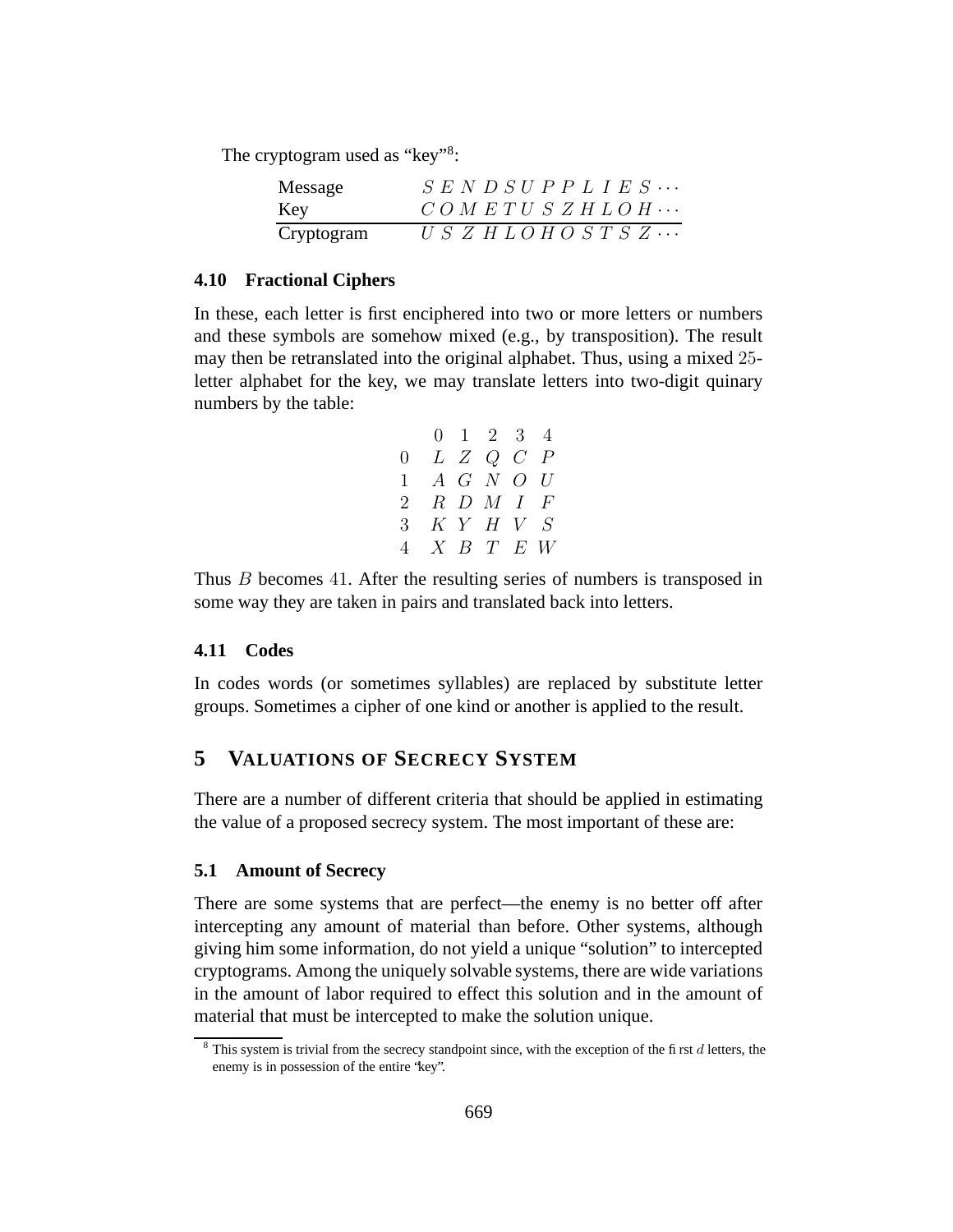## **5.2 Size of Key**

The key must be transmitted by non-interceptible means from transmitting to receiving points. Sometimes it must be memorized. It is therefore desirable to have the key as small as possible.

#### **5.3 Complexity of Enciphering and Deciphering Operations**

Enciphering and deciphering should, of course, be as simple as possible. If they are done manually, complexity leads to loss of time, errors, etc. If done mechanically, complexity leads to large expensive machines.

#### **5.4 Propagation of Errors**

In certain types of ciphers an error of one letter in enciphering or transmission leads to a large number of errors in the deciphered text. The error are spread out by the deciphering operation, causing the loss of much information and frequent need for repetition of the cryptogram. It is naturally desirable to minimize this error expansion.

#### **5.5 Expansion of Message**

In some types of secrecy systems the size of the message is increased by the enciphering process. This undesirable effect may be seen in systems where one attempts to swamp out message statistics by the addition of many nulls, or where multiple substitutes are used. It also occurs in many "concealment" types of systems (which are not usually secrecy systems in the sense of our definition).

## **6 THE ALGEBRA OF SECRECY SYSTEMS**

If we have two secrecy systems  $T$  and  $R$  we can often combine them in various ways to form a new secrecy system  $S$ . If  $T$  and  $R$  have the same domain (message space) we may form a kind of "weighted sum",

$$
S = pT + qR
$$

where  $p+q = 1$ . This operation consists of first making a preliminary choice with probabilities p and q determining which of T and R is used. This choice is part of the key of S. After this is determined  $T$  or  $R$  is used as originally defined. The total key of S must specify which of T and R is used and which key of  $T$  (or  $R$ ) is used.

If T consists of the transformations  $T_1, \dots, T_m$  with probabilities  $p_1, \dots, p_m$ and R consists of  $R_1, \dots, R_k$  with probabilities  $q_1, \dots, q_k$  then  $S = pT + q$  $qR$  consists of the transformations  $T_1, \dots, T_m, R_1, \dots, R_k$  with probabilities  $pp_1, pp_2, \cdots, pp_m, qq_1, qq_2, \cdots, qq_k$  respectively.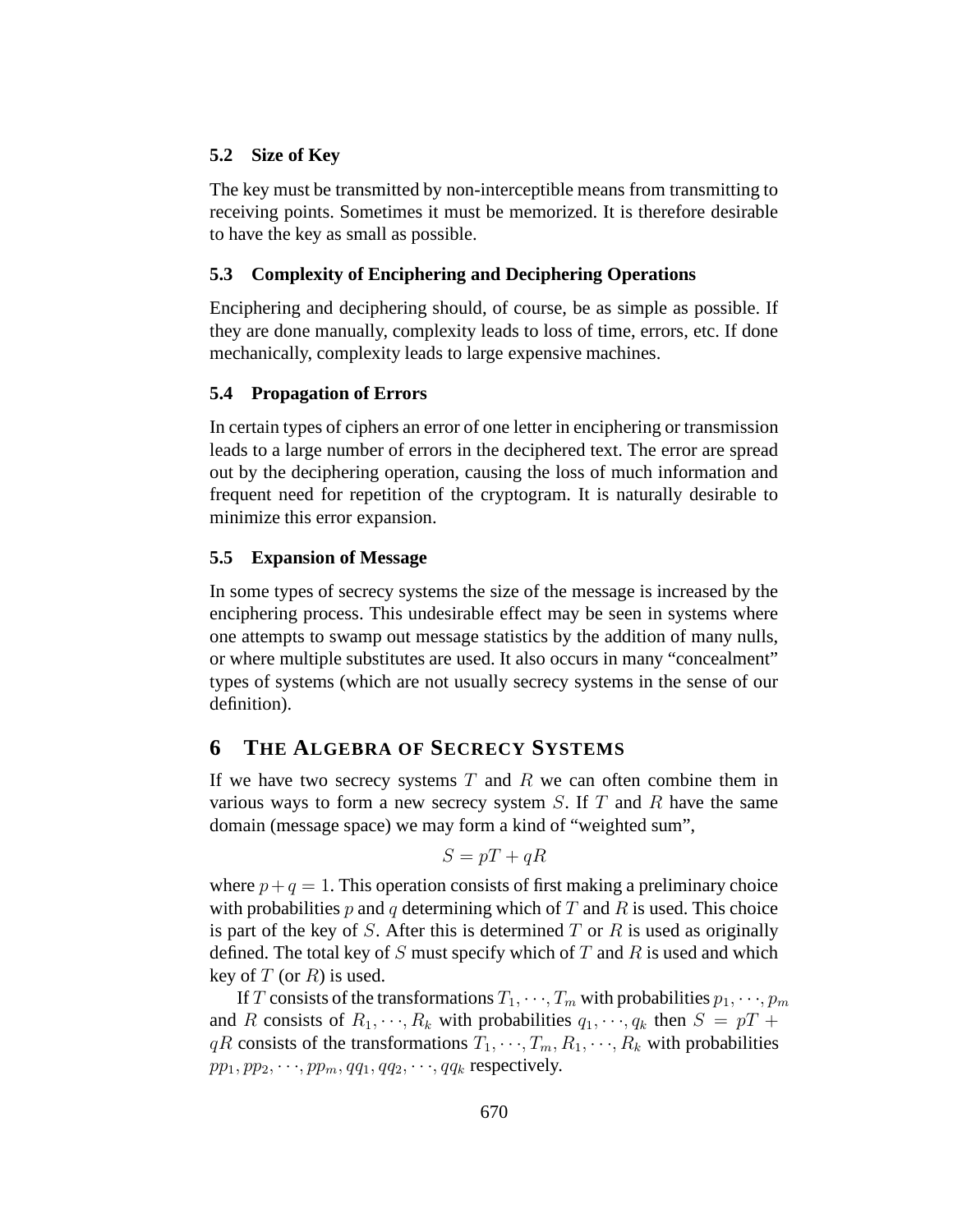More generally we can form the sum of a number of systems.

$$
S = p_1 T + p_2 R + \dots + p_m U \qquad \sum p_i = 1
$$

We note that any system  $T$  can be written as a sum of fixed operations

$$
T = p_1T_1 + p_2T_2 + \cdots + p_mT_m
$$

 $T_i$  being a definite enciphering operation of T corresponding to key choice i, which has probability  $p_i$ .



**Fig.** 3. Product of two systems  $S = RT$ 

A second way of combining two secrecy systems is by taking the "product", shown schematically in Fig. 3. Suppose  $T$  and  $R$  are two systems and the domain (language space) of  $R$  can be identified with the range (cryptogram space) of T. Then we can apply first T to our language and then  $R$ to the result of this enciphering process. This gives a resultant operation S which we write as a product

 $S = RT$ 

The key for  $S$  consists of both keys of  $T$  and  $R$  which are assumed chosen according to their original probabilities and independently. Thus, if the  $m$ keys of  $T$  are chosen with probabilities

$$
p_1\ p_2\ \cdots\ p_m
$$

and the  $n$  keys of  $R$  have probabilities

$$
p'_1 p'_2 \cdots p'_n,
$$

then S has at most  $mn$  keys with probabilities  $p_i p_j'$  $'_{j}$ . In many cases some of the product transformations  $R_iT_j$  will be the same and can be grouped together, adding their probabilities.

Product encipherment is often used; for example, one follows a substitution by a transposition or a transposition by a Vigenère, or applies a code to the text and enciphers the result by substitution, transposition, fractionation, etc.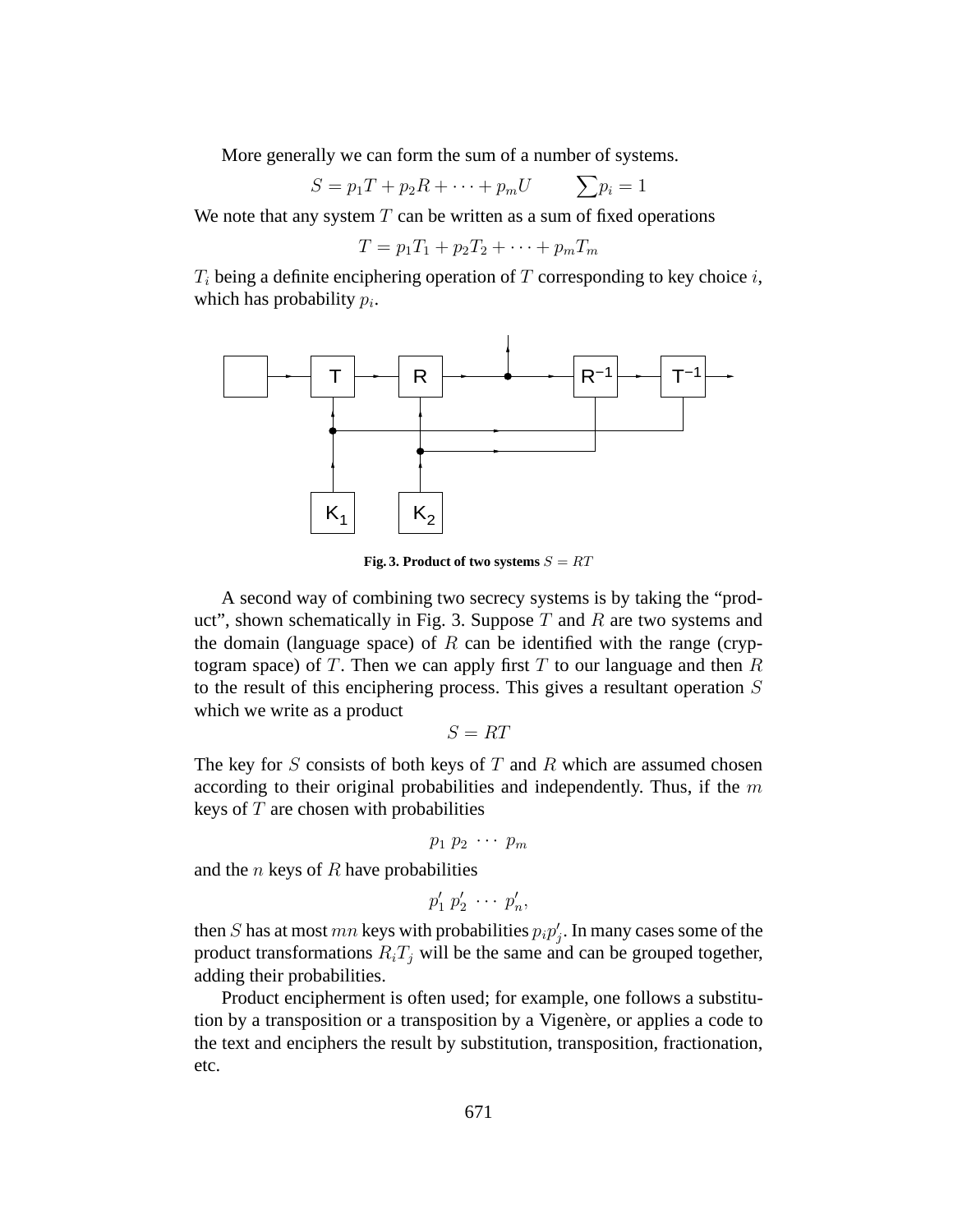It may be noted that multiplication is not in general commutative (we do not always have  $RS = SR$ ), although in special cases, such as substitution and transposition, it is. Since it represents an operation it is definitionally associative. That is,  $R(ST) = (RS)T = RST$ . Furthermore, we have the laws

$$
p(p'T + q'R) + qS = pp'T + pq'R + qS
$$

(weighted associative law for addition)

$$
T(pR + qS) = pTR + qTS
$$

$$
(pR + qS)T = pRT + qST
$$

(right and left hand distributive laws) and

$$
p_1T + p_2T + p_3R = (p_1 + p_2)T + p_3R
$$

It should be emphasized that these combining operations of addition and multiplication apply to secrecy systems as a whole. The product of two systems TR should not be confused with the product of the transformations in the systems  $T_i R_j$ , which also appears often in this work. The former  $TR$  is a secrecy system, i.e., a set of transformations with associated probabilities; the latter is a particular transformation. Further the sum of two systems  $pR + qT$ is a system—the sum of two transformations is not defined. The systems T and R may commute without the individual  $T_i$  and  $R_j$  commuting, e.g., if R is a Beaufort system of a given period, all keys equally likely.

$$
R_i R_j \neq R_j R_i
$$

in general, but of course  $RR$  does not depend on its order; actually

$$
RR = V
$$

the Vigenère of the same period with random key. On the other hand, if the individual  $T_i$  and  $R_j$  of two systems T and R commute, then the systems commute.

A system whose  $M$  and  $E$  spaces can identified, a very common case as when letter sequences are transformed into letter sequences, may be termed *endomorphic*. An endomorphic system  $T$  may be raised to a power  $T^n$ .

A secrecy system T whose product with itself is equal to T, i.e., for which

$$
TT = T
$$

will be called idempotent. For example, simple substitution, transposition of period p, Vigenère of period  $p$  (all with each key equally likely) are idempotent.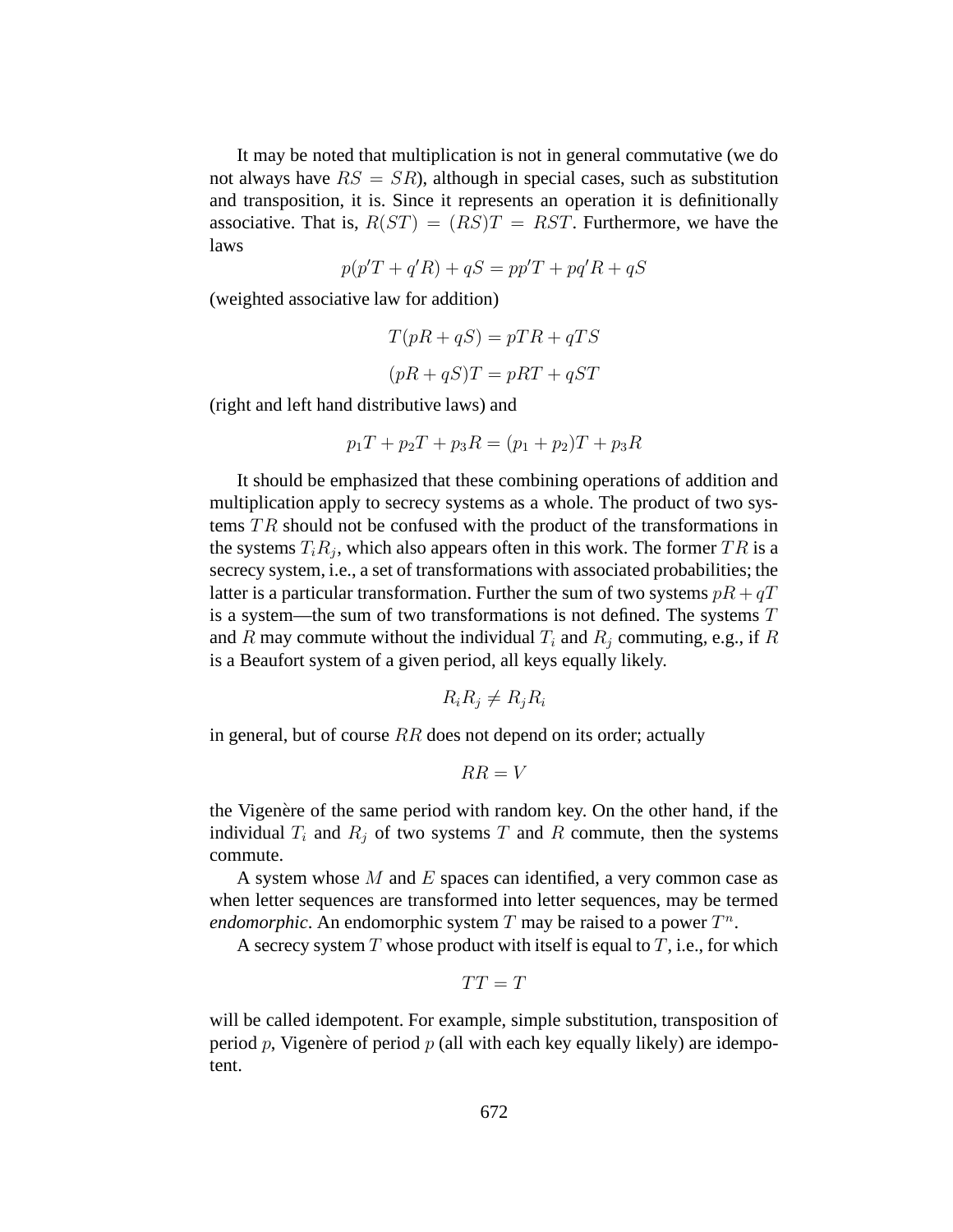The set of all endomorphic secrecy systems defined in a fixed message space constitutes an "algebraic variety", that is, a kind of algebra, using the operations of addition and multiplication. In fact, the properties of addition and multiplication which we have discussed may be summarized as follows: *The set of endomorphic ciphers with the same message space and the two combining operations of weighted addition and multiplication form a linear associative algebra with a unit element, apart from the fact that the coefficients in a weighted addition must be non-negative and sum to unity.*

The combining operations give us ways of constructing many new types of secrecy systems from certain ones, such as the examples given. We may also use them to describe the situation facing a cryptanalyst when attempting to solve a cryptogram of unknown type. He is, in fact, solving a secrecy system of the type

$$
T = p_1 A + p_2 B + \dots + p_r S + p' X \qquad \sum p = 1
$$

where the  $A, B, \dots, S$  are known types of ciphers, with the  $p_i$  their *a priori* probabilities in this situation, and  $p'X$  corresponds to the possibility of a completely new unknown type of cipher.

# **7 PURE AND MIXED CIPHERS**

Certain types of ciphers such as the simple substitution, the transposition of a given period, the Vigenère of a given period, the mixed alphabet Vigenère, etc. (all with each key equally likely) have a certain homogeneity with respect to key. Whatever the key, the enciphering, deciphering and decrypting processes are essentially the same. This may be contrasted with the cipher

$$
pS + qT
$$

where S is a simple substitution and T a transposition of a given period. In this case the entire system changes for enciphering, deciphering and decryptment, depending on whether the substitution or transposition is used.

The cause of the homogeneity in these systems stems from the group property–we notice that, in the above examples of homogeneous ciphers, the product  $T_iT_j$  of any two transformations in the set is equal to a third transformation  $T_k$  in the set. On the other hand  $T_iS_j$  just does not equal any transformation in the cipher

$$
pS + qT
$$

which contains only substitutions and transpositions, no products.

We might define a "pure" cipher, then, as one whose  $T_i$  form a group. This, however, would be too restrictive since it requires that the  $E$  space be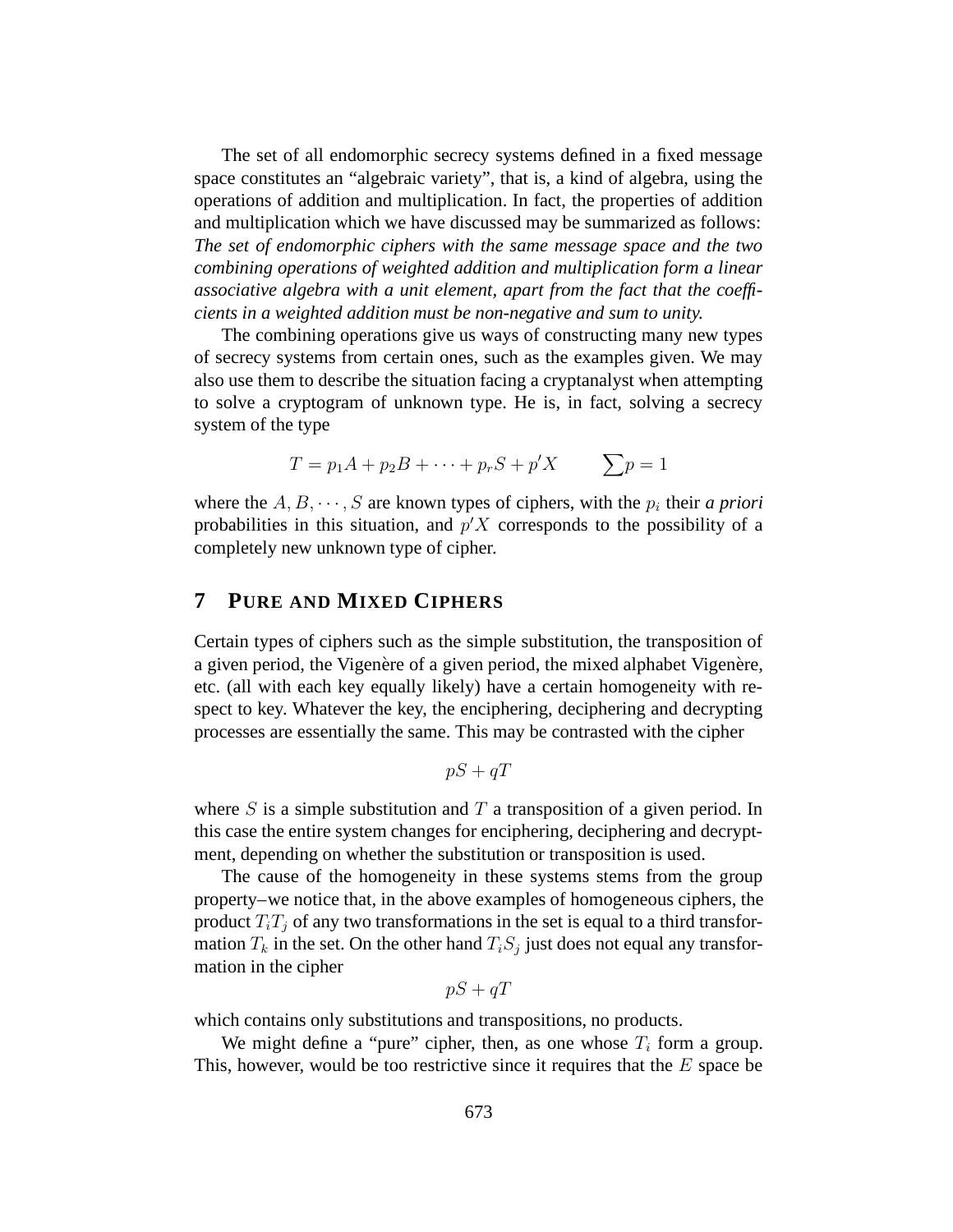the same as the  $M$  space, i.e., that the system be endomorphic. The fractional transposition is homogeneous as the ordinary transposition without being endomorphic. The proper definition is the following: A cipher T is *pure* if for every  $T_i, T_j, T_k$  there is a  $T_s$  such that

$$
T_i T_j^{-1} T_k = T_s
$$

and every key is equally likely. Otherwise the cipher is mixed. The systems of Fig. 2 are mixed. Fig. 4 is pure if all keys are equally likely.

**Theorem 1.** In a pure cipher the operations  $T_i^{-1}T_j$  which transform the mes*sage space into itself form a group whose order is* m*, the number of different keys.*

For

$$
T_j^{-1}T_kT_k^{-1}T_j = I
$$

so that each element has an inverse. The associative law is true since these are operations, and the group property follows from

$$
T_i^{-1}T_jT_k^{-1}T_l=T_s^{-1}T_kT_k^{-1}T_l=T_s^{-1}T_l
$$

using our assumption that  $T_i^{-1}T_j = T_s^{-1}T_k$  for some s.

The operation  $T_i^{-1}T_j$  means, of course, enciphering the message with key  $j$  and then deciphering with key  $i$  which brings us back to the message space. If T is endomorphic, i.e., the  $T_i$  themselves transform the space  $\Omega_M$  into itself (as is the case with most ciphers, where both the message space and the cryptogram space consist of sequences of letters), and the  $T_i$  are a group and equally likely, then  $T$  is pure, since

$$
T_i T_j^{-1} T_k = T_i T_r = T_s.
$$

**Theorem 2.** *The product of two pure ciphers which commute is pure.* For if T and R commute  $T_i R_j = R_i T_m$  for every i, j with suitable l, m, and

$$
T_i R_j (T_k R_l)^{-1} T_m R_n = T_i R_j R_l^{-1} T_k^{-1} T_m R_n
$$
  
=  $R_u R_v^{-1} R_w T_r T_s^{-1} T_l$   
=  $R_h T_g$ .

The commutation condition is not necessary, however, for the product to be a pure cipher.

A system with only one key, i.e., a single definite operation  $T_1$ , is pure since the only choice of indices is

$$
T_1 T_1^{-1} T_1 = T_1.
$$

Thus the expansion of a general cipher into a sum of such simple transformations also exhibits it as a sum of pure ciphers.

An examination of the example of a pure cipher shown in Fig. 4 discloses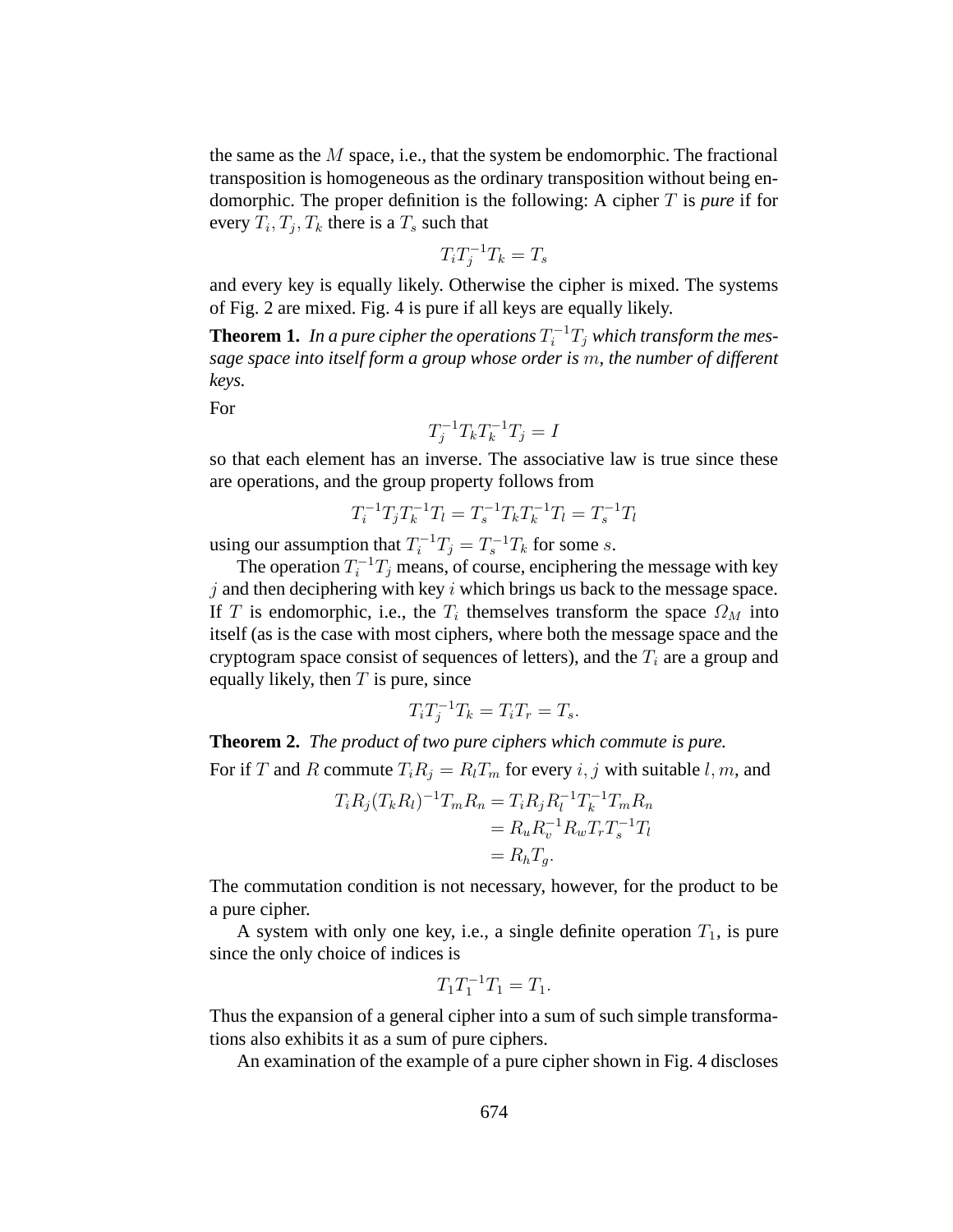certain properties. The messages fall into certain subsets which we will call *residue classes*, and the possible cryptograms are divided into corresponding residue classes. There is at least one line from each message in a class to each cryptogram in the corresponding class, and no line between classes which do not correspond. The number of messages in a class is a divisor of the total number of keys. The number of lines "in parallel" from a message M to a cryptogram in the corresponding class is equal to the number of keys divided by the number of messages in the class containing the message (or cryptogram). It is shown in the appendix that these hold in general for pure ciphers. Summarized formally, we have:





**Fig. 4. Pure system**

**Theorem 3.** *In a pure system the messages can be divided into a set of* "*residue classes"*  $C_1, C_2, \dots, C_s$  *and the cryptograms into a corresponding set of residue classes* C 0  $'_{1}, C'_{2}$  $C_2', \dots, C_s'$  with the following properties:

- *(1) The message residue classes are* m *dually exclusive and collectively contain all possible messages. Similarly for the cryptogram residue classes.*
- *(2) Enciphering any message in* C<sup>i</sup> *with any key produces a cryptogram in*  $C_i'$ i *. Deciphering any cryptogram in* C 0 <sup>i</sup> *with any key leads to a message in* Ci *.*
- *(3)* The number of messages in  $C_i$ , say  $\varphi_i$ , is equal to the number of cryptograms in  $C_i'$ i *and is a divisor of* k *the number of keys.*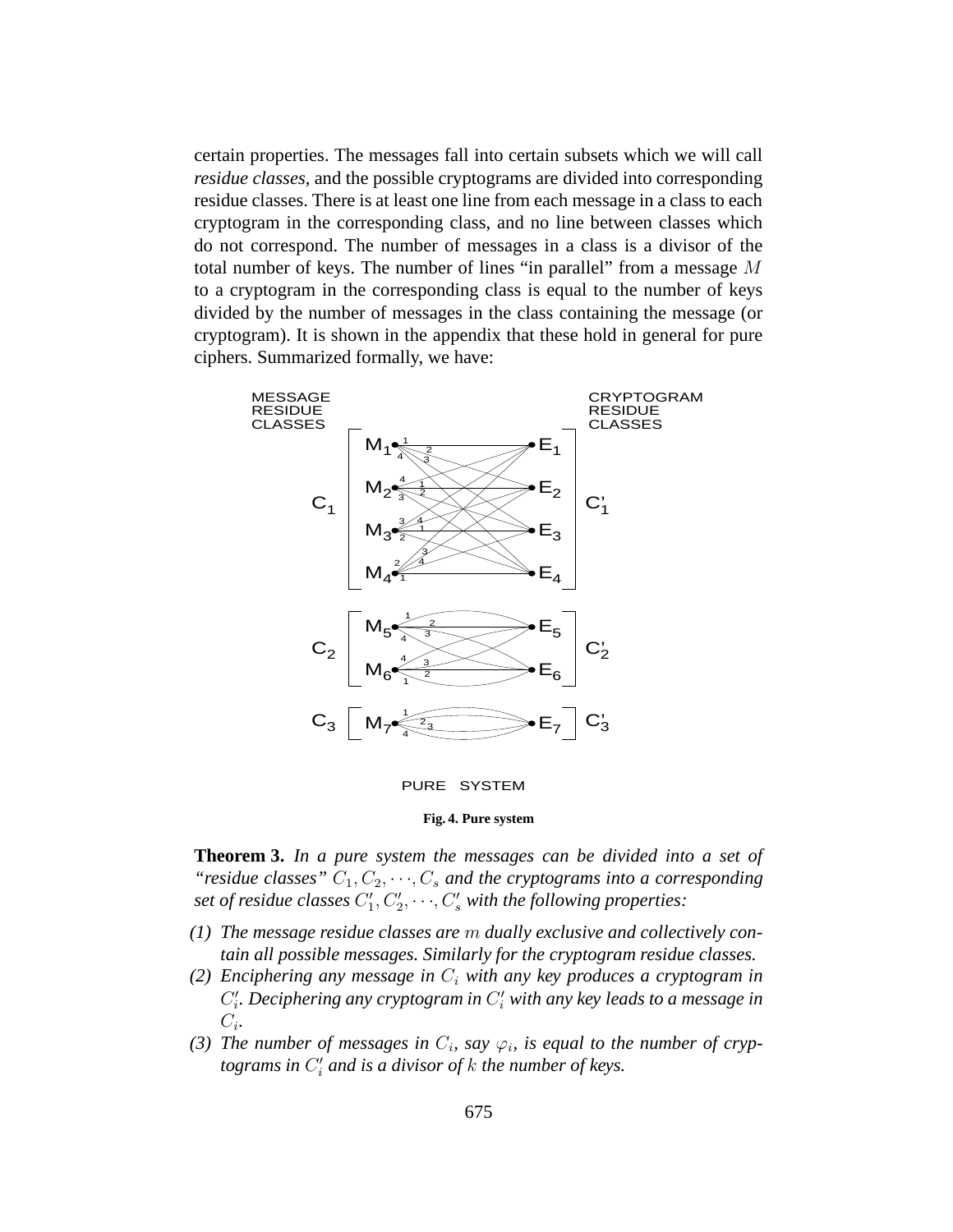(4) Each message in  $C_i$  can be enciphered into each cryptogram in  $C_i'$  by exactly  $\frac{k}{\varphi_i}$  different keys. Similarly for decipherment.

The importance of the concept of a pure cipher (and the reason for the name) lies in the fact that in a pure cipher all keys are essentially the same. Whatever key is used for a particular message, the *a posteriori* probabilities of all messages are identical. To see this, note that two different keys applied to the same message lead to two cryptograms in the same residue class, say  $C_i'$ ''. The two cryptograms therefore could each be deciphered by  $\frac{k}{\varphi_i}$  keys into each message in  $C_i$  and into no other possible messages. All keys being equally likely the *a posteriori* probabilities of various messages are thus

$$
P_E(M) = \frac{P(M)P_M(E)}{P(E)} = \frac{P(M)P_M(E)}{\sum_M P(M)P_M(E)} = \frac{P(M)}{P(C_i)}
$$

where M is in  $C_i$ , E is in  $C'_i$  $i'$  and the sum is over all messages in  $C_i$ . If E and M are not in corresponding residue classes,  $P_E(M) = 0$ . Similarly it can be shown that the *a posteriori* probabilities of the different keys are the same in value but these values are associated with different keys when a different key is used. The same set of values of  $P_E(K)$  have undergone a permutation among the keys. Thus we have the result

**Theorem 4.** *In a pure system the* a posteriori *probabilities of various messages*  $P_E(M)$  *are independent of the key that is chosen. The a posteriori <i>probabilities of the keys*  $P_E(K)$  *are the same in value but undergo a permutation with a different key choice.*

Roughly we may say that any key choice leads to the same cryptanalytic problem in a pure cipher. Since the different keys all result in cryptograms in the same residue class this means that all cryptograms in the same residue class are cryptanalytically equivalent–they lead to the same *a posteriori* probabilities of messages and, apart from a permutation, the same probabilities of keys.

As an example of this, simple substitution with all keys equally likely is a pure cipher. The residue class corresponding to a given cryptogram  $E$  is the set of all cryptograms that may be obtained from E by operations  $T_i T_k^{-1} E$ . In this case  $T_i T_k^{-1}$  is itself a substitution and hence any substitution on E gives another member of the same residue class. Thus, if the cryptogram is

$$
E = X \ C \ P \ P \ G \ C \ F \ Q,
$$

then

$$
E_1 = R D H H G D S N
$$
  

$$
E_2 = A B C C D B E F
$$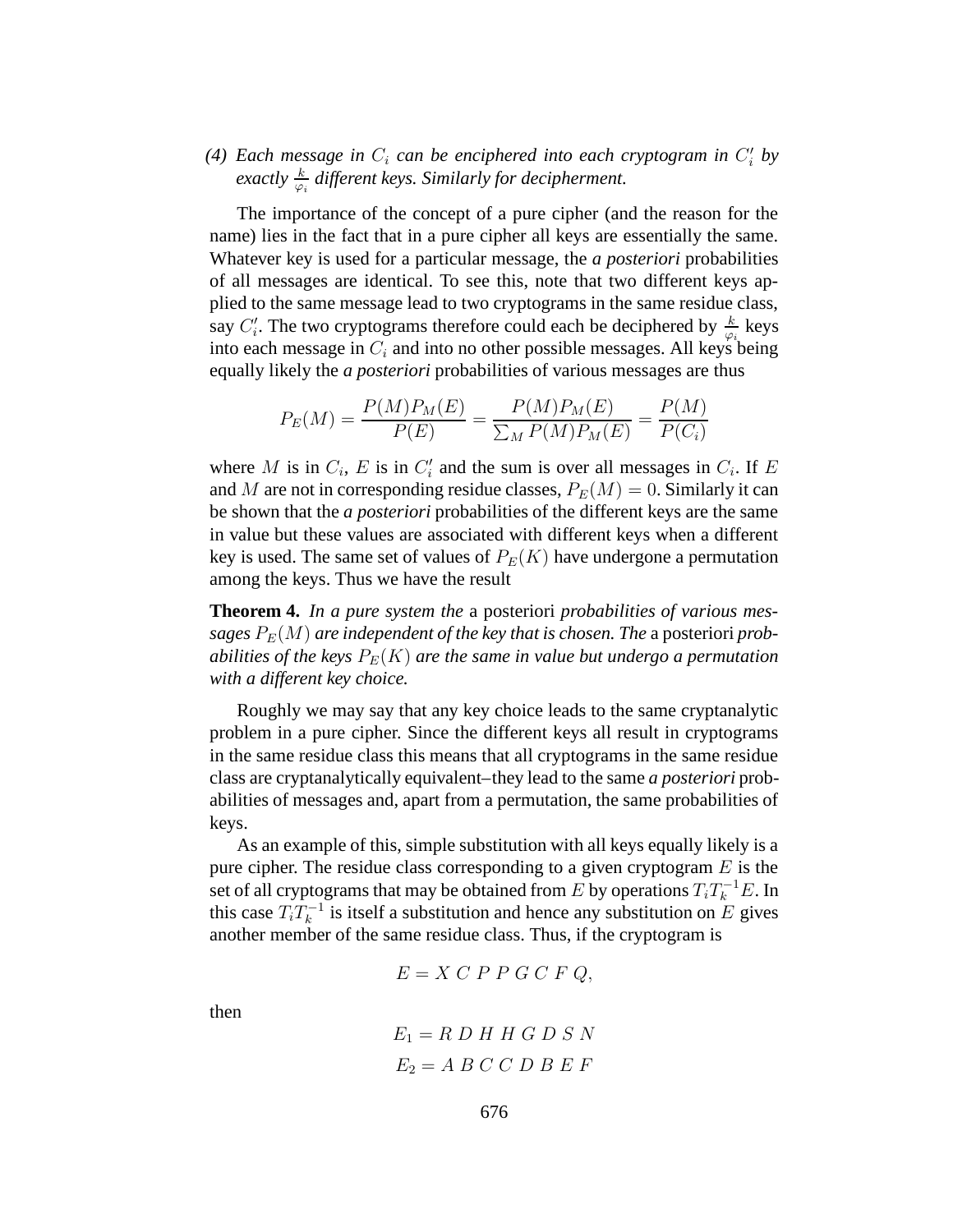etc. are in the same residue class. It is obvious in this case that these cryptograms are essentially equivalent. All that is of importance in a simple substitution with random key is the *pattern* of letter repetitions the actual letters being dummy variables. Indeed we might dispense with them entirely, indicating the pattern of repetitions in  $E$  as follows:



This notation describes the residue class but eliminates all information as to the specific member of the class. Thus it leaves precisely that information which is cryptanalytically pertinent. This is related to one method of attacking simple substitution ciphers—the method of pattern words.

In the Caesar type cipher only the first differences mod 26 of the cryptogram are significant. Two cryptograms with the same  $\delta e_i$  are in the same residue class. One breaks this cipher by the simple process of writing down the 26 members of the message residue class and picking out the one which makes sense.

The Vigenère of period  $d$  with random key is another example of a pure cipher. Here the message residue class consists of all sequences with the same first differences as the cryptogram, for letters separated by distance d. For  $d = 3$  the residue class is defined by

$$
m_1 - m_4 = c_1 - c_4
$$
  
\n
$$
m_2 - m_5 = c_2 - c_5
$$
  
\n
$$
m_3 - m_6 = c_3 - c_6
$$
  
\n
$$
m_4 - m_7 = c_4 - c_7
$$
  
\n
$$
\vdots
$$

where  $E = e_1, e_2, \cdots$  is the cryptogram and  $m_1, m_2, \cdots$  is any M in the corresponding residue class.

In the transposition cipher of period  $d$  with random key, the residue class consists of all arrangements of the  $e_i$  in which no  $e_i$  is moved out of its block of length d, and any two  $e_i$  at a distance d remain at this distance. This is used in breaking these ciphers as follows: The cryptogram is written in successive blocks of length d, one under another as below  $(d = 5)$ :

```
e_1 e_2 e_3 e_4 e_5e_6 e_7 e_8 e_9 e_{10}e_{11} e_{12} \ldots.
. . . . .
```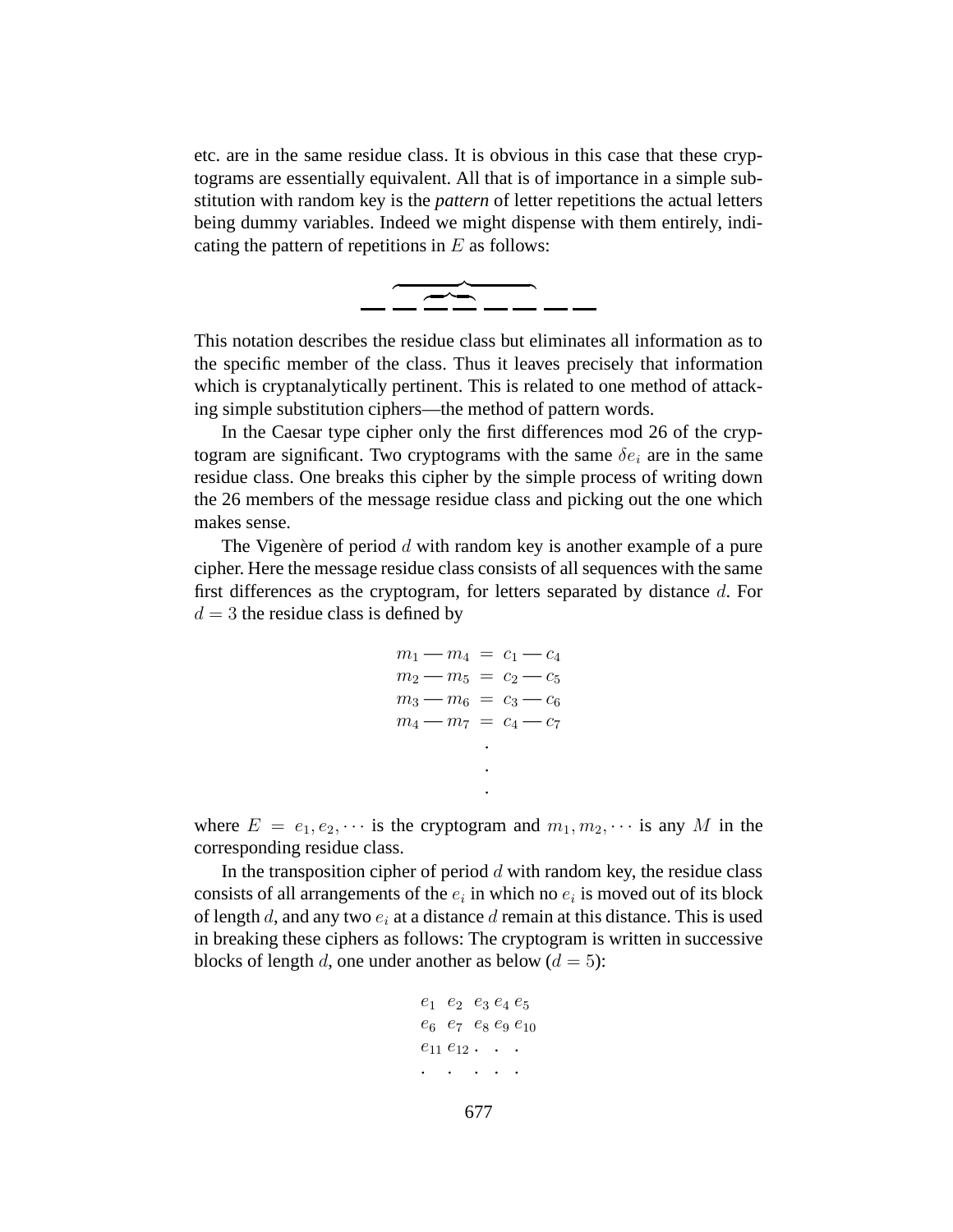The columns are then cut apart and rearranged to make meaningful text. When the columns are cut apart, the only information remaining is the residue class of the cryptogram.

**Theorem 5.** If T is pure then  $T_i T_j^{-1} T = T$  where  $T_i T_j$  are any two transfor*mations of*  $T$ *. Conversely if this is true for any*  $T_iT_j$  *in a system*  $T$  *then*  $T$  *is pure.*

The first part of this theorem is obvious from the definition of a pure system. To prove the second part we note first that, if  $T_iT_j^{-1}T = T$ , then  $T_iT_j^{-1}T_s$ is a transformation of  $T$ . It remains to show that all keys are equiprobable. We have  $T = \sum_s p_s T_s$  and

$$
\sum_s p_sT_iT_j^{-1}T_s=\sum_s p_sT_s
$$

The term in the left hand sum with  $s = j$  yields  $p_j T_i$ . The only term in  $T_i$  on the right is  $p_i T_i$ . Since all coefficients are nonnegative it follows that

$$
p_j \leq p_i.
$$

The same argument holds with  $i$  and  $j$  interchanged and consequently

 $p_i = p_i$ 

and T is pure. Thus the condition that  $T_i T_j^{-1} T = T$  might be used as an alternative definition of a pure system.

# **8 SIMILAR SYSTEMS**

Two secrecy systems R and S will be said to be *similar* if there exists a transformation A having an inverse  $A^{-1}$  such that

 $R = AS$ 

This means that enciphering with  $R$  is the same as enciphering with  $S$  and then operating on the result with the transformation A. If we write  $R \approx S$  to mean R is similar to S then it is clear that  $R \approx S$  implies  $S \approx R$ . Also  $R \approx S$ and  $S \approx T$  imply  $R \approx T$  and finally  $R \approx R$ . These are summarized by saying that similarity is an equivalence relation.

The cryptographic significance of similarity is that if  $R \approx S$  then R and S are equivalent from the cryptanalytic point of view. Indeed if a cryptanalyst intercepts a cryptogram in system  $S$  he can transform it to one in system  $R$ by merely applying the transformation  $A$  to it. A cryptogram in system  $R$  is transformed to one in S by applying  $A^{-1}$ . If R and S are applied to the same language or message space, there is a one-to-one correspondence between the resulting cryptograms. Corresponding cryptograms give the same distribution of *a posteriori* probabilities for all messages.

If one has a method of breaking the system R then any system  $S$  similar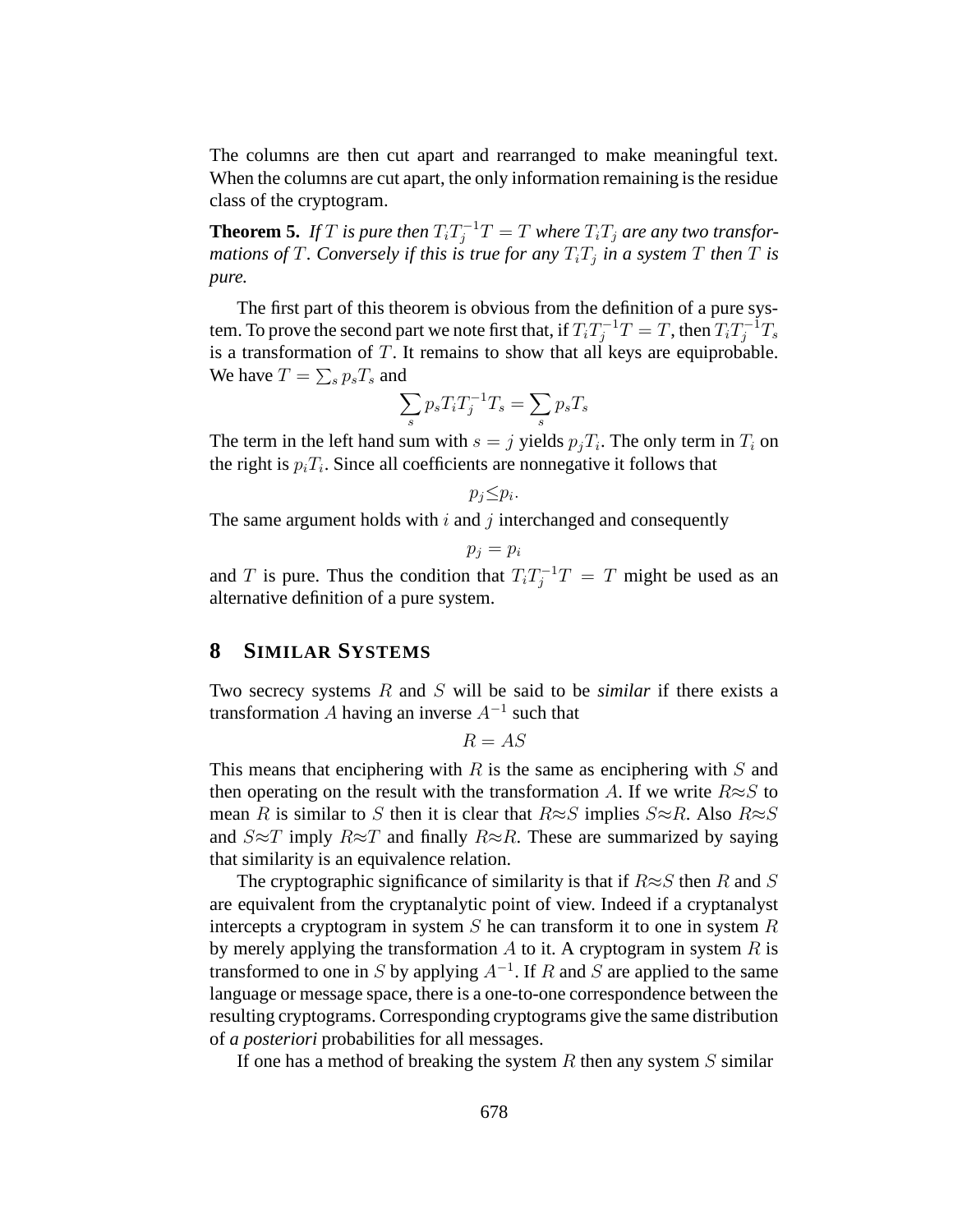to R can be broken by reducing to R through application of the operation A. This is a device that is frequently used in practical cryptanalysis.

As a trivial example, simple substitution where the substitutes are not letters but arbitrary symbols is similar to simple substitution using letter substitutes. A second example is the Caesar and the reverse Caesar type ciphers. The latter is sometimes broken by first transforming into a Caesar type. This can be done by reversing the alphabet in the cryptogram. The Vigenère, Beaufort and Variant Beaufort are all similar, when the key is random. The "autokey" cipher (with the message used as "key") primed with the key  $K_1 K_2 \cdots K_d$  is similar to a Vigenère type with the key alternately added and subtracted Mod 26. The transformation  $A$  in this case is that of "deciphering" the autokey with a series of  $dA$ 's for the priming key.

## PART II

## THEORETICAL SECRECY

## **9 INTRODUCTION**

We now consider problems connected with the "theoretical secrecy" of a system. How immune is a system to cryptanalysis when the cryptanalyst has unlimited time and manpower available for the analysis of cryptograms? Does a cryptogram *have* a unique solution (even though it may require an impractical amount of work to find it) and if not how many reasonable solutions does it have? How much text in a given system must be intercepted before the solution becomes unique? Are there systems which never become unique in solution no matter how much enciphered text is intercepted? Are there systems for which no information whatever is given to the enemy no matter how much text is intercepted? In the analysis of these problems the concepts of entropy, redundancy and the like developed in "A Mathematical Theory of Communication" (hereafter referred to as MTC) will find a wide application.

## **10 PERFECT SECRECY**

Let us suppose the possible messages are finite in number  $M_1, \dots, M_n$  and have *a priori* probabilities  $P(M_1), \cdots, P(M_n)$ , and that these are enciphered into the possible cryptograms  $E_1, \dots, E_m$  by

$$
E=T_iM.
$$

The cryptanalyst intercepts a particular  $E$  and can then calculate, in principle at least, the *a posteriori* probabilities for the various messages,  $P_E(M)$ . It is natural to define *perfect secrecy* by the condition that, for all E the *a posteriori* probabilities are equal to the *a priori* probabilities independently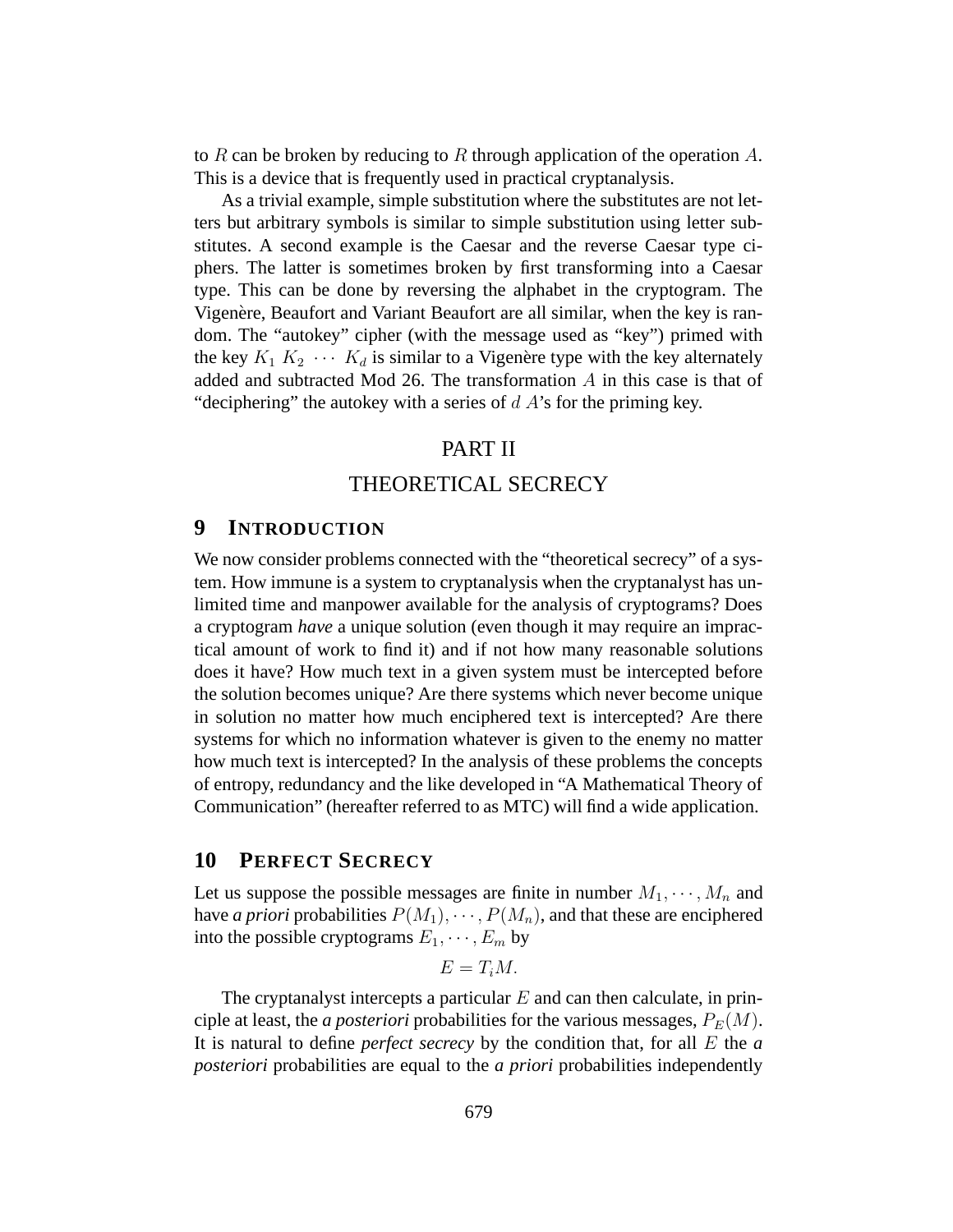of the values of these. In this case, intercepting the message has given the cryptanalyst no information.<sup>9</sup> Any action of his which depends on the information contained in the cryptogram cannot be altered, for all of his probabilities as to what the cryptogram contains remain unchanged. On the other hand, if the condition is *not* satisfied there will exist situations in which the enemy has certain *a priori* probabilities, and certain key and message choices may occur for which the enemy's probabilities do change. This in turn may affect his actions and thus perfect secrecy has not been obtained. Hence the definition given is necessarily required by our intuitive ideas of what perfect secrecy should mean.

A necessary and sufficient condition for perfect secrecy can be found as follows: We have by Bayes' theorem

$$
P_E(M) = \frac{P(M)P_M(E)}{P(E)}
$$

in which:

 $P(M) = a priori$  probability of message M.

- $P_M(E)$  = conditional probability of cryptogram E if message M is chosen i.e. the sum of the probabilities of all keys which produce cryptogram  $E$  from message  $M$ .
- $P(E)$  = probability of obtaining cryptogram E from any cause.

 $P_E(M) = a$  *posteriori* probability of message M if cryptogram E is intercepted.

For perfect secrecy  $P_E(M)$  must equal  $P(M)$  for all E and all M. Hence either  $P(M) = 0$ , a solution that must be excluded since we demand the equality independent of the values of  $P(M)$ , or

 $P_M(E) = P(E)$ 

for every M and E. Conversely if  $P_M(E) = P(E)$  then

 $P_E(M) = P(M)$ 

and we have perfect secrecy. Thus we have the result:

**Theorem 6.** *A necessary and sufficient condition for perfect secrecy is that*

$$
P_M(E) = P(E)
$$

*for all* M *and* E. *That is,*  $P_M(E)$  *must be independent of* M.

Stated another way, the total probability of all keys that transform  $M_i$ 

<sup>&</sup>lt;sup>9</sup> A purist might object that the enemy has obtained some information in that he knows a message was sent. This may be answered by having among the messages a "blank" corresponding to "no message." If no message is originated the blank is enciphered and sent as a cryptogram. Then even this modicum of remaining information is eliminated.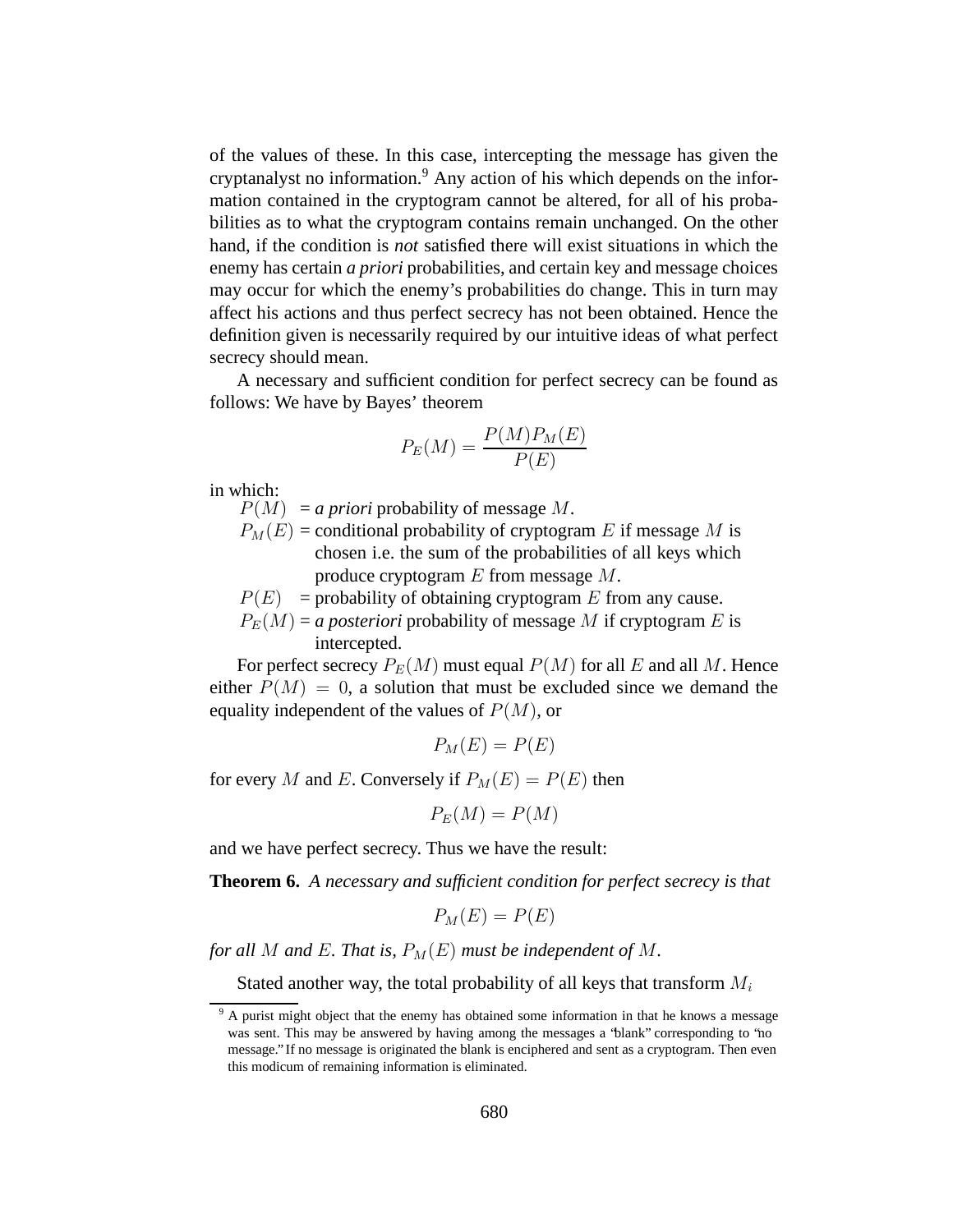into a given cryptogram E is equal to that of all keys transforming  $M_j$  into the same E, for all  $M_i$ ,  $M_j$  and E.

Now there must be as many E's as there are M's since, for a fixed i,  $T_i$ gives a one-to-one correspondence between all the  $M$ 's and some of the  $E$ 's. For perfect secrecy  $P_M(E) = P(E) \neq 0$  for any of these E's and any M. Hence there is at least one key transforming any  $M$  into any of these  $E$ 's. But all the keys from a fixed  $M$  to different  $E$ 's must be different, and therefore *the number of different keys is at least as great as the number of* M*'s*. It is possible to obtain perfect secrecy with only this number of keys, as



**Fig. 5. Perfect system**

one shows by the following example: Let the  $M_i$  be numbered 1 to n and the  $E_i$  the same, and using n keys let

$$
T_iM_j=E_s
$$

where  $s = i + j$  (Mod *n*). In this case we see that  $P_E(M) = \frac{1}{n} = P(E)$ and we have perfect secrecy. An example is shown in Fig. 5 with  $s = i + j - j$ 1 (Mod 5).

Perfect systems in which the number of cryptograms, the number of messages, and the number of keys are all equal are characterized by the properties that (1) each M is connected to each E by exactly one line, (2) all keys are equally likely. Thus the matrix representation of the system is a "Latin square".

In MTC it was shown that information may be conveniently measured by means of entropy. If we have a set of possibilities with probabilities  $p_1, p_2, \dots, p_n$ , the entropy  $H$  is given by:

$$
H = -\sum p_i \log p_i.
$$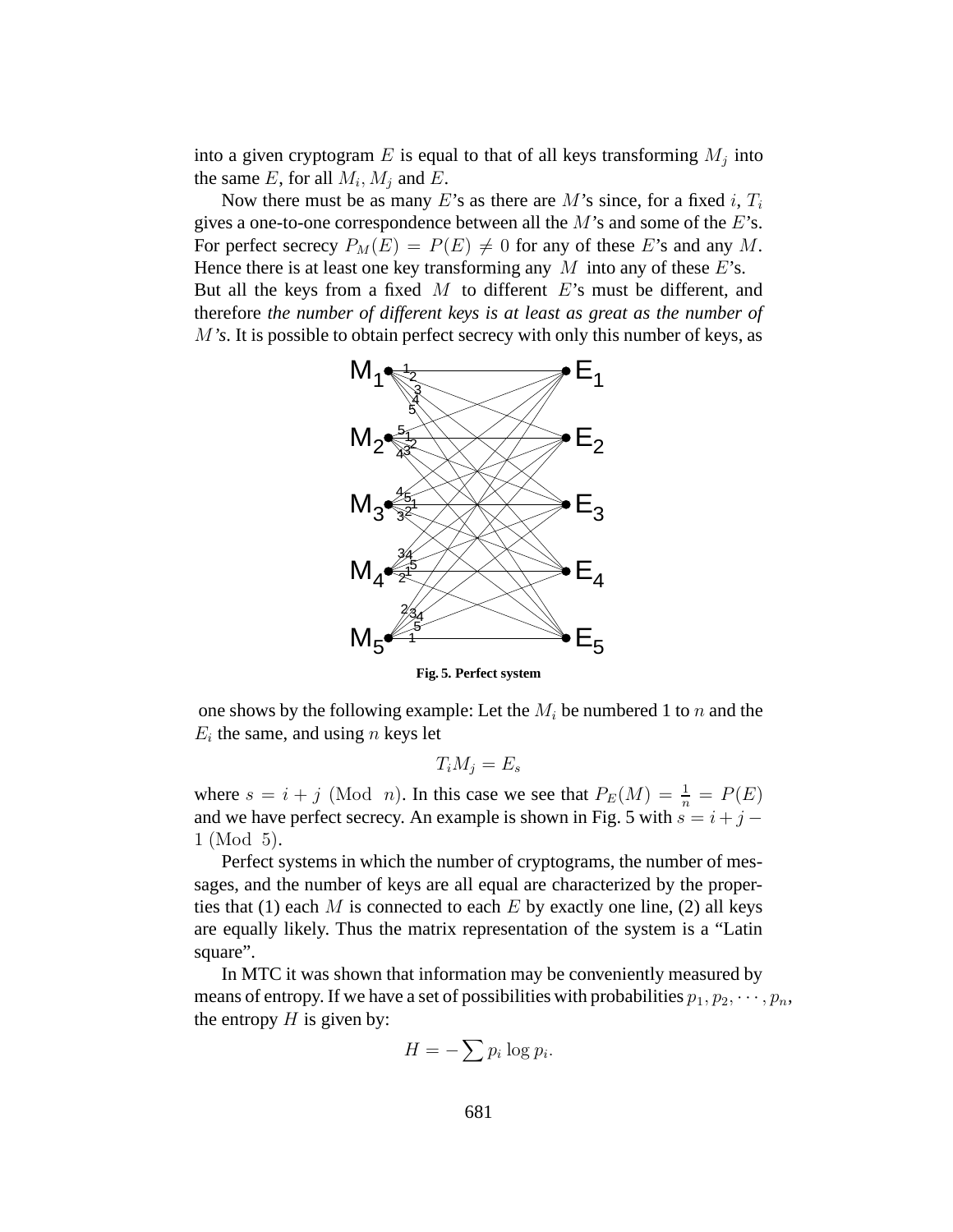In a secrecy system there are two statistical choices involved, that of the message and of the key. We may measure the amount of information produced when a message is chosen by  $H(M)$ :

$$
H(M) = -\sum P(M) \log P(M),
$$

the summation being over all possible messages. Similarly, there is an uncertainty associated with the choice of key given by:

$$
H(K) = -\sum P(K) \log P(K).
$$

In perfect systems of the type described above, the amount of information in the message is at most  $log n$  (occurring when all messages are equiprobable). This information can be concealed completely only if the key uncertainty is at least  $log n$ . This is the first example of a general principle which will appear frequently: that there is a limit to what we can obtain with a given uncertainty in key—the amount of uncertainty we can introduce into the solution cannot be greater than the key uncertainty.

The situation is somewhat more complicated if the number of messages is infinite. Suppose, for example, that they are generated as infinite sequences of letters by a suitable Markoff process. It is clear that no finite key will give perfect secrecy. We suppose, then, that the key source generates key in the same manner, that is, as an infinite sequence of symbols. Suppose further that only a certain length of key  $L_K$  is needed to encipher and decipher a length  $L_M$  of message. Let the logarithm of the number of letters in the message alphabet be  $R_M$  and that for the key alphabet be  $R_K$ . Then, from the finite case, it is evident that perfect secrecy requires

$$
R_M L_M \le R_K L_K.
$$

This type of perfect secrecy is realized by the Vernam system.

These results have been deduced on the basis of unknown or arbitrary *a priori* probabilities of the messages. The key required for perfect secrecy depends then on the total number of possible messages.

One would expect that, if the message space has fixed known statistics, so that it has a definite mean rate  $R$  of generating information, in the sense of MTC, then the amount of key needed could be reduced on the average in just this ratio  $\frac{R}{R_M}$ , and this is indeed true. In fact the message can be passed through a transducer which eliminates the redundancy and reduces the expected length in just this ratio, and then a Vernam system may be applied to the result. Evidently the amount of key used per letter of message is statistically reduced by a factor  $\frac{R}{R_M}$  and in this case the key source and information source are just matched—a bit of key completely conceals a bit of message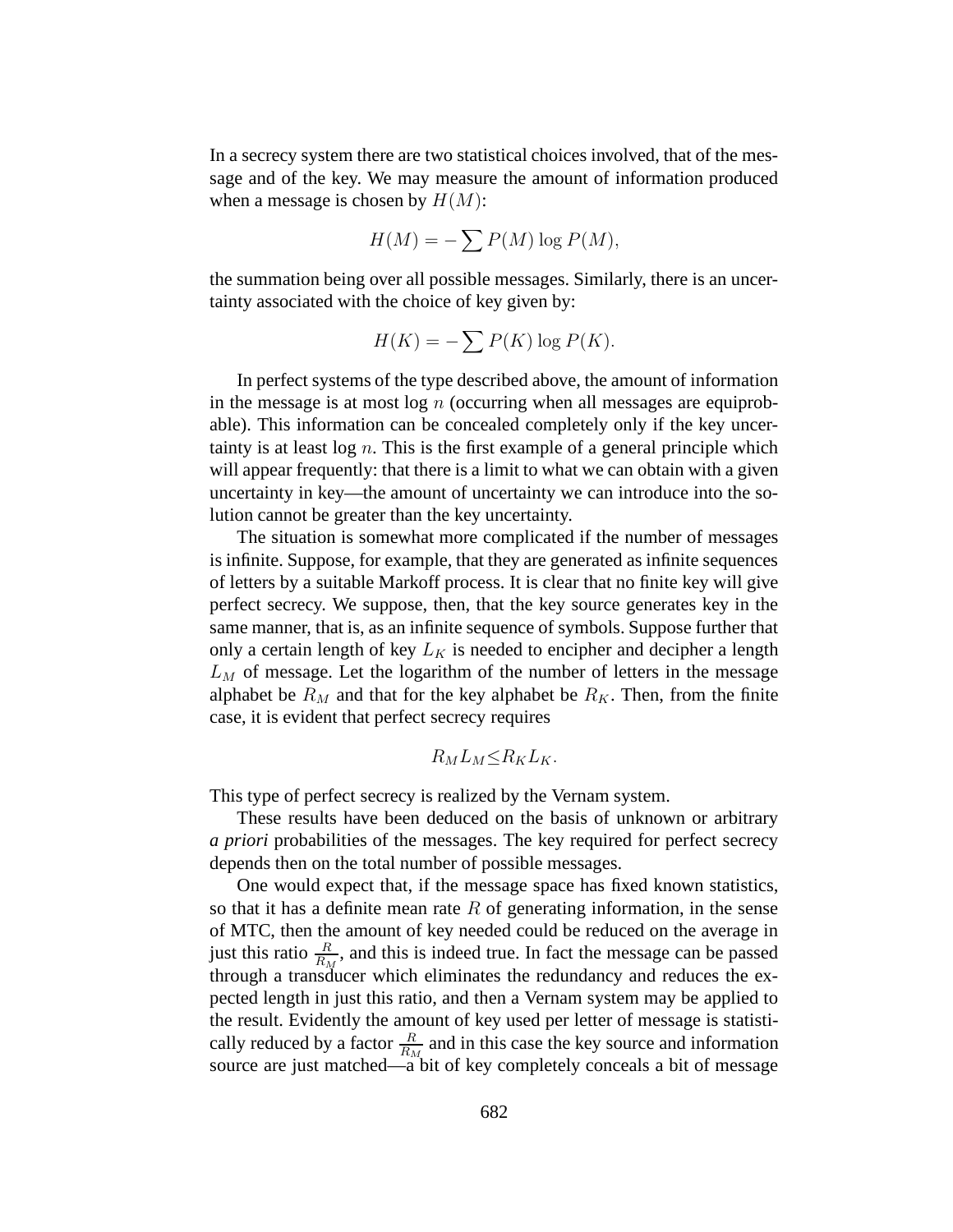information. It is easily shown also, by the methods used in MTC, that this is the best that can be done.

Perfect secrecy systems have a place in the practical picture—they may be used either where the greatest importance is attached to complete secrecy e.g., correspondence between the highest levels of command, or in cases where the number of possible messages is small. Thus, to take an extreme example, if only two messages "yes" or "no" were anticipated, a perfect system would be in order, with perhaps the transformation table:

$$
\begin{array}{c|cc}\nM & K & A & B \\
\hline\n\text{yes} & 0 & 1 \\
\text{no} & 1 & 0\n\end{array}
$$

The disadvantage of perfect systems for large correspondence systems is, of course, the equivalent amount of key that must be sent. In succeeding sections we consider what can be achieved with smaller key size, in particular with finite keys.

# **11 EQUIVOCATION**

Let us suppose that a simple substitution cipher has been used on English text and that we intercept a certain amount, N letters, of the enciphered text. For N fairly large, more than say 50 letters, there is nearly always a unique solution to the cipher; i.e., a single good English sequence which transforms into the intercepted material by a simple substitution. With a smaller  $N$ , however, the chance of more than one solution is greater: with  $N = 15$  there will generally be quite a number of possible fragments of text that would fit, while with  $N = 8$  a good fraction (of the order of  $\frac{1}{8}$ ) of all reasonable English sequences of that length are possible, since there is seldom more than one repeated letter in the 8. With  $N = 1$  any letter is clearly possible and has the same *a posteriori* probability as its *a priori* probability. For one letter the system is perfect.

This happens generally with solvable ciphers. Before any material is intercepted we can imagine the *a priori* probabilities attached to the various possible messages, and also to the various keys. As material is intercepted, the cryptanalyst calculates the *a posteriori* probabilities; and as N increases the probabilities of certain messages increase, and, of most, decrease, until finally only one is left, which has a probability nearly one, while the total probability of all others is nearly zero.

This calculation can actually be carried out for very simple systems. Table 1 shows the *a posteriori* probabilities for a Caesar type cipher applied to English text, with the key chosen at random from the 26 possibilities. To enable the use of standard letter, digram and trigram frequency tables, the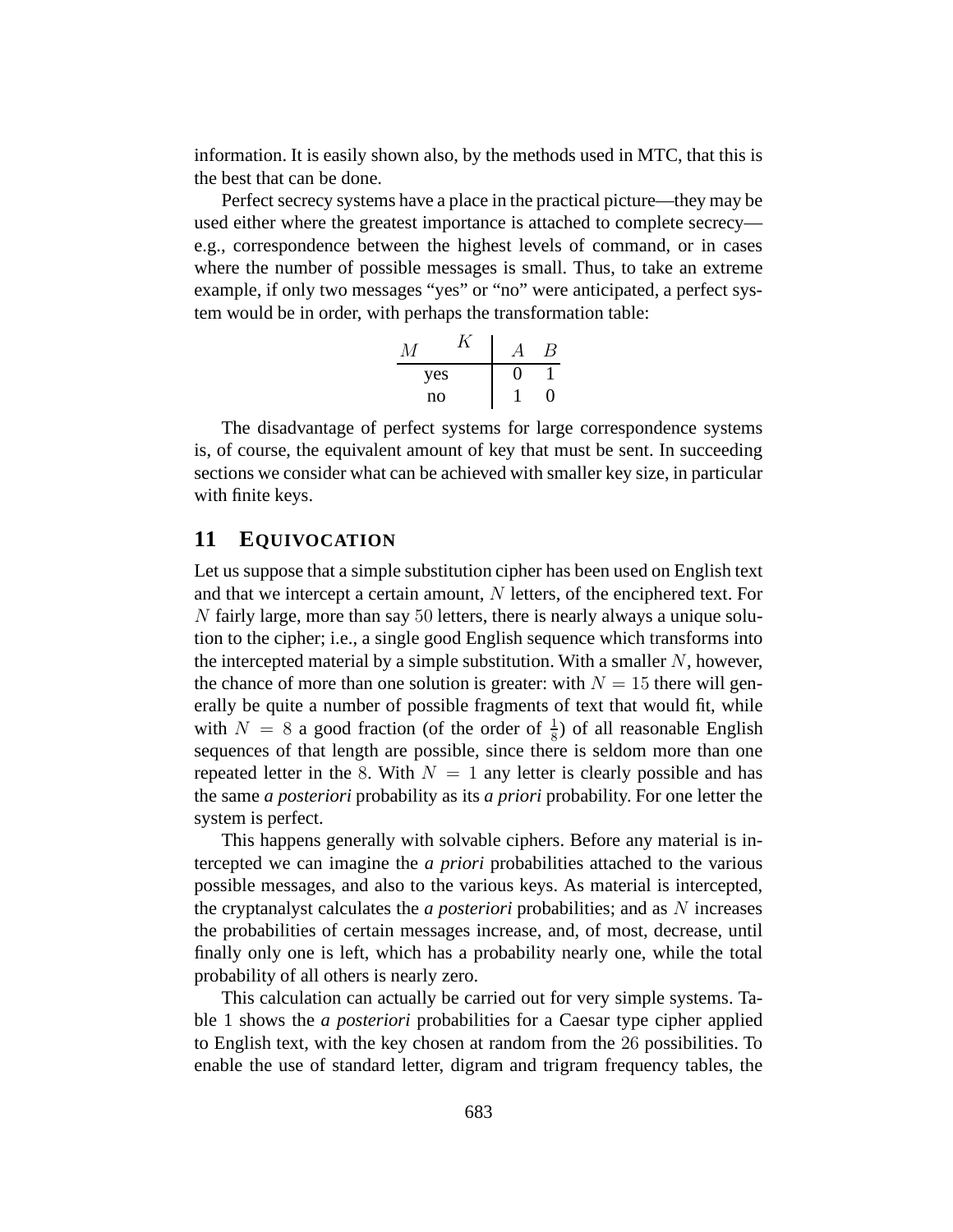text has been started at a random point (by opening a book and putting a pencil down at random on the page). The message selected in this way begins "creases to ..." starting inside the word increases. If the message were known to start a sentence a different set of probabilities must be used corresponding to the frequencies of letters, digrams, etc., at the beginning of sentences.

**Table 1.** *A Posteriori* Probabilities for a Caesar Type Cryptogram

| Decipherments                                      | $N=1$  | $N=2$ | $N=3$ | $N=4$ | $N=5$            |
|----------------------------------------------------|--------|-------|-------|-------|------------------|
| C R E A<br>$\boldsymbol{S}$                        | .028   | .0377 | .1111 | .3673 | 1                |
| $\cal F$<br>S<br>$\boldsymbol{B}$<br>T<br>D        | .038   | .0314 |       |       |                  |
| E T G C<br>U                                       | .131   | .0881 |       |       |                  |
| $\boldsymbol{F}$<br>$\overline{D}$<br>U<br>Н<br>V  | .029   | .0189 |       |       |                  |
| W<br>$G$ V<br>$\cal I$<br>E                        | .020   |       |       |       |                  |
| H W J F<br>$\boldsymbol{X}$                        | .053   | .0063 |       |       |                  |
| $I \times K$ G<br>Y                                | .063   | .0126 |       |       |                  |
| J Y L H<br>Ζ                                       | .001   |       |       |       |                  |
| K Z M<br>$\cal I$<br>$\boldsymbol{A}$              | .004   |       |       |       |                  |
| L A N J<br>B                                       | .034   | .1321 | .2500 |       |                  |
| M B O K<br>$\mathcal C$                            | .025   |       | .0222 |       |                  |
| L<br>$\boldsymbol{P}$<br>$N$ $C$<br>$\overline{D}$ | .071   | .1195 |       |       |                  |
| $D\ Q\ M$<br>E<br>O                                | .080   | .0377 |       |       |                  |
| R N<br>E<br>$\boldsymbol{P}$<br>$\,F$              | .020   | .0818 | .4389 | .6327 |                  |
| $\boldsymbol{F}$<br>$S$ O<br>Q<br>G                | .001   |       |       |       |                  |
| R G T P<br>H                                       | .068   | .0126 |       |       |                  |
| $S_{\cdot}$<br>H U<br>Q<br>Ι                       | .061   | .0881 | .0056 |       |                  |
| T<br>$\boldsymbol{R}$<br>$I$ V<br>J                | .105   | .2830 | .1667 |       |                  |
| $J$ W $S$<br>K<br>U                                | .025   |       |       |       |                  |
| $V$ K X<br>L<br>T                                  | .009   |       |       |       |                  |
| WLYU<br>$\boldsymbol{M}$                           | .015   |       | .0056 |       |                  |
| $X$ M Z V<br>N                                     | .002   |       |       |       |                  |
| $Y$ N A W<br>O                                     | .020   |       |       |       |                  |
| $Z$ O B X<br>$\boldsymbol{P}$                      | .001   |       |       |       |                  |
| $A\ P\ C\ Y$<br>Q                                  | .082   | .0503 |       |       |                  |
| $B$ $Q$ $D$ $Z$<br>$\, R \,$                       | .014   |       |       |       |                  |
| $H$ (decimal digits)                               | 1.2425 | .9686 | .6034 | .285  | $\boldsymbol{0}$ |
|                                                    |        |       |       |       |                  |

The Caesar with random key is a pure cipher and the particular key chosen does not affect the *a posteriori* probabilities. To determine these we need merely list the possible decipherments by all keys and calculate their *a priori* probabilities. The *a posteriori* probabilities are these divided by their sum. These possible decipherments are found by the standard process of "running down the alphabet" from the message and are listed at the left. These form the residue class for the message. For one intercepted letter the *a posteriori* probabilities are equal to the *a priori* probabilities for letters<sup>10</sup> and are shown in the column headed  $N = 1$ . For two intercepted letters the probabilities are those for digrams adjusted to sum to unity and these are shown in the column  $N=2$ .

 $10$  The probabilities for this table were taken from frequency tables given by Fletcher Pratt in a book "Secret and Urgent" published by Blue Ribbon Books, New York, 1939. Although not complete, they are sufficient for present purposes.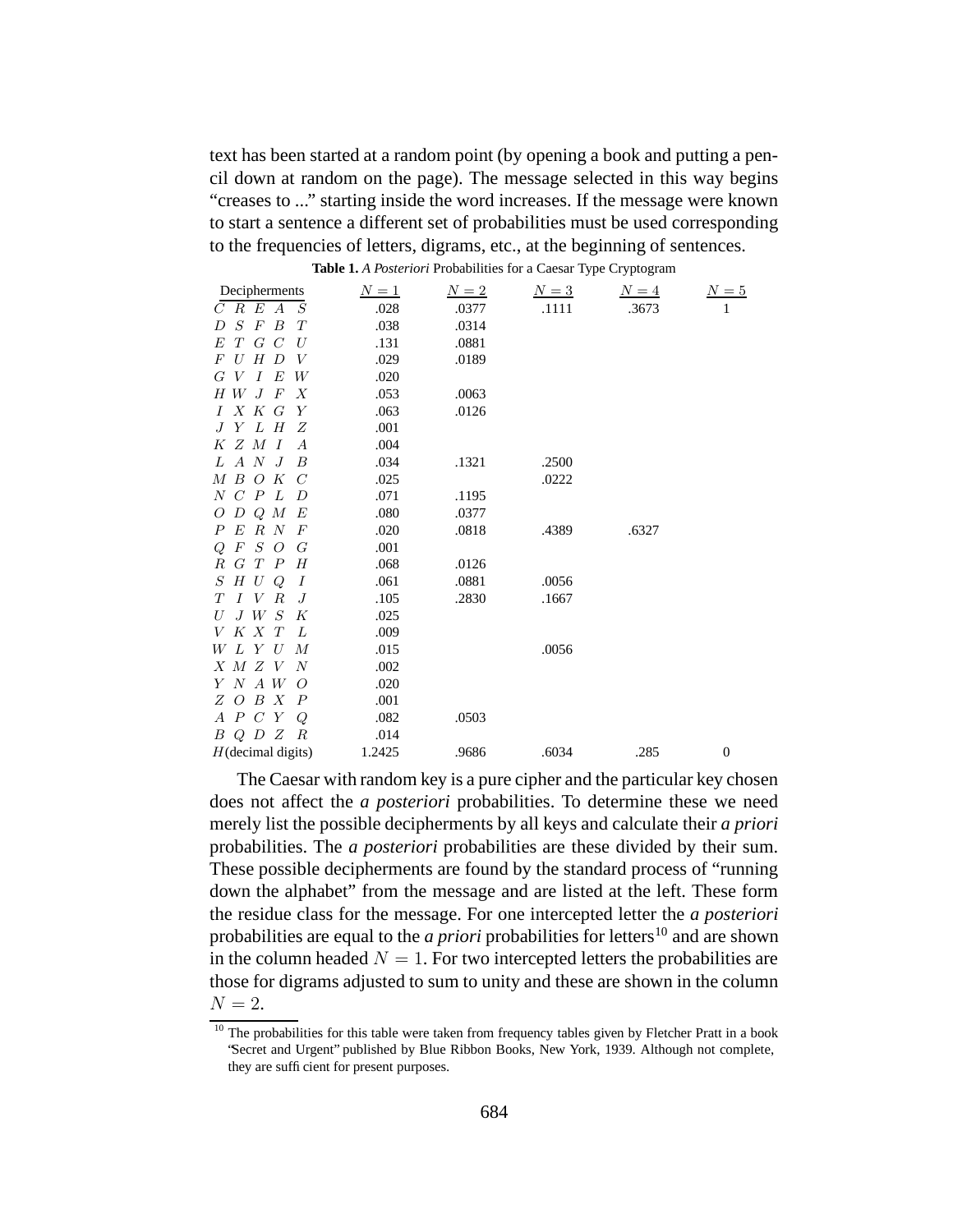Trigram frequencies have also been tabulated and these are shown in the column  $N = 3$ . For four- and five-letter sequences probabilities were obtained by multiplication from trigram frequencies since, roughly,

$$
p(ijkl) = p(ijk)p_{jk}(l).
$$

Note that at three letters the field has narrowed down to four messages of fairly high probability, the others being small in comparison. At four there are two possibilities and at five just one, the correct decipherment.

In principle this could be carried out with any system but, unless the key is very small, the number of possibilities is so large that the work involved prohibits the actual calculation.

This set of *a posteriori* probabilities describes how the cryptanalyst's knowledge of the message and key gradually becomes more precise as enciphered material is obtained. This description, however, is much too involved and difficult to obtain for our purposes. What is desired is a simplified description of this approach to uniqueness of the possible solutions.

A similar situation arises in communication theory when a transmitted signal is perturbed by noise. It is necessary to set up a suitable measure of the uncertainty of what was actually transmitted knowing only the perturbed version given by the received signal. In MTC it was shown that a natural mathematical measure of this uncertainty is the conditional entropy of the transmitted signal when the received signal is known. This conditional entropy was called, for convenience, the equivocation.

From the point of view of the cryptanalyst, a secrecy system is almost identical with a noisy communication system. The message (transmitted signal) is operated on by a statistical element, the enciphering system, with its statistically chosen key. The result of this operation is the cryptogram (analogous to the perturbed signal) which is available for analysis. The chief differences in the two cases are: first, that the operation of the enciphering transformation is generally of a more complex nature than the perturbing noise in a channel; and, second, the key for a secrecy system is usually chosen from a finite set of possibilities while the noise in a channel is more often continually introduced, in effect chosen from an infinite set.

With these considerations in mind it is natural to use the equivocation as a theoretical secrecy index. It may be noted that there are two significant equivocations, that of the key and that of the message. These will be denoted by  $H_E(K)$  and  $H_E(M)$  respectively. They are given by:

$$
H_E(K) = \sum_{E,K} P(E,K) \log P_E(K)
$$

$$
H_E(M) = \sum_{E,M} P(E,M) \log P_E(K)
$$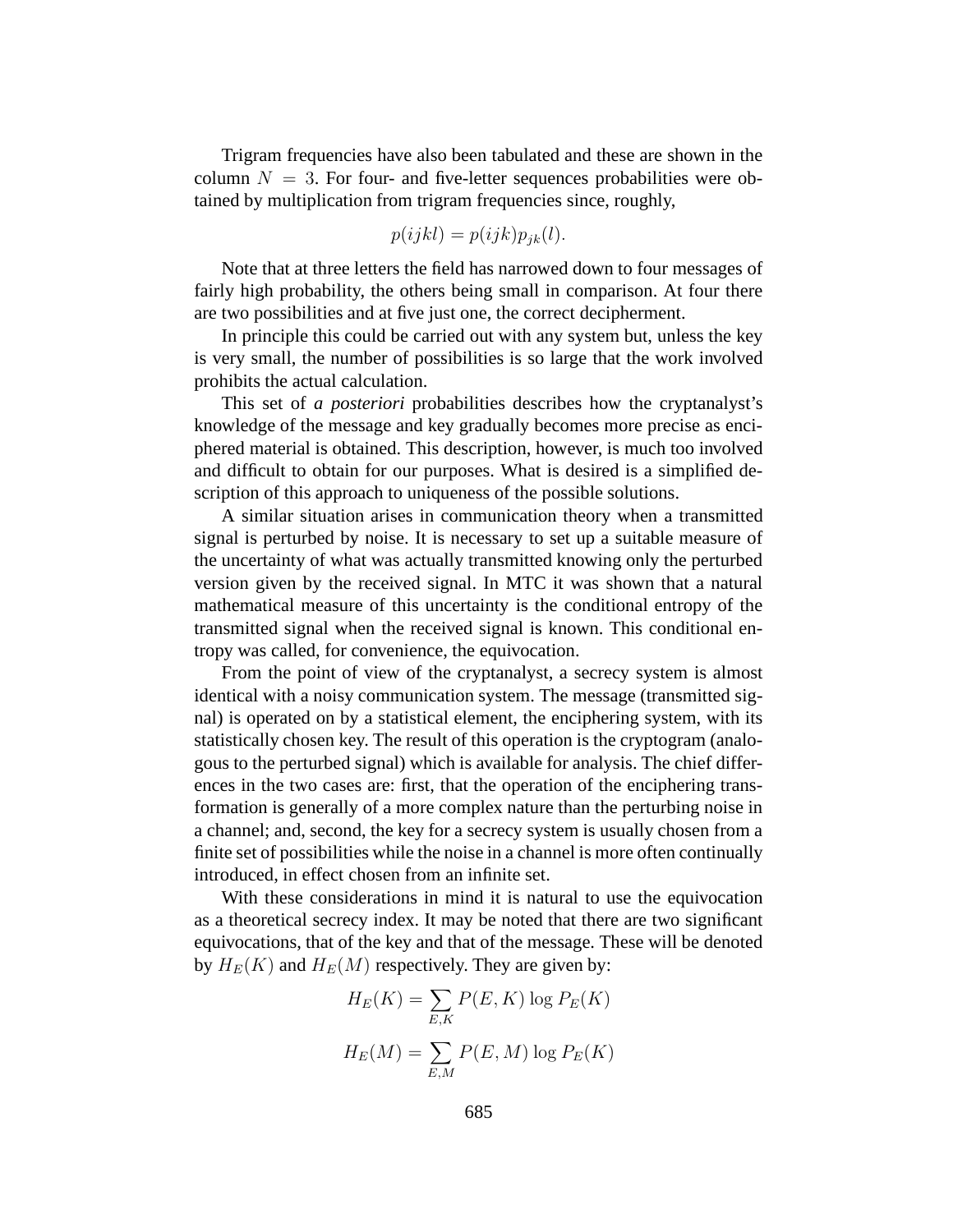in which  $E, M$  and  $K$  are the cryptogram, message and key and

- $P(E, K)$  is the probability of key K and cryptogram E
- $P_E(K)$  is the *a posteriori* probability of key K if cryptogram E is intercepted.
- $P(E, M)$  and  $P_E(M)$  are the similar probabilities for message instead of key.

The summation in  $H_E(K)$  is over all possible cryptograms of a certain length (say N letters) and over all keys. For  $H_E(M)$  the summation is over all messages and cryptograms of length N. Thus  $H_E(K)$  and  $H_E(M)$  are both functions of N, the number of intercepted letters. This will sometimes be indicated explicitly by writing  $H_E(K, N)$  and  $H_E(M, N)$ . Note that these are "total" equivocations; i.e., we do not divide by  $N$  to obtain the equivocation rate which was used in MTC.

The same general arguments used to justify the equivocation as a measure of uncertainty in communication theory apply here as well. We note that zero equivocation requires that one message (or key) have unit probability, all other zero, corresponding to complete knowledge. Considered as a function of N, the gradual decrease of equivocation corresponds to increasing knowledge of the original key or message. The two equivocation curves plotted as functions of  $N$ , will be called the equivocation characteristics of the secrecy system in question.

The values of  $H_E(K, N)$  and  $H_E(M, N)$  for the Caesar type cryptogram considered above have been calculated and are given in the last row of Table 1.  $H_E(K, N)$  and  $H_E(M, N)$  are equal in this case and are given in decimal digits (i.e., the logarithmic base 10 is used in the calculation). It should be noted that the equivocation here is for a particular cryptogram, the summation being only over  $M$  (or  $K$ ), not over  $E$ . In general the summation would be over all possible intercepted cryptograms of length N and would give the average uncertainty. The computational difficulties are prohibitive for this general calculation.

# **12 PROPERTIES OF EQUIVOCATION**

Equivocation may be shown to have a number of interesting properties, most of which fit into our intuitive picture of how such a quantity should behave. We will first show that the equivocation of key or of a fixed part of a message decreases when more enciphered material is intercepted.

**Theorem 7.** *The equivocation of key*  $H_E(K, N)$  *is a non-increasing function of* N*. The equivocation of the first* A *letters of the message is a non-increasing function of the number* N *which have been intercepted. If* N *letters have been intercepted, the equivocation of the first* N *letters of message is less than or equal to that of the key. These may be written:*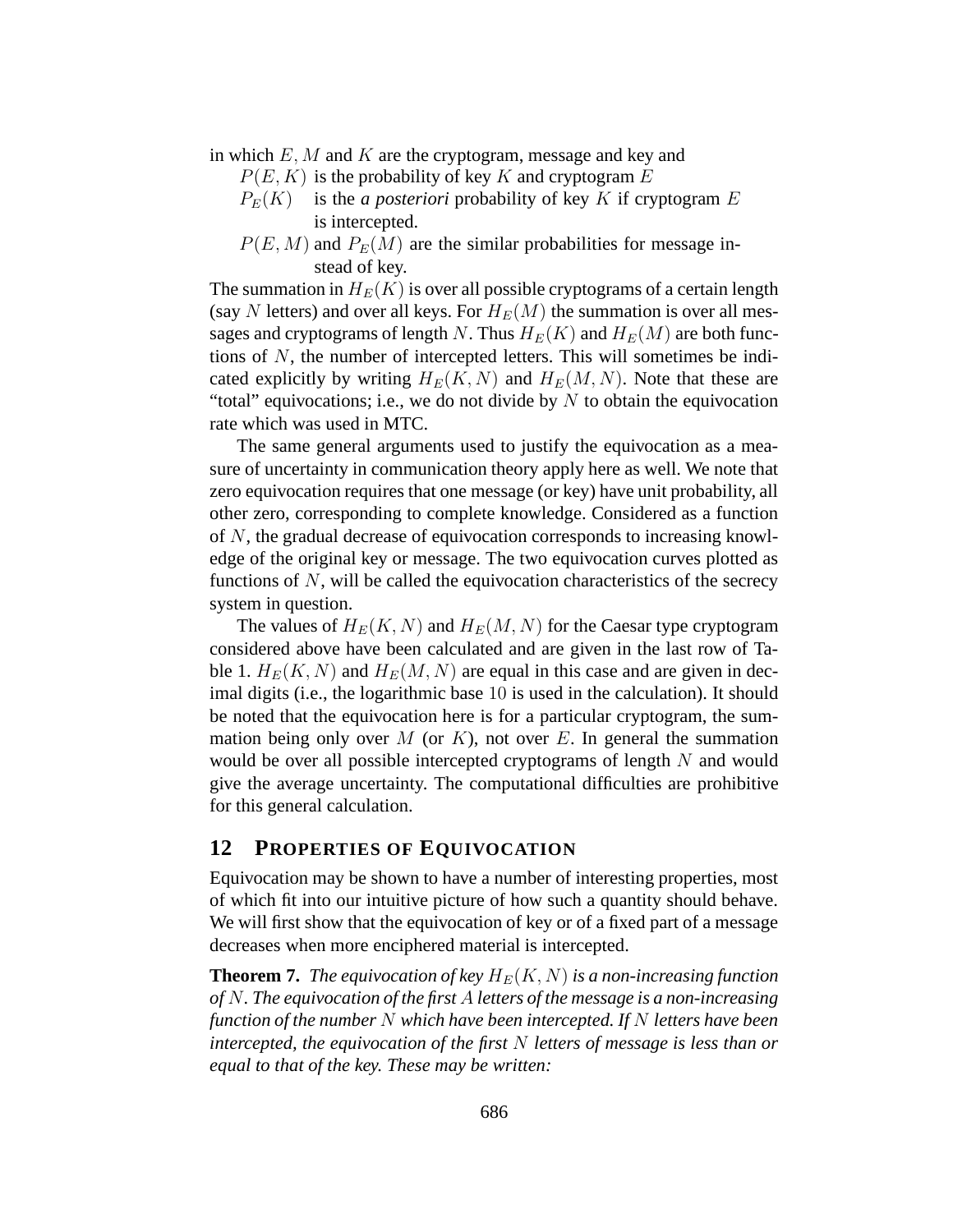$$
H_E(K, S) \le H_E(K, N)
$$
  
\n
$$
H_E(M, S) \le H_E(M, N)
$$
  
\n
$$
S \ge N
$$
 (*H* for first *A* letters of text)  
\n
$$
H_E(M, N) \le H_E(K, N)
$$

The qualification regarding A letters in the second result of the theorem is so that the equivocation will be calculated with respect to the amount of message that has been intercepted. If it is, the message equivocation may (and usually does) increase for a time, due merely to the fact that more letters stand for a larger possible range of messages. The results of the theorem are what we might hope from a good secrecy index, since we would hardly expect to be worse off on the average after intercepting additional material than before. The fact that they can be proved gives further justification to our use of the equivocation measure.

The results of this theorem are a consequence of certain properties of conditional entropy proved in MTC. Thus, to show the first or second statements of Theorem 7, we have for any chance events  $A$  and  $B$ 

$$
H(B) \ge H_A(B).
$$

If we identify  $B$  with the key (knowing the first  $S$  letters of cryptogram) and A with the remaining  $N - S$  letters we obtain the first result. Similarly identifying  $B$  with the message gives the second result. The last result follows from

$$
H_E(M) \le H_E(K,M) = H_E(K) + H_{E,K}(M)
$$

and the fact that  $H_{E,K}(M) = 0$  since K and E uniquely determine M.

Since the message and key are chosen independently we have:

$$
H(M, K) = H(M) + H(K).
$$

Furthermore,

$$
H(M, K) = H(E, K) = H(E) + H_E(K),
$$

the first equality resulting from the fact that knowledge of  $M$  and  $K$  or of  $E$  and  $K$  is equivalent to knowledge of all three. Combining these two we obtain a formula for the equivocation of key:

$$
H_E(K) = H(M) + H(K) - H(E).
$$

In particular, if  $H(M) = H(E)$  then the equivocation of key,  $H_E(K)$ , is equal to the *a priori* uncertainty of key,  $H(K)$ . This occurs in the perfect systems described above.

A formula for the equivocation of message can be found by similar means. We have

$$
H(M, E) = H(E) + H_E(M) = H(M) + H_M(E)
$$
  

$$
H_E(M) = H(M) + H_M(E) - H(E).
$$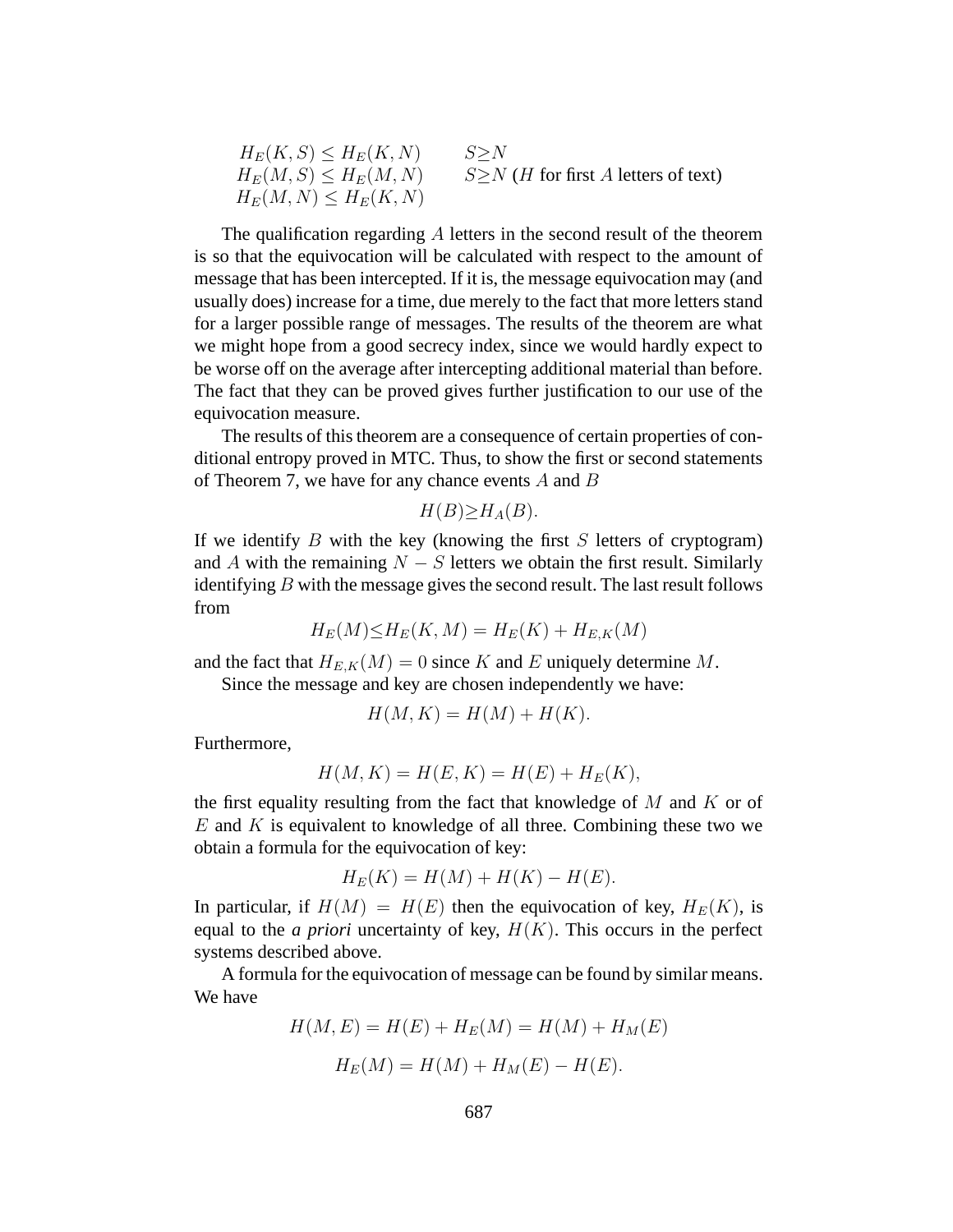If we have a product system  $S = TR$ , it is to be expected that the second enciphering process will be decrease the equivocation of message. That this is actually true can be shown as follows: Let  $M$ ,  $E_1$ ,  $E_2$  be the message and the first and second encipherments, respectively. Then

$$
P_{E_1E_2}(M) = P_{E_1}(M).
$$

Consequently

$$
H_{E_1E_2}(M) = H_{E_1}(M).
$$

Since, for any chance variables,  $x, y, z, H_{xy}(z) \leq H_y(z)$ , we have the desired result,  $H_{E_2}(M) {\geq} H_{E_1}(M).$ 

**Theorem 8.** The equivocation in message of a product system  $S = TR$  is *not less than that when only* R *is used.*

Suppose now we have a system  $T$  which can be written as a weighted sum of several systems  $R, S, \dots, U$ 

$$
T = p_1 R + p_2 S + \dots + p_m U \qquad \sum p_i = 1
$$

and that systems  $R, S, \dots, U$  have equivocations  $H_1, H_2, H_3, \dots, H_m$ .

**Theorem 9.** *The equivocation* H *of a weighted sum of systems is bounded by the inequalities*

$$
\sum p_i H_i \le H \le \sum p_i H_i - \sum p_i \log p_i.
$$

*These are best limits possible. The* H*'s may be equivocations either of key or message.*

The upper limit is achieved, for example, in strongly ideal systems (to be described later) where the decomposition is into the simple transformations of the system. The lower limit is achieved if all the systems  $R, S, \dots, U$  go to completely different cryptogram spaces. This theorem is also proved by the general inequalities governing equivocation,

$$
H_A(B) \le H(B) \le H(A) + H_A(B).
$$

We identify  $A$  with the particular system being used and  $B$  with the key or message.

There is a similar theorem for weighted sums of languages. For this we identify A with the particular language.

**Theorem 10.** *Suppose a system can be applied to languages*  $L_1, L_2, \cdots, L_m$ *and has equivocation characteristics*  $H_1, H_2, \cdots, H_m$ *. When applied to the* weighted sum  $\sum p_i L_i$ , the equivocation  $H$  is bounded by

$$
\sum p_i H_i \le H \le \sum p_i H_i - \sum p_i \log p_i.
$$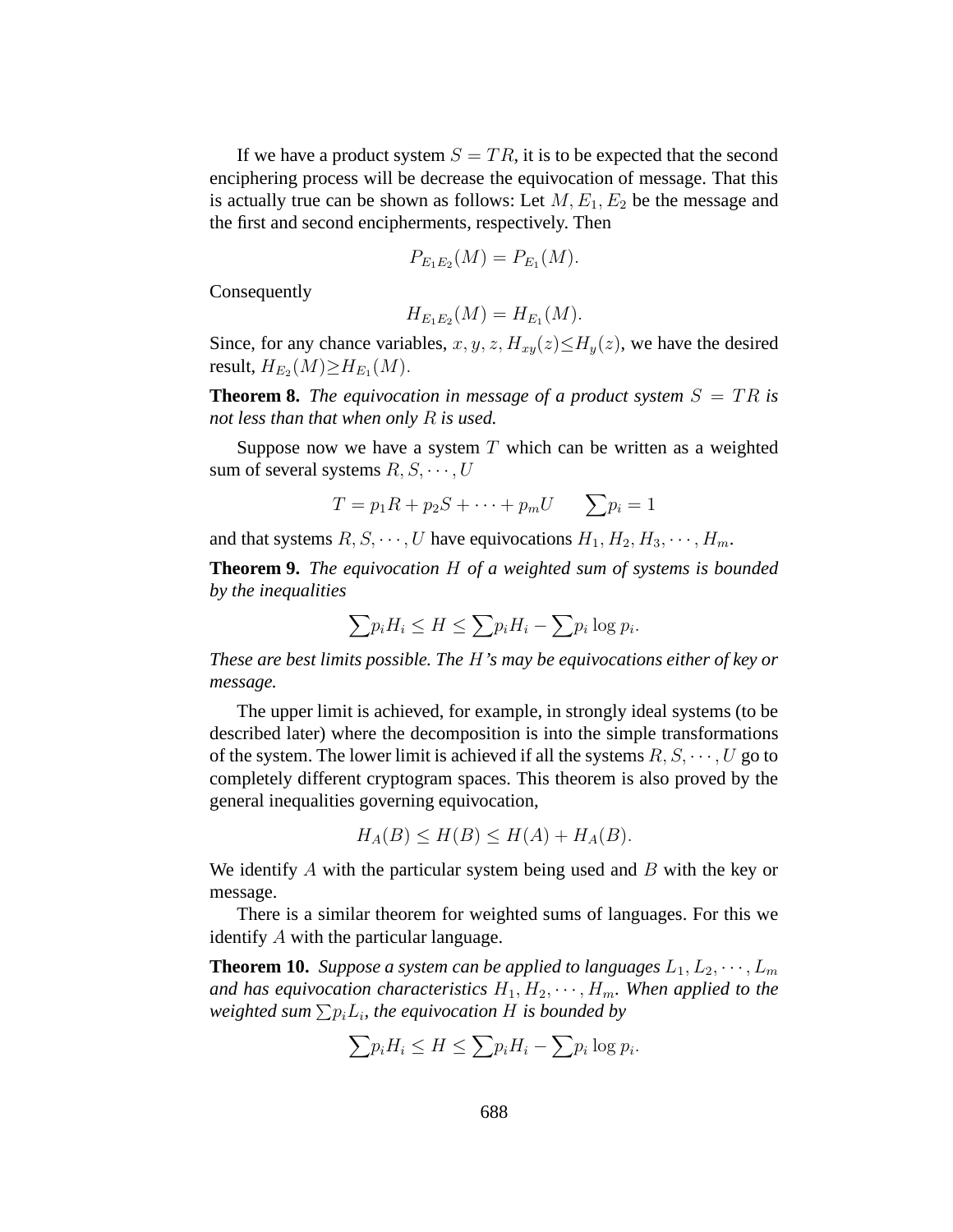*These limits are the best possible and the equivocations in question can be either for key or message.*

The total redundancy  $D<sub>N</sub>$  for N letters of message is defined by

$$
D_N = \log G - H(M)
$$

where G is the total number of messages of length N and  $H(M)$  is the uncertainty in choosing one of these. In a secrecy system where the total number of possible cryptograms is equal to the number of possible messages of length  $N, H(E) \leq \log G$ . Consequently,

$$
H_E(K) = H(K) + H(M) - H(E)
$$
  
\n
$$
\ge H(K) - [\log G - H(M)].
$$

Hence

$$
H(K) - H_E(K) \le D_N.
$$

This shows that, in a closed system, for example, the decrease in equivocation of key after  $N$  letters have been intercepted is not greater than the redundancy of N letters of the language. In such systems, which comprise the majority of ciphers, it is only the existence of redundancy in the original messages that makes a solution possible.

Now suppose we have a pure system. Let the different residue classes of messages be  $C_1, C_2, C_3, \cdots, C_r$ , and the corresponding set of residue classes of cryptograms be  $C_1'$  $'_{1}, C'_{2}$  $C'_3, C'_3$  $C'_3,\cdots,C'_r$ <sup>"</sup>, The probability of each E in  $C_1'$  $i_1$  is the same:

$$
P(E) = \frac{P(C_i)}{\varphi_i} \qquad E \text{ a member of } C_i
$$

where  $\varphi_i$  is the number of different messages in  $C_i$ . Thus we have

$$
H(E) = -\sum_{i} \varphi_i \frac{P(C_i)}{\varphi_i} \log \frac{P(C_i)}{\varphi_i}
$$

$$
= -\sum_{i} P(C_i) \log \frac{P(C_i)}{\varphi_i}
$$

Substituting in our equation for  $H_E(K)$  we obtain:

**Theorem 11.** *For a pure cipher*

$$
H_E(K) = H(K) + H(M) + \sum_i P(C_i) \log \frac{P(C_i)}{\varphi_i}.
$$

This result can be used to compute  $H_E(K)$  in certain cases of interest.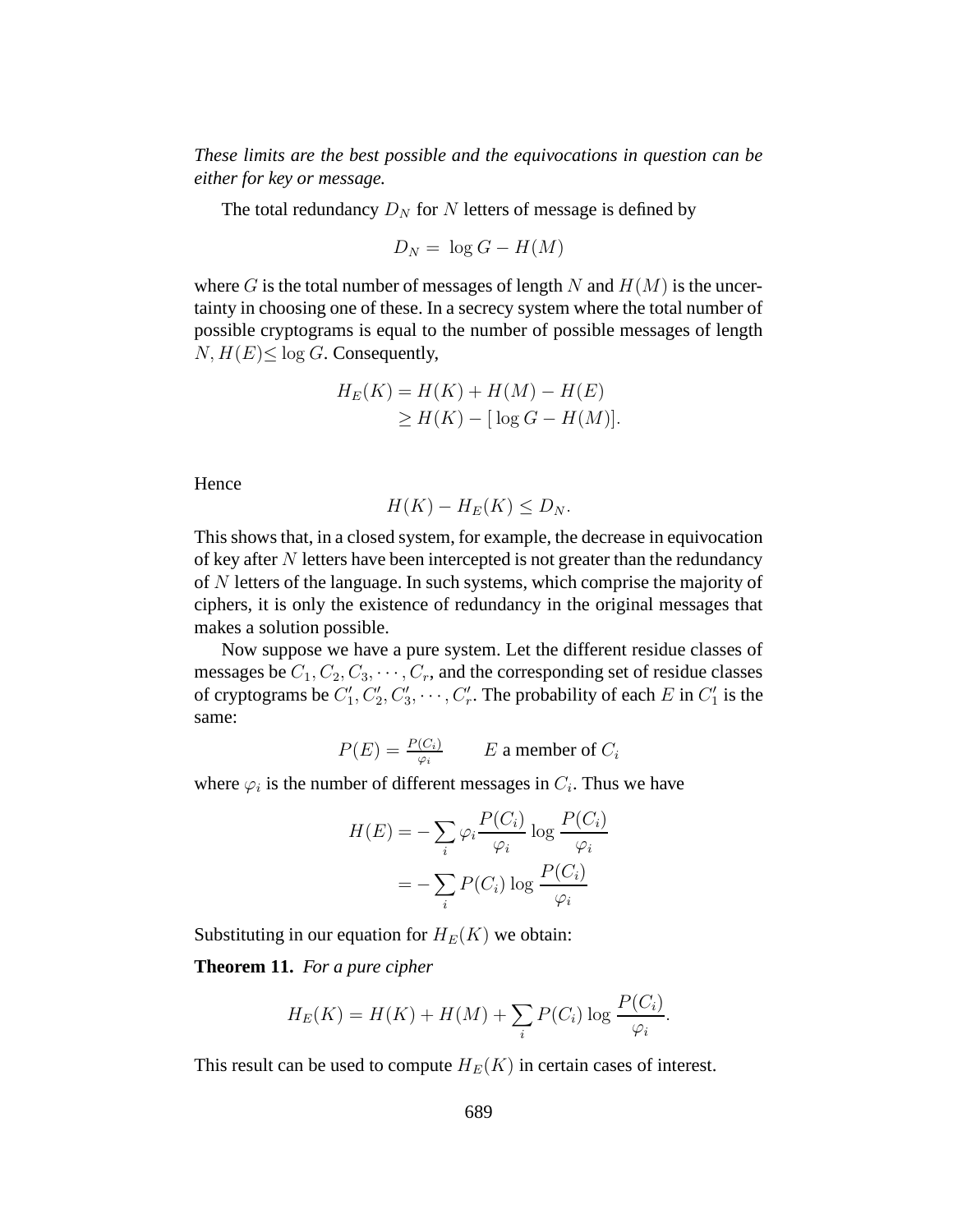# **13 EQUIVOCATION FOR SIMPLE SUBSTITUTION ON A TWO LETTER LANGUAGE**

We will now calculate the equivocation in key or message when simple substitution is applied to a two letter language, with probabilities  $p$  and  $q$  for 0 and 1, and successive letters chosen independently. We have

$$
H_E(M) = H_E(K) = -\sum P(E)P_E(K) \log P_E(K)
$$

The probability that  $E$  contains exactly  $s$  0's in a particular permutation is:

4



$$
\frac{1}{2}(p^sq^{N-s} + q^sp^{N-s})
$$

**Fig. 6. Equivocation for simple substitution on two-letter language**

and the *a posteriori* probabilities of the identity and inverting substitutions (the only two in the system) are respectively:

$$
P_E(0) = \frac{p^s q^{N-s}}{(p^s q^{N-s} + q^s p^{N-s})} \quad P_E(1) = \frac{p^{N-s} q^s}{(p^s q^{N-s} + q^s p^{N-s})}
$$

There are  $\binom{N}{s}$ s  $\int$  terms for each s and hence

$$
H_E(K, N) = -\sum_{s} {N \choose s} p^s q^{N-s} \log \frac{p^s q^{N-s}}{(p^s q^{N-s} + q^s p^{N-s})}.
$$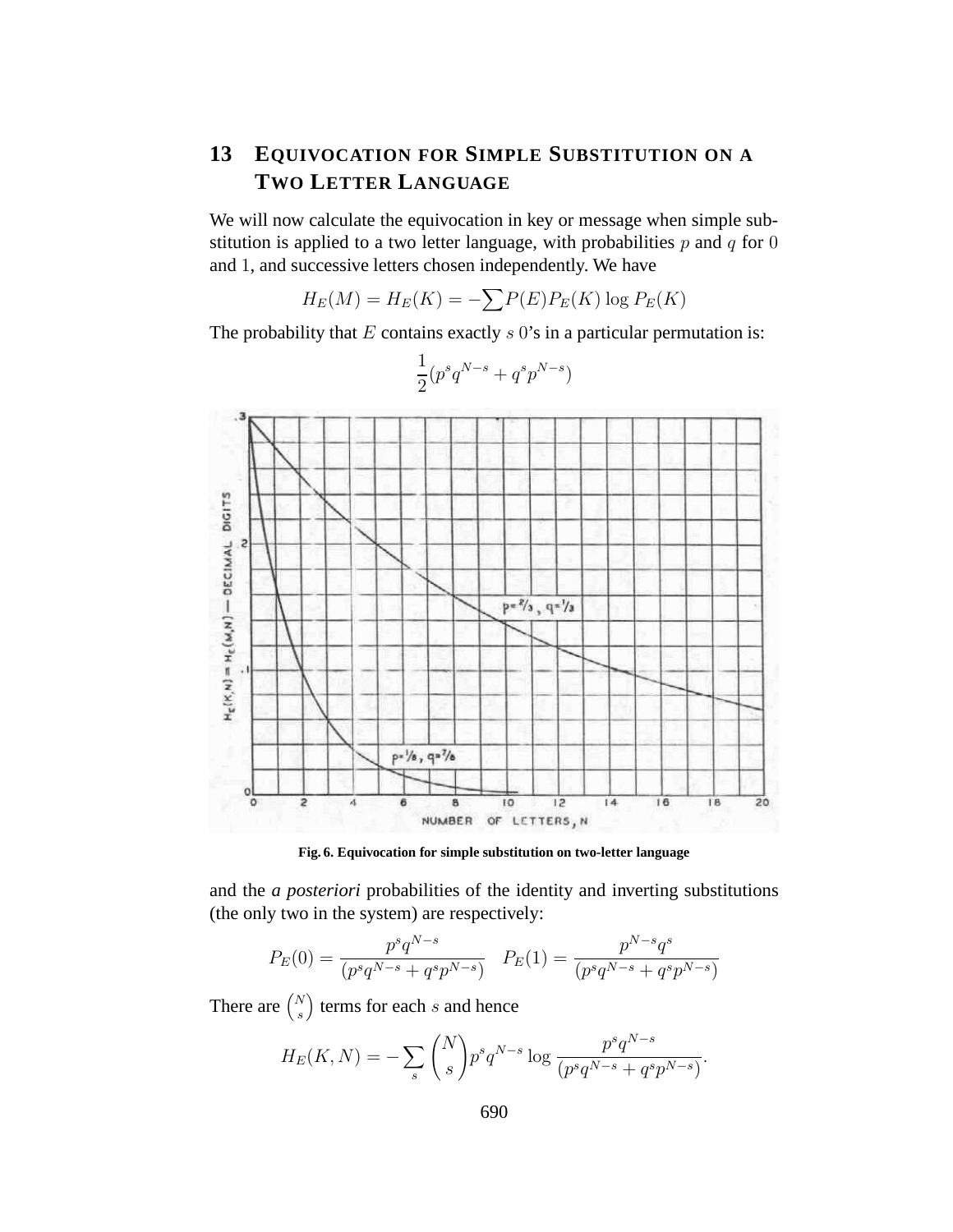For  $p=\frac{1}{3}$  $\frac{1}{3}, q = \frac{2}{3}$  $\frac{2}{3}$ , and for  $p = \frac{1}{8}$  $\frac{1}{8}, q = \frac{7}{8}$  $\frac{7}{8}$ ,  $H_E(K, N)$  has been calculated and is shown in Fig. 6.

# **14 THE EQUIVOCATION CHARACTERISTIC FOR A "RANDOM" CIPHER**

In the preceding section we have calculated the equivocation characteristic for a simple substitution applied to a two-letter language. This is about the simplest type of cipher and the simplest language structure possible, yet already the formulas are so involved as to be nearly useless. What are we to do with cases of practical interest, say the involved transformations of a fractional transposition system applied to English with its extremely complex statistical structure? This complexity itself suggests a method of approach. Sufficiently complicated problems can frequently be solved statistically. To facilitate this we define the notion of a "random" cipher.

We make the following assumptions:

- 1. The number of possible messages of length N is  $T = 2^{R_0 N}$ , thus  $R_0 =$  $\log_{2}G$ , where G is the number of letters in the alphabet. The number of possible cryptograms of length  $N$  is also assumed to be  $T$ .
- 2. The possible messages of length  $N$  can be divided into two groups: one group of high and fairly uniform *a priori* probability, the second group of negligibly small total probability. The high probability group will contain  $S = 2^{RN}$  messages, where  $R = \frac{H(M)}{N}$  $\frac{(M)}{N}$ , that is, R is the entropy of the message source per letter.
- 3. The deciphering operation can be thought of as a series of lines, as in Figs. 2 and 4, leading back from each  $E$  to various  $M$ 's. We assume  $k$ different equiprobable keys so there will be  $k$  lines leading back from each  $E$ . For the random cipher we suppose that the lines from each  $E$ go back to a random selection of the possible messages. Actually, then, a random cipher is a whole ensemble of ciphers and the equivocation is the average equivocation for this ensemble.

The equivocation of key is defined by

$$
H_E(K) = \sum P(E) P_E(K) \log P_E(K).
$$

The probability that exactly m lines go back from a particular  $E$  to the high probability group of messages is

$$
\binom{k}{m} \left(\frac{S}{T}\right)^m \left(1 - \frac{S}{T}\right)^{k-m}
$$

If a cryptogram with m such lines is intercepted the equivocation is  $\log m$ . The probability of such a cryptogram is  $\frac{mT}{SK}$ , since it can be produced by m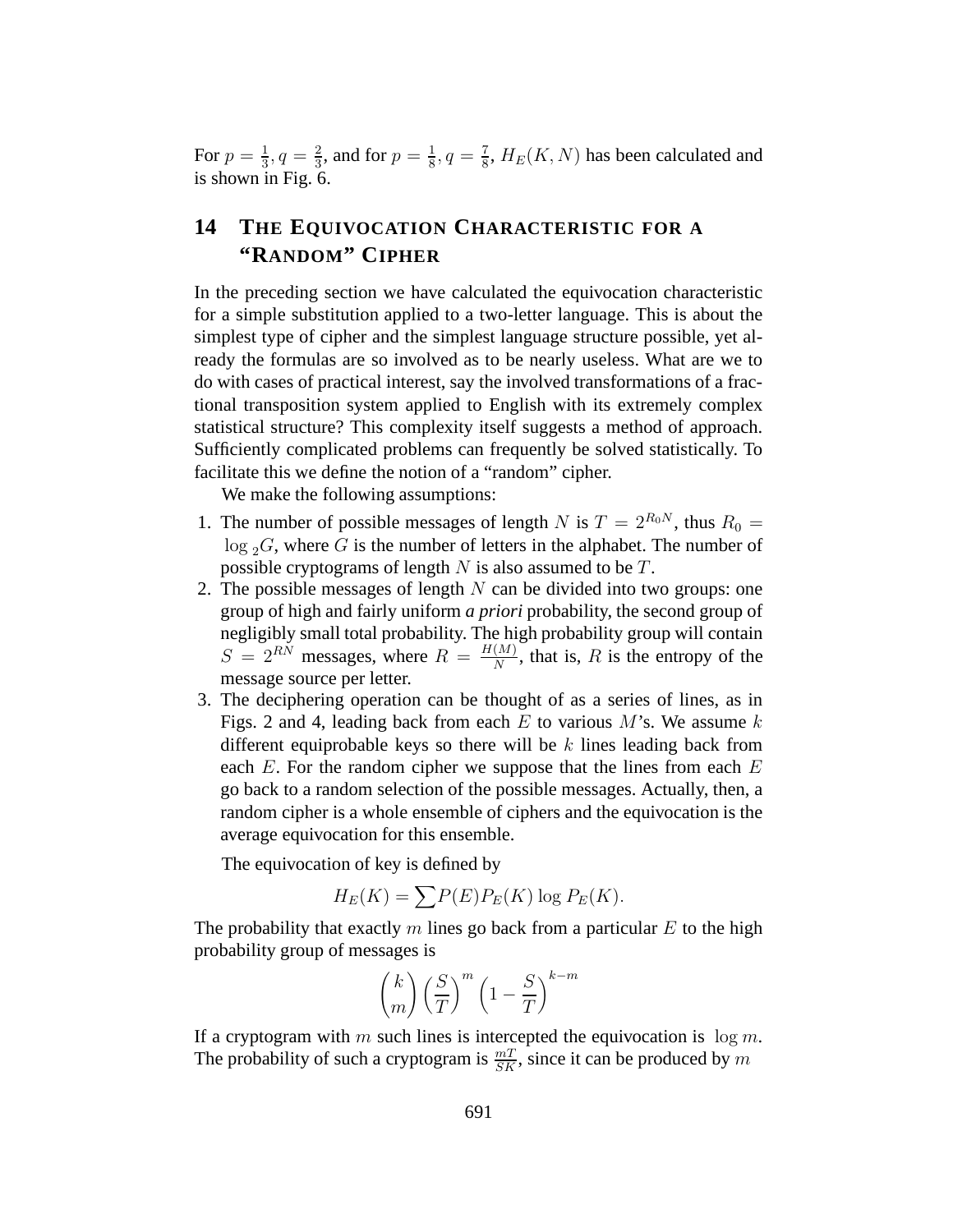keys from high probability messages each with probability  $\frac{T}{S}$ . Hence the equivocation is:

$$
H_E(K) = \frac{T}{Sk} \sum_{m=1}^{k} {k \choose m} \left(\frac{S}{T}\right)^m \left(1 - \frac{S}{T}\right)^{k-m} m \log m
$$

We wish to find a simple approximation to this when  $k$  is large. If the expected value of m, namely  $\overline{m} = \frac{SK}{T}$  $\frac{\partial K}{\partial T}$ ,  $i \gg 1$ , the variation of  $\log m$  over the range where the binomial distribution assumes large values will be small, and we can replace  $\log m$  by  $\log \overline{m}$ . This can now be factored out of the summation, which then reduces to  $\overline{m}$ . Hence, in this condition,

$$
H_E(K) \doteq \log \frac{Sk}{T} = \log S - \log T + \log k
$$
  

$$
H_E(K) \doteq H(K) - DN,
$$

where D is the redundancy per letter of the original language  $(D = \frac{D_N}{N})$  $\frac{D_N}{N}).$ 

If  $\overline{m}$  is small compared to the large k, the binomial distribution can be approximated by a Poisson distribution:

$$
\binom{k}{m}p^mq^{k-m}\doteq\frac{e^{-\lambda}\lambda^m}{m!}
$$

where  $\lambda = \frac{Sk}{T}$  $\frac{Sk}{T}$ . Hence

$$
H_E(K) \doteq \frac{1}{\lambda} e^{-\lambda} \sum_{n=2}^{\infty} \frac{\lambda^m}{m!} m \log m.
$$

If we replace m by  $m + 1$ , we obtain:

$$
H_E(K) \doteq e^{-\lambda} \sum_{1}^{\infty} \frac{\lambda^m}{m!} \log (m+1).
$$

This may be used in the region where  $\lambda$  is near unity. For  $\lambda \ll 1$ , the only important term in the series is that for  $m = 1$ ; omitting the others we have:

$$
H_E(K) \doteq e^{-\lambda} \lambda \log 2
$$
  
\n
$$
\doteq \lambda \log 2
$$
  
\n
$$
\doteq 2^{-ND} k \log 2.
$$

To summarize:  $H_E(K)$ , considered as a function of N, the number of intercepted letters, starts off at  $H(K)$  when  $N = 0$ . It decreases linearly with a slope  $-D$  out to the neighborhood of  $N = \frac{H(K)}{D}$  $\frac{(K)}{D}$ . After a short transition region,  $H_E(K)$  follows an exponential with "half life" distance  $\frac{1}{D}$  if D is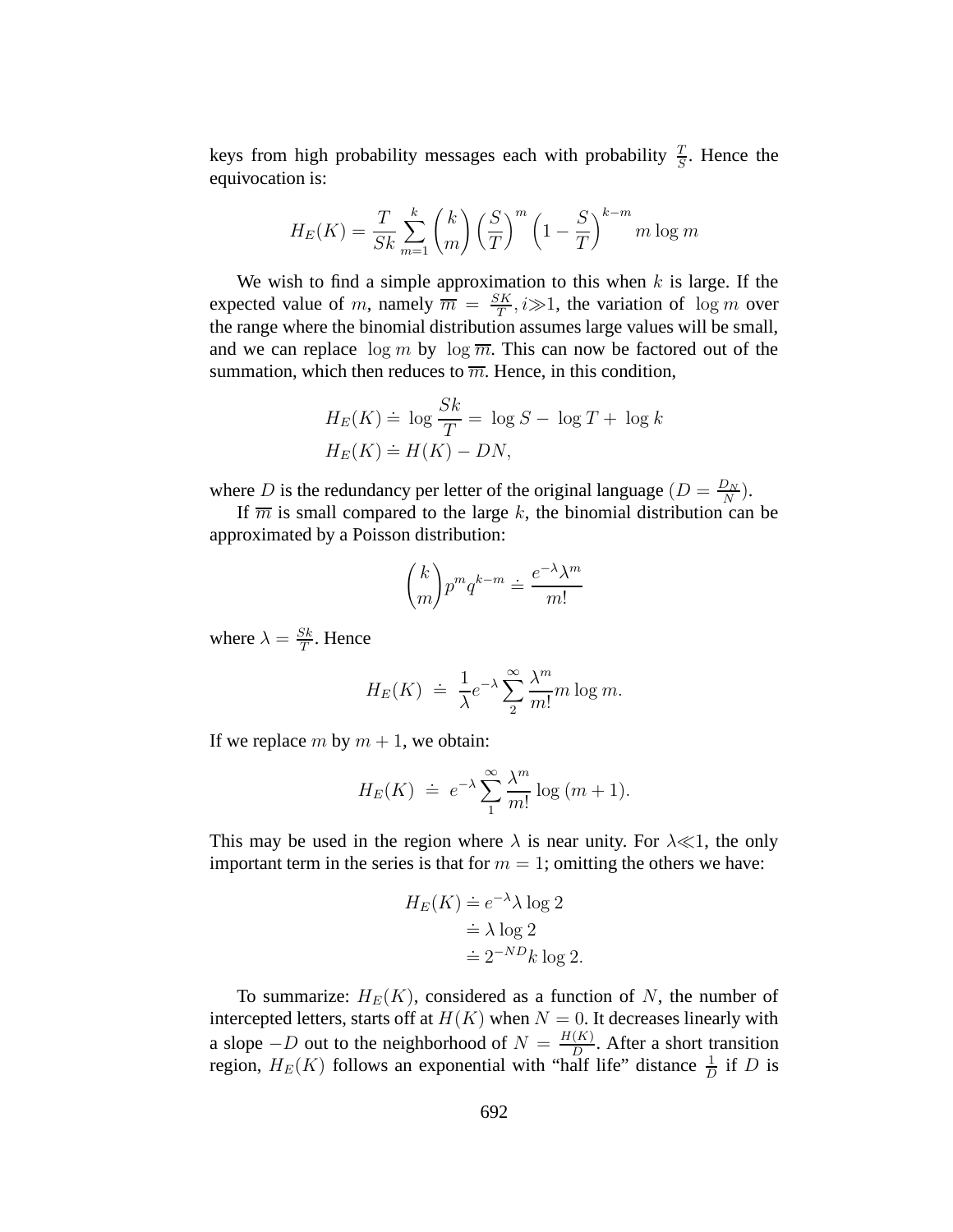measured in bits per letter. This behavior is shown in Fig. 7, together with the approximating curves.

By a similar argument the equivocation of message can be calculated. It is

$$
H_E(M) = R_0 N \text{ for } R_0 N \ll H_E(K)
$$
  
\n
$$
H_E(M) = H_E(K) \text{ for } R_0 N \gg H_E(K)
$$
  
\n
$$
H_E(M) = H_E(K) - \varphi(N) \text{ for } R_0 N \sim H_E(K)
$$

where  $\varphi(N)$  is the function shown in Fig. 7 with N scale reduced by factor of  $\frac{D}{R_0}$ . Thus,  $H_E(M)$  rises linearly with slope  $R_0$ , until it nearly intersects



**Fig. 7. Equivocation for random cipher**

the  $H_E(K)$  line. After a rounded transition it follows the  $H_E(K)$  curve down.

It will be seen from Fig. 7 that the equivocation curves approach zero rather sharply. Thus we may, with but little ambiguity, speak of a point at which the solution becomes unique. This number of letters will be called the unicity distance. For the random cipher it is approximately  $\frac{H(K)}{D}$ .

# **15 APPLICATION TO STANDARD CIPHERS**

Most of the standard ciphers involve rather complicated enciphering and deciphering operations. Furthermore, the statistical structure of natural languages is extremely involved. It is therefore reasonable to assume that the formulas derived for the random cipher may be applied in such cases. It is necessary, however, to apply certain corrections in some cases. The main points to be observed are the following: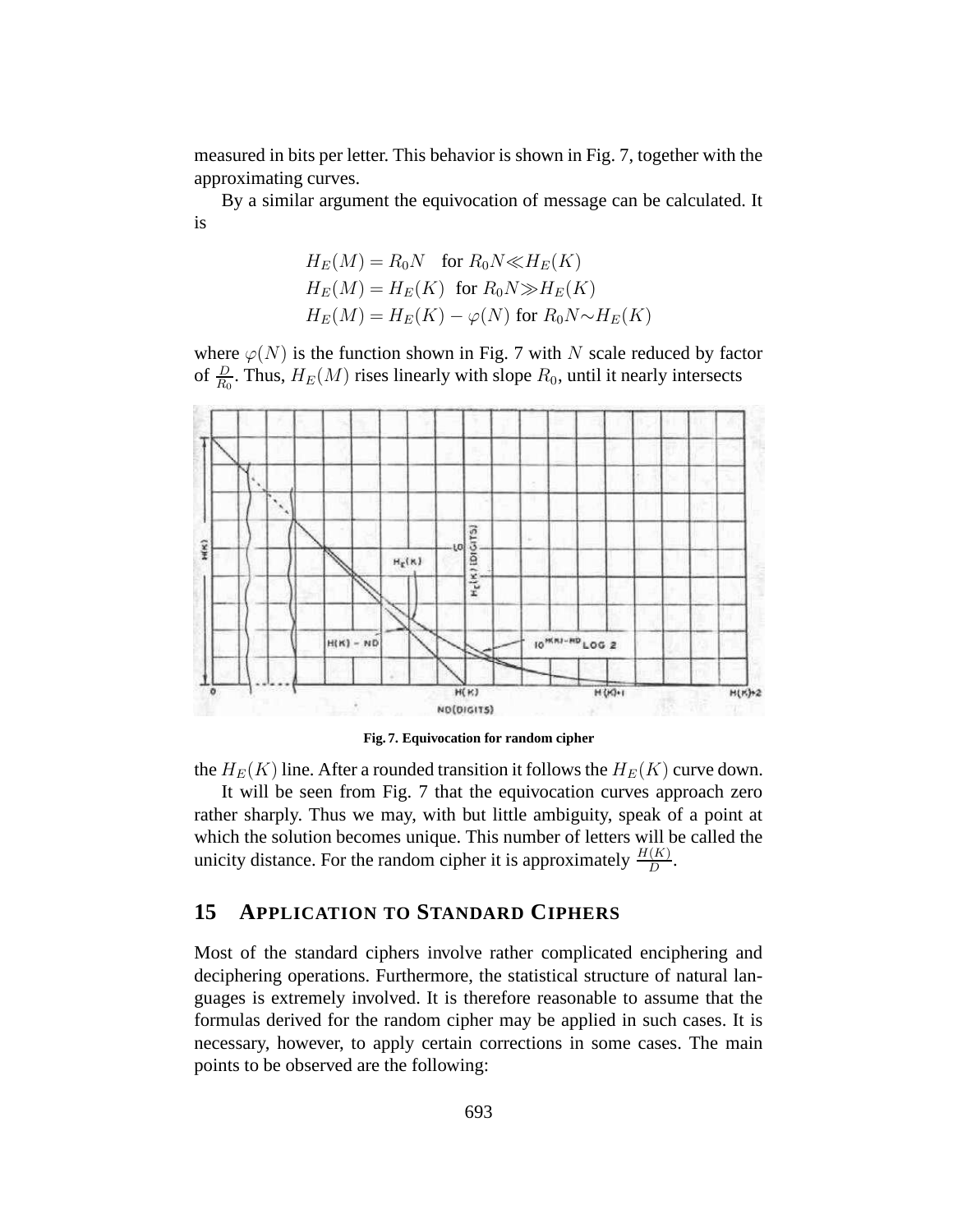- 1. We assumed for the random cipher that the possible decipherments of a cryptogram are a random selection from the possible messages. While not strictly true in ordinary systems, this becomes more nearly the case as the complexity of the enciphering operations and of the language structure increases. With a transposition cipher it is clear that letter frequencies are preserved under decipherment operations. This means that the possible decipherments are chosen from a more limited group, not the entire message space, and the formula should be changed. In place of  $R_0$  one uses  $R_1$  the entropy rate for a language with independent letters but with the regular letter frequencies. In some other cases a definite tendency toward returning the decipherments to high probability messages can be seen. If there is no clear tendency of this sort, and the system is fairly complicated, then it is reasonable to use the random cipher analysis.
- 2. In many cases the complete key is not used in enciphering short messages. For example, in a simple substitution, only fairly long messages will contain all letters of the alphabet and thus involve the complete key. Obviously the random assumption does not hold for small  $N$  in such a case, since all the keys which differ only in the letters not yet appearing in the cryptogram lead back to the same message and are not randomly distributed. This error is easily corrected to a good approximation by the use of a "key appearance characteristic". One uses, at a particular  $N$ , the effective amount of key that may be expected with that length of cryptogram. For most ciphers, this is easily estimated.
- 3. There are certain "end effects" due to the definite starting of the message which produce a discrepancy from the random characteristics. If we take a random starting point in English text, the first letter (when we do not observe the preceding letters) has a possibility of being any letter with the ordinary letter probabilities. The next letter is more completely specified since we then have digram frequencies. This decrease in choice value continues for some time. The effect of this on the curve is that the straight line part is displaced and approached by a curve depending on how much the statistical structure of the language is spread out over adjacent letters. As a first approximation the curve can be corrected by shifting the line over to the half redundancy point—i.e., the number of letters where the language redundancy is half its final value.

If account is taken of these three effects, reasonable estimates of the equivocation characteristic and unicity point can be made. The calculation can be done graphically as indicated in Fig. 8. One draws the key appearance characteristic and the total redundancy curve  $D<sub>N</sub>$  (which is usually sufficiently well represented by the line  $ND_{\infty}$ ). The difference between these out to the neighborhood of their intersection is  $H_E(M)$ . With a simple sub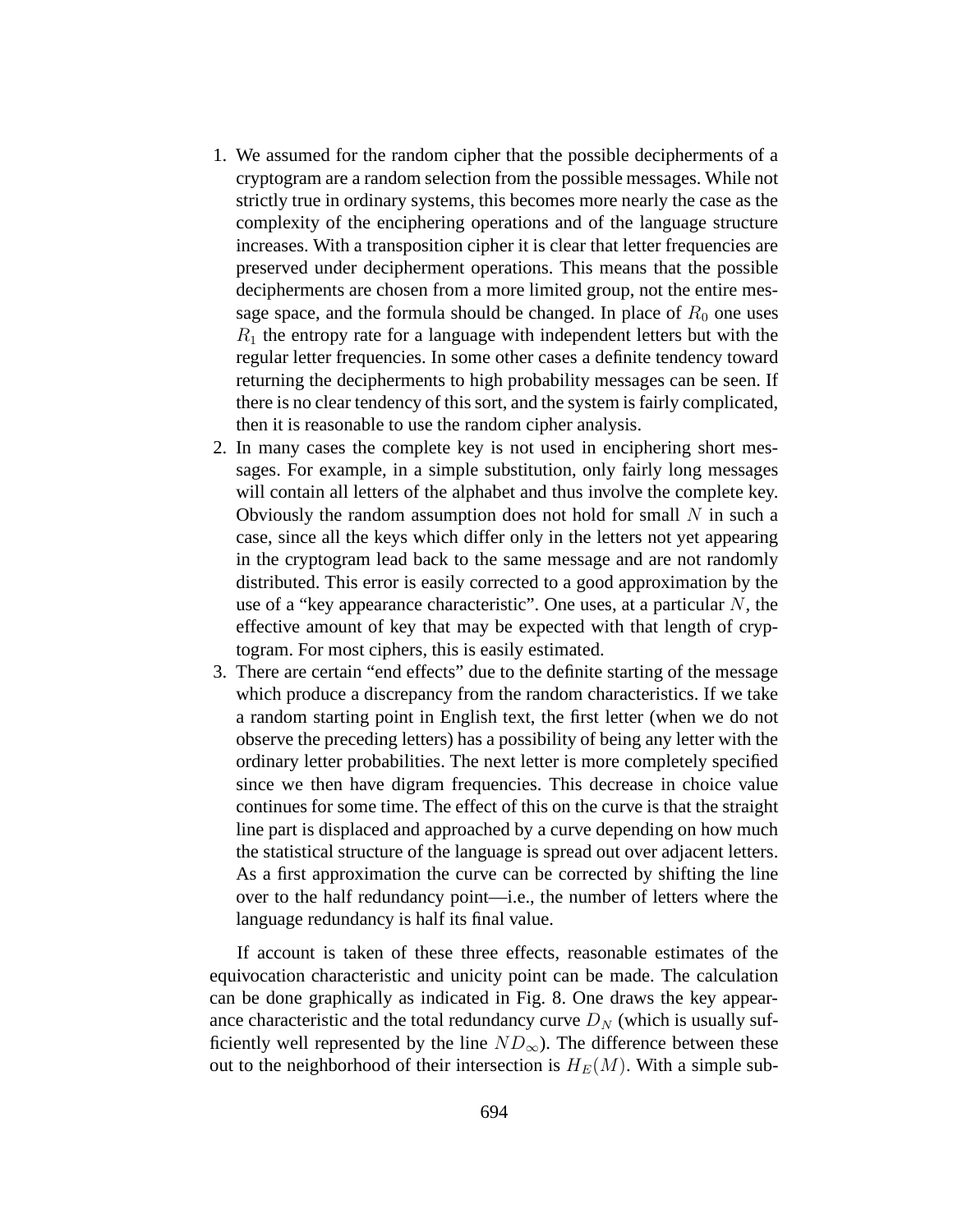stitution cipher applied to English, this calculation gave the curves shown in Fig. 9. The key appearance characteristic in this case was estimated by counting the number of different letters appearing in typical English passages of  $N$ letters. In so far as experimental data on simple substitution could be found, they agree very well with the curves of Fig. 9, considering the various idealizations and approximations which have been made. For example, the unicity point, at about 27 letters, can be shown experimentally to lie between the



**Fig. 8. Graphical calculation of equivocation**

limits 20 and 30. With 30 letters there is nearly always a unique solution to a cryptogram of this type and with 20 it is usually easy to find a number of solutions.

With transposition of period d (random key),  $H(K) = \log d!$ , or about  $d \log \frac{d}{e}$  (using a Stirling approximation for  $d!$ ). If we take .6 decimal digits per letter as the appropriate redundancy, remembering the preservation of letter frequencies, we obtain about 1.7d  $\log \frac{d}{e}$  as the unicity distance. This also checks fairly well experimentally. Note that in this case  $H_E(M)$  is defined only for integral multiples of d.

With the Vigenère the unicity point will occur at about  $2d$  letters, and this too is about right. The Vigenère characteristic with the same key size as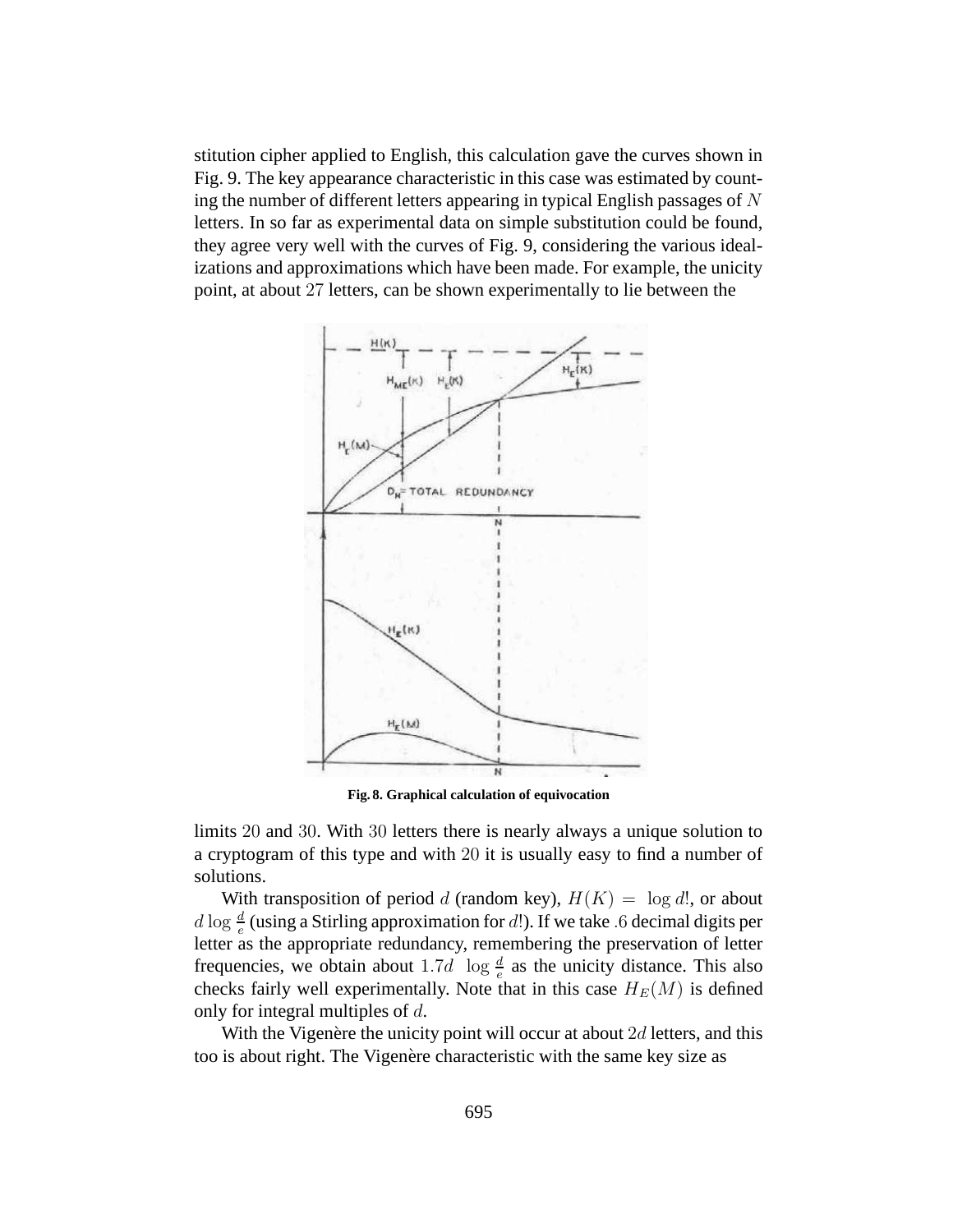

**Fig. 9. Equivocation for simple substitution on English**

696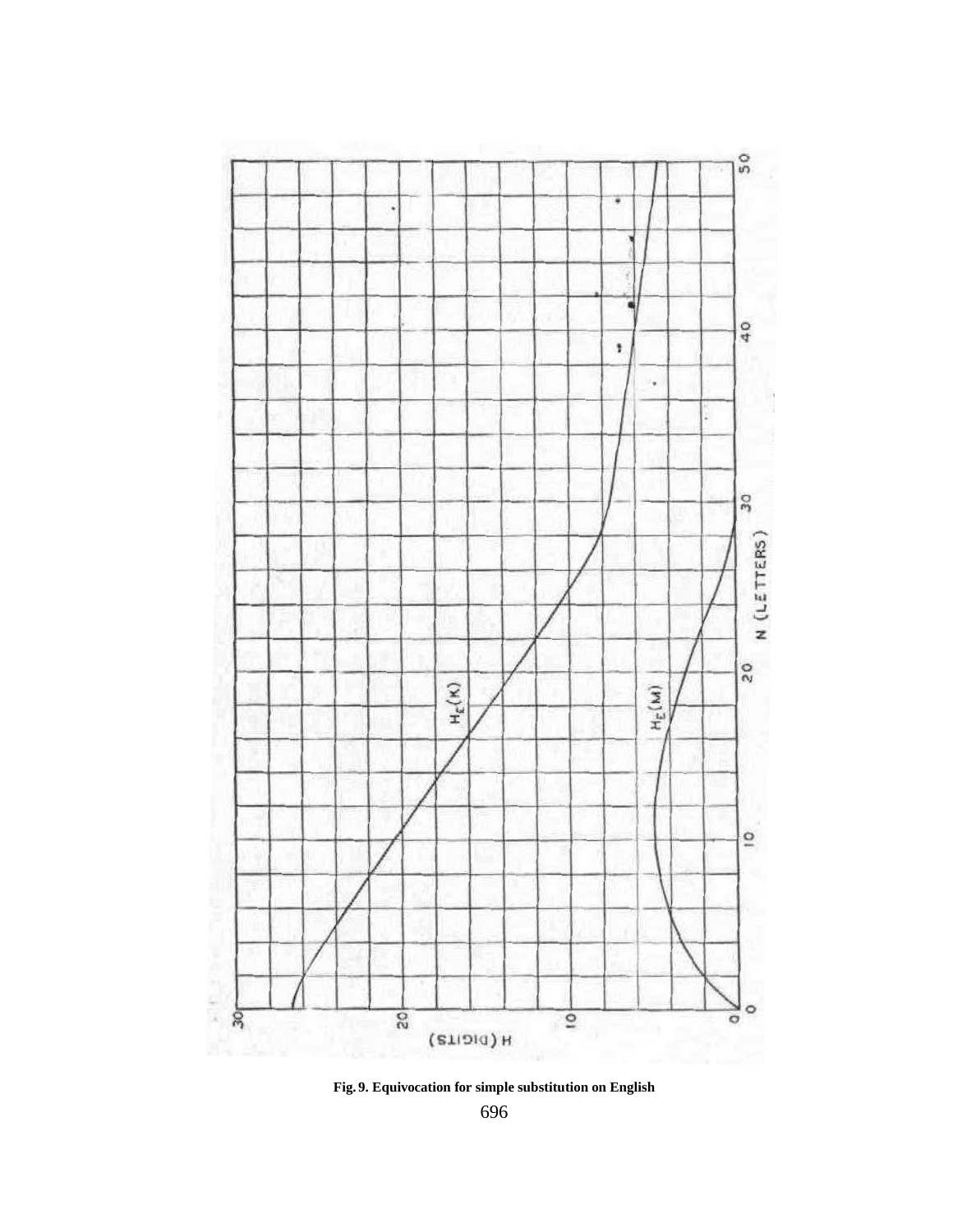

**Fig. 10. Equivocation for Vigen**`**ere on English**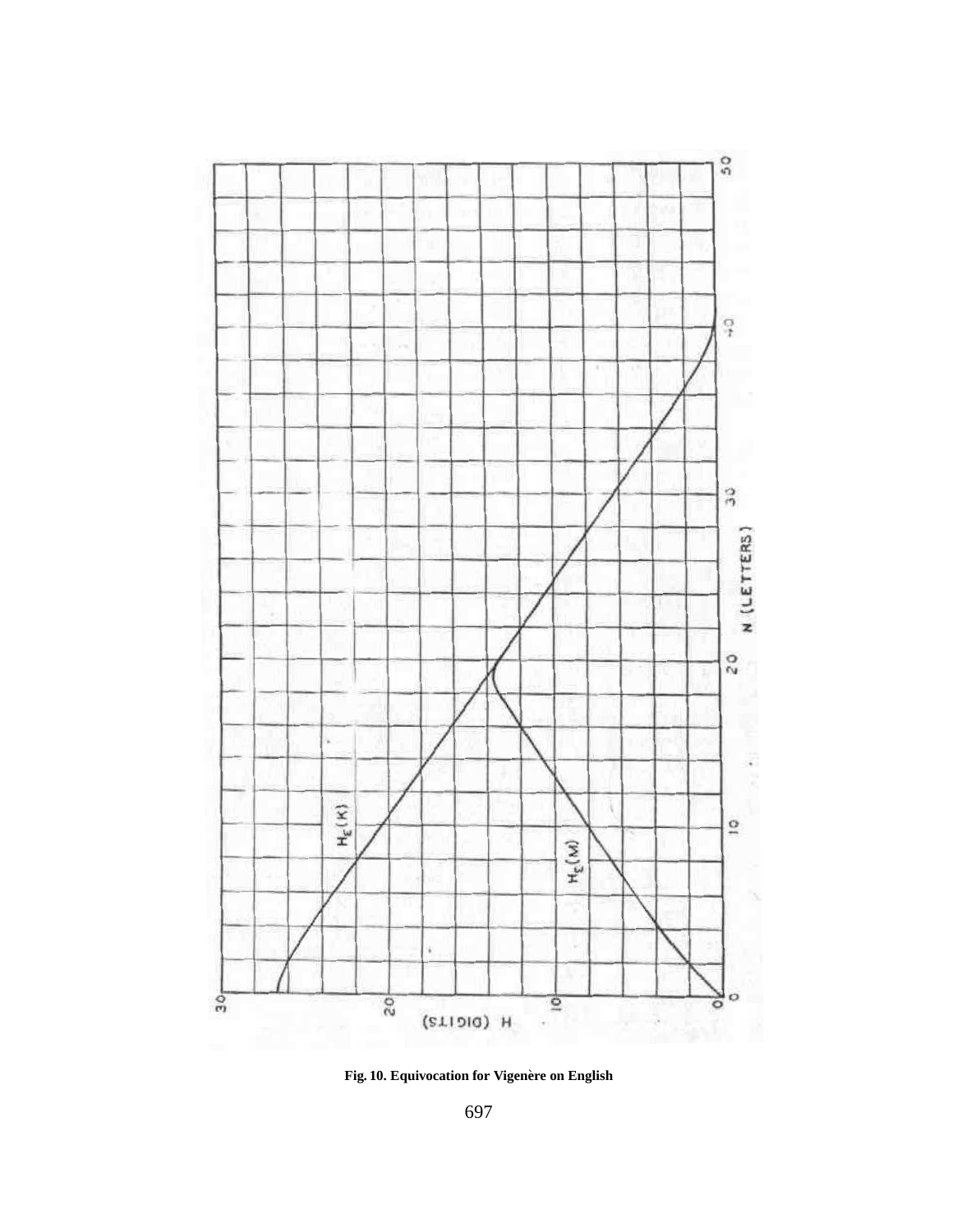simple substitution will be approximately as show in Fig. 10. The Vigenère, Playfair and Fractional cases are more likely to follow the theoretical formulas for random ciphers than simple substitution and transposition. The reason for this is that they are more complex and give better mixing characteristics to the messages on which they operate.

The mixed alphabet Vigenère (each of  $d$  alphabets mixed independently and used sequentially) has a key size,

$$
H(K) = d \log 26! = 26.3d
$$

and its unicity point should be at about 53d letters.

These conclusions can also be put to a rough experimental test with the Caesar type cipher. In the particular cryptogram analyzed in Table 1, section 11, the function  $H_E(K, N)$  has been calculated and is given below, together with the values for a random cipher.

|                  | $0 \qquad 1 \qquad 2$                                | $\overline{\phantom{a}3}$ | 4 5 |  |
|------------------|------------------------------------------------------|---------------------------|-----|--|
| $H$ (observed)   | $1.41 \quad 1.24 \quad 97 \quad 60 \quad 28 \quad 0$ |                           |     |  |
| $H$ (calculated) | 1.41 1.25 .98 .54 .15 .03                            |                           |     |  |

The agreement is seen to be quite good, especially when we remember that the observed  $H$  should actually be the average of many different cryptograms, and that  $H$  for the larger values of  $N$  is only roughly estimated.

It appears then that the random cipher analysis can be used to estimate equivocation characteristics and the unicity distance for the ordinary types of ciphers.

# **16 VALIDITY OF A CRYPTOGRAM SOLUTION**

The equivocation formulas are relevant to questions which sometimes arise in cryptographic work regarding the validity of an alleged solution to a cryptogram. In the history of cryptography there have been many cryptograms, or possible cryptograms, where clever analysts have found a "solution". It involved, however, such a complex process, or the material was so meager that the question arose as to whether the cryptanalyst had "read a solution" into the cryptogram. See, for example, the Bacon-Shakespeare ciphers and the "Roger Bacon" manuscript.<sup>11</sup>

In general we may say that if a proposed system and key solves a cryptogram for a length of material considerably greater than the unicity distance the solution is trustworthy. If the material is of the same order of shorter than the unicity distance the solution is highly suspicious.

This effect of redundancy in gradually producing a unique solution to a cipher can be thought of in another way which is helpful. The redundancy is essentially a series of conditions on the letters of the message, which insure

<sup>11</sup> See Fletcher Pratt, *loc. cit*.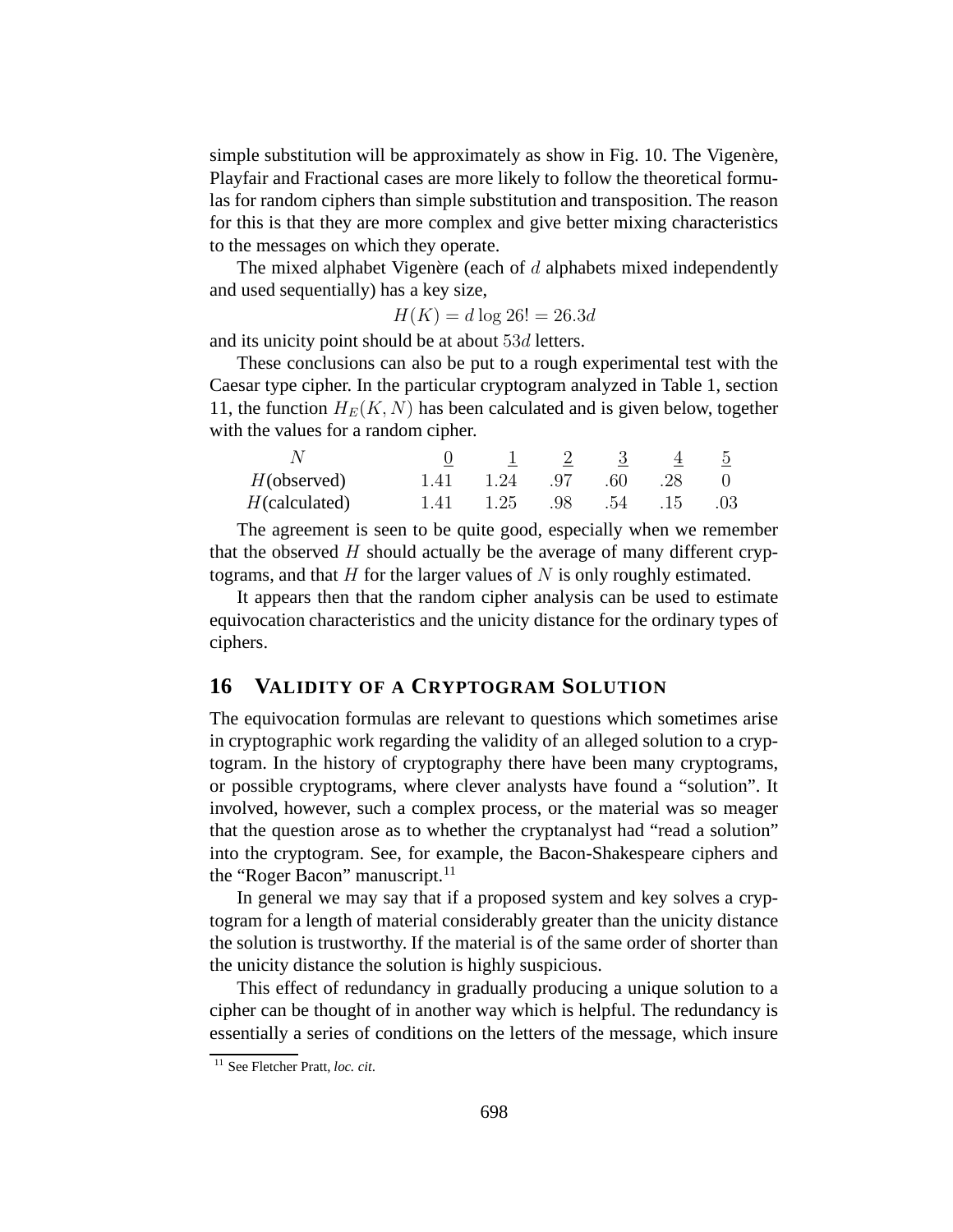that it be statistically reasonable. These consistency conditions produce corresponding consistency conditions in the cryptogram. The key gives a certain amount of freedom to the cryptogram but, as more and more letters are intercepted, the consistency conditions use up the freedom allowed by the key. Eventually there is only one message and key which satisfies all the conditions and we have a unique solution. In the random cipher the consistency conditions are, in a sense "orthogonal" to the "grain of the key" and have their full effect in eliminating messages and keys as rapidly as possible. This is the usual case. However, by proper design it is possible to "line up" the redundancy of the language with the "grain of the key" in such a way that the consistency conditions are automatically satisfied and  $H_E(K)$  does not approach zero. These "ideal" systems, which will be considered in the next section, are of such a nature that the transformations  $T_i$  all induce the same probabilities in the  $E$  space.

# **17 IDEAL SECRECY SYSTEMS**

We have seen that perfect secrecy requires an infinite amount of key if we allow messages of unlimited length. With a finite key size, the equivocation of key and message generally approaches zero, but not necessarily so. In fact it is possible for  $H_E(K)$  to remain constant at its initial value  $H(K)$ . Then, no matter how much materials is intercepted, there is not a unique solution but many of comparable probability. We will define an "ideal" system as one in which  $H_E(K)$  and  $H_E(M)$  do not approach zero as  $N \rightarrow \infty$ . A "strongly ideal" system is one in which  $H_E(K)$  remains constant at  $H(K)$ .

An example is a simple substitution on an artificial language in which all letters are equiprobable and successive letters independently chosen. It is easily seen that  $H_E(K) = H(K)$  and  $H_E(M)$  rises linearly along a line of slope  $\log G$  (where G is the number of letters in the alphabet) until it strikes the line  $H(K)$ , after which it remains constant at this value.

With natural languages it is in general possible to approximate the ideal characteristic—the unicity point can be made to occur for as large  $N$  as is desired. The complexity of the system needed usually goes up rapidly when we attempt to do this, however. It is not always possible to attain actually the ideal characteristic with any system of finite complexity.

To approximate the ideal equivocation, one may first operate on the message with a transducer which removes all redundancies. After this almost any simple ciphering system—substitution, transposition, Vigenère, etc., is satisfactory. The more elaborate the transducer and the nearer the output is to the desired form, the more closely will the secrecy system approximate the ideal characteristic.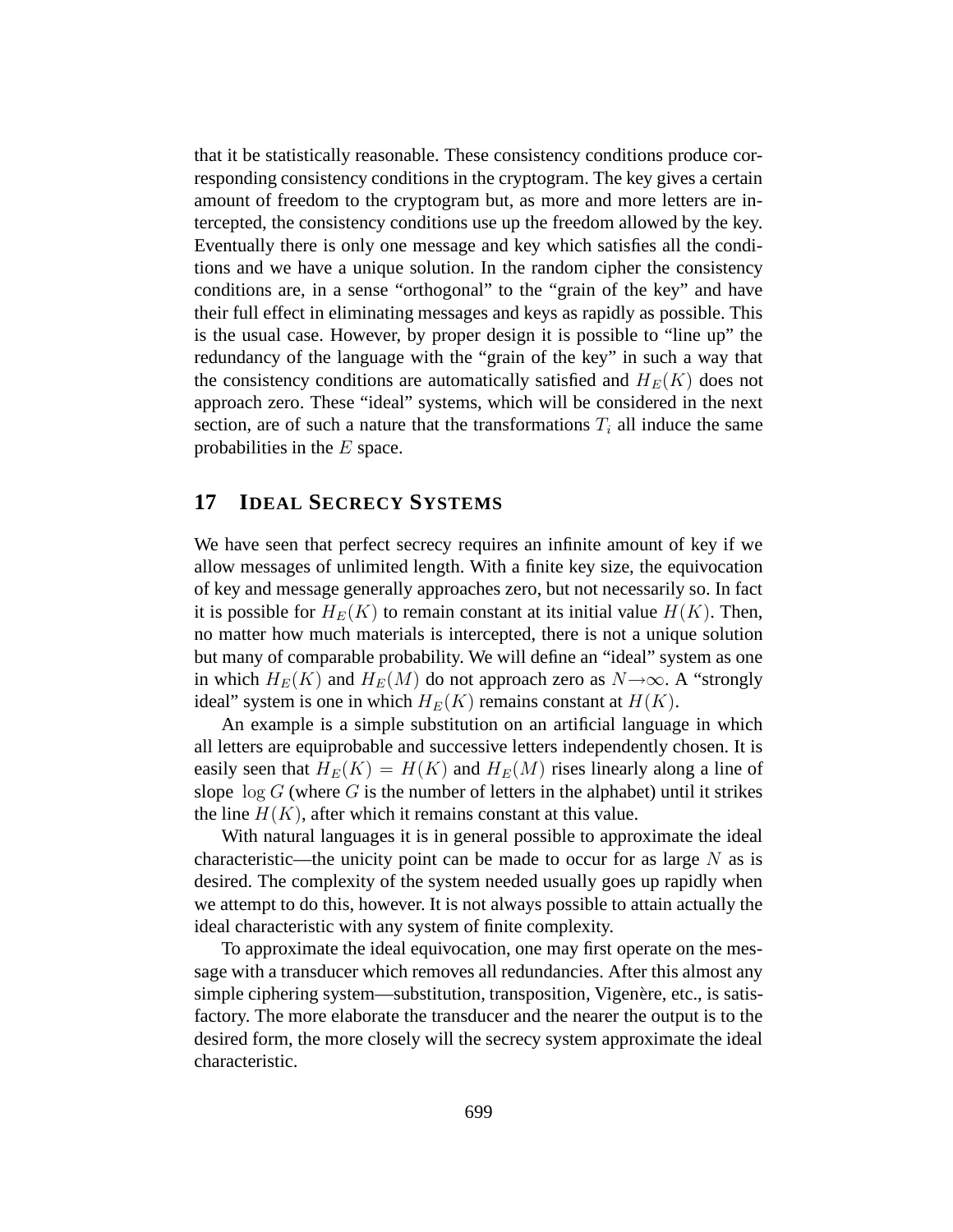**Theorem 12.** *A necessary and sufficient condition that* T *be strongly ideal is that, for any two keys,*  $T_i^{-1}T_j$  *is a measure preserving transformation of the message space into itself.*

This is true since the *a posteriori* probability of each key is equal to its *a priori* probability if and only if this condition is satisfied.

## **18 EXAMPLES OF IDEAL SECRECY SYSTEMS**

Suppose our language consists of a sequence of letters all chosen independently and with equal probabilities. Then the redundancy is zero, and from a result of section 12,  $H_E(K) = H(K)$ . We obtain the result

**Theorem 13.** *If all letters are equally likely and independent any closed cipher is strongly ideal.*

The equivocation of message will rise along the key appearance characteristic which will usually approach  $H(K)$ , although in some cases it does not. In the cases of  $n$ -gram substitution, transposition, Vigenère, and variations, fractional, etc., we have strongly ideal systems for this simple language with  $H_E(M) \to H(K)$  as  $N \to \infty$ .

Ideal secrecy systems suffer from a number of disadvantages.

- 1. The system must be closely matched to the language. This requires an extensive study of the structure of the language by the designer. Also a change in statistical structure or a selection from the set of possible messages, as in the case of probable words (words expected in this particular cryptogram), renders the system vulnerable to analysis.
- 2. The structure of natural languages is extremely complicated, and this implies a complexity of the transformations required to eliminate redundancy. Thus any machine to perform this operation must necessarily be quite involved, at least in the direction of information storage, since a "dictionary" of magnitude greater than that of an ordinary dictionary is to be expected.
- 3. In general, the transformations required introduce a bad propagation of error characteristic. Error in transmission of a single letter produces a region of changes near it of size comparable to the length of statistical effects in the original language.

# **19 FURTHER REMARKS ON EQUIVOCATION AND REDUNDANCY**

We have taken the redundancy of "normal English" to be about .7 decimal digits per letter or a redundancy of 50%. This is on the assumption that word divisions were omitted. It is an approximate figure based on statistical structure extending over about 8 letters, and assumes the text to be of an ordinary type, such as newspaper writing, literary work, etc. We may note here a method of roughly estimating this number that is of some cryptographic interest.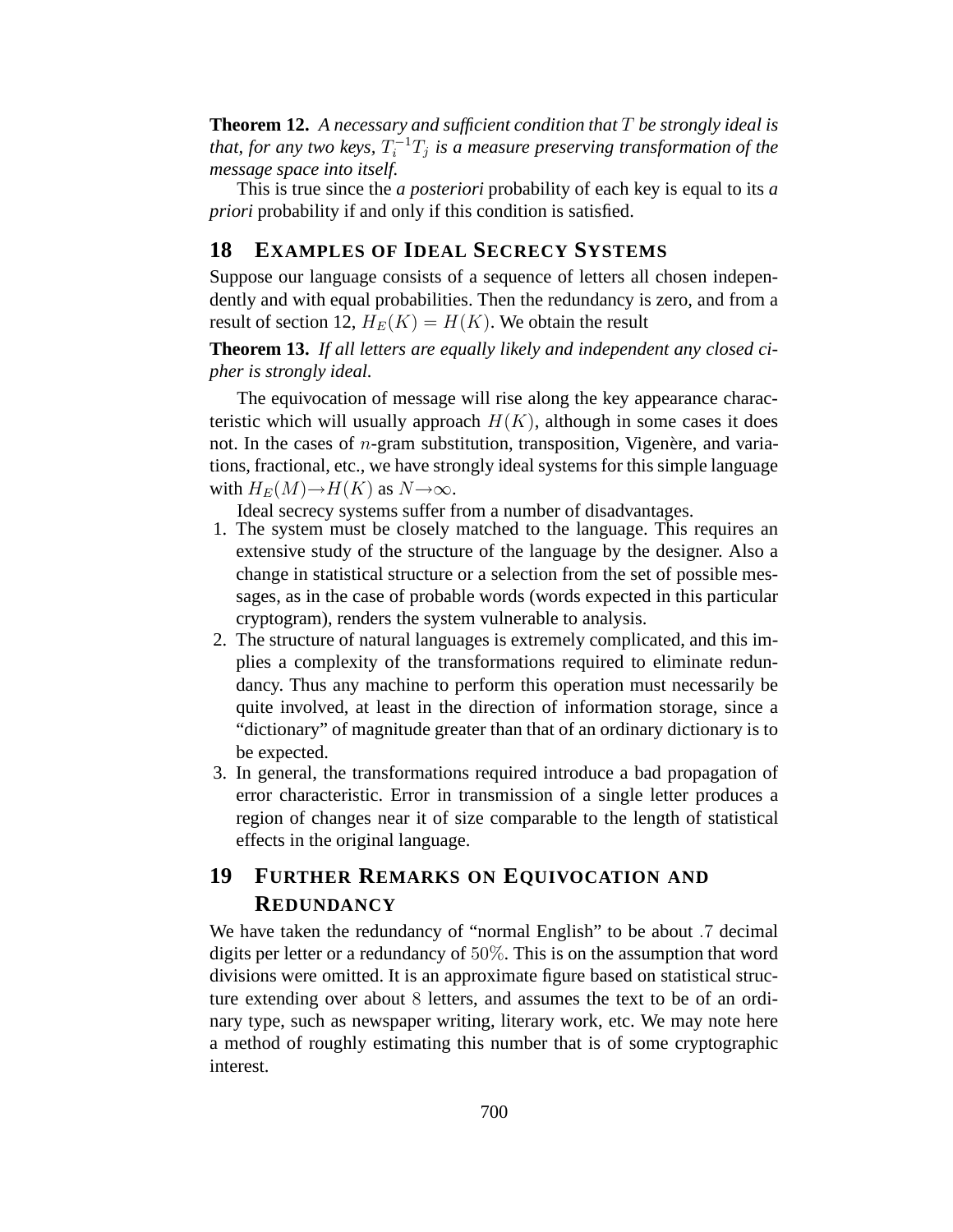A running key cipher is a Vernam type system where, in place of a random sequence of letters, the key is a meaningful text. Now it is known that running key ciphers can usually be solved uniquely. This shows that English can be reduced by a factor of two to one and implies a redundancy of at least 50%. This figure cannot be increase very much, however, for a number of reasons, unless long range "meaning" structure of English is considered.

The running key cipher can be easily improved to lead to ciphering systems which could not be solved without the key. If one uses in place of one English text, about  $d$  different texts as key, adding them all to the message, a sufficient amount of key has been introduced to produce a high positive equivocation. Another method would be to use, say, every 10th letter of the text as key. The intermediate letters are omitted and cannot be used at any other point of the message. This has much the same effect, since these spaced letters are nearly independent.

The fact that the vowels in a passage can be omitted without essential loss suggests a simple way of greatly improving almost any ciphering system. First delete all vowels, or as much of the messages as possible without running the risk of multiple reconstructions, and then encipher the residue. Since reduces the redundancy by a factor of perhaps 3 or 4 to 1, the unicity point will be moved out by this factor. This is one way of approaching ideal systems—using the decipherer's knowledge of English as part of the deciphering system.

# **20 DISTRIBUTION OF EQUIVOCATION**

A more complete description of a secrecy system applied to a language than is afforded by the equivocation characteristics can be founded by giving the *distribution of equivocation*. For N intercepted letters we consider the fraction of cryptograms for which the equivocation (for these particular  $E$ 's, not the mean  $H_E(M)$  lies between certain limits. This gives a density distribution function

$$
P(H_E(M), N) \, \mathrm{d}H_E(M)
$$

for the probability that for N letters H lies between the limits H and  $H +$  $dH$ . The mean equivocation we have previously studied is the mean of this distribution. The function  $P(H_E(M), N)$  can be thought of as plotted along a third dimension, normal to the paper, on the  $H_E(M)$ , N plane. If the language is pure, with a small influence range, and the cipher is pure, the function will usually be a ridge in this plane whose highest point follows approximately the mean  $H_E(M)$ , at least until near the unicity point. In this case, or when the conditions are nearly verified, the mean curve gives a reasonably complete picture of the system.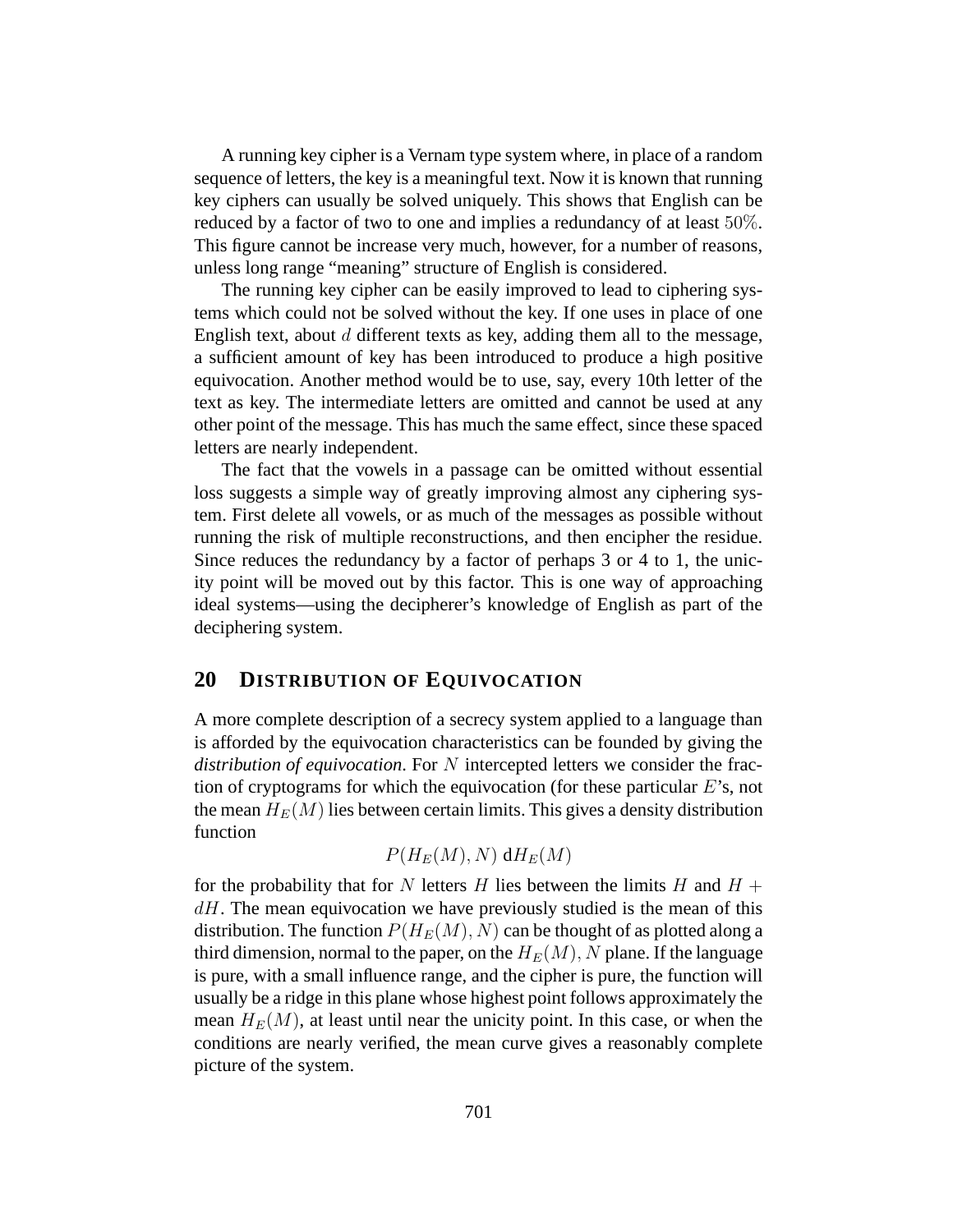On the other hand, if the language is not pure, but made up of a set of pure components

$$
L = \sum p_i Li
$$

having different equivocation curves with the system, then the total distribution will usually be made up of a series of ridges. There will be one for each  $L_i$  weighted in accordance with its  $p_i$ . The mean equivocation characteristic will be a line somewhere in the midst of these ridges and may not give a very complete picture of the situation. This is shown in Fig. 11. A similar effect occurs if the system is not pure but made up of several systems with different  $H$  curves.

The effect of mixing pure languages which are near to one another in statistical structure is to increase the width of the ridge. Near the unicity



Fig. 11. Estimation of equivocation with a mixed language  $L = \frac{1}{2}L_1 + \frac{1}{2}L_2$ 

point this tends to raise the mean equivocation, since equivocation cannot become negative and the spreading is chiefly in the positive direction. We expect, therefore, that in this region the calculations based on the random cipher should be somewhat low.

## PART III

# PRACTICAL SECRECY

## **21 THE WORK CHARACTERISTIC**

After the unicity point has been passed in intercepted material there will usually be a unique solution to the cryptogram. The problem of isolating this single solution of high probability is the problem of cryptanalysis. In the region before the unicity point we may say that the problem of cryptanalysis is that of isolating all the possible solutions of high probability (compared to the remainder) and determining their various probabilities.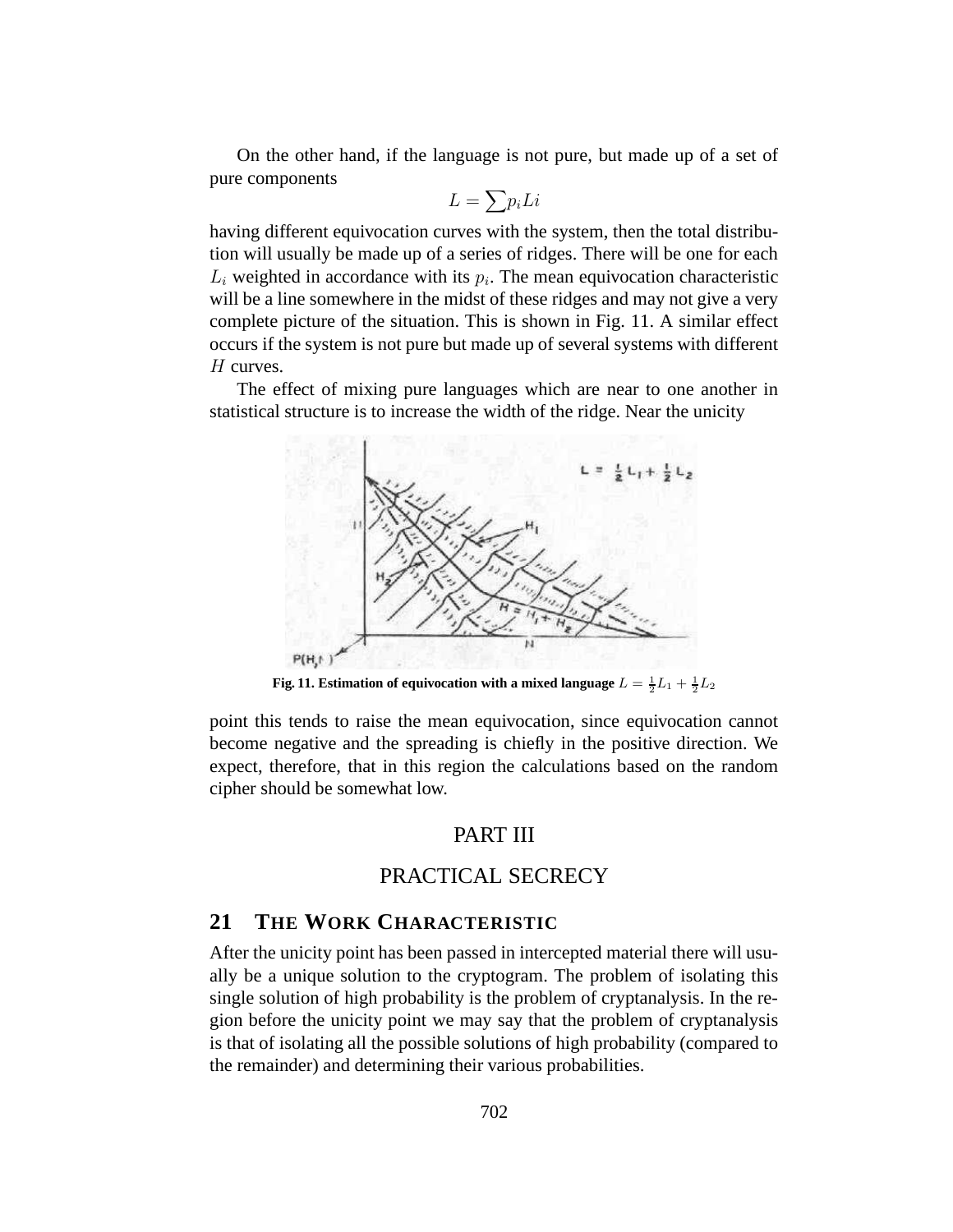Although it is always possible in principle to determine these solutions (by trial of each possible key for example), different enciphering systems show a wide variation in the amount of work required. The average amount of work to determine the key for a cryptogram of N letters,  $W(N)$ , measured say in man hours, may be called the work characteristic of the system. This average is taken over all messages and all keys with their appropriate probabilities. The function  $W(N)$  is a measure of the amount of "practical" secrecy" afforded by the system.

For a simple substitution on English the work and equivocation characteristics would be somewhat as shown in Fig. 12. The dotted portion of



**Fig. 12. Typical work and equivocation characteristics**

the curve is in the range where there are numerous possible solutions and these must all be determined. In the solid portion after the unicity point only one solution exists in general, but if only the minimum necessary data are given a great deal of work must be done to isolate it. As more material is available the work rapidly decreases toward some asymptotic value—where the additional data no longer reduces the labor.

Essentially the behavior shown in Fig. 12 can be expected with any type of secrecy system where the equivocation approaches zero. The scale of man hours required, however, will differ greatly with different types of ciphers, even when the  $H_E(M)$  curves are about the same. A Vigenère or compound Vigenère, for example, with the same key size would have a much better (i.e.,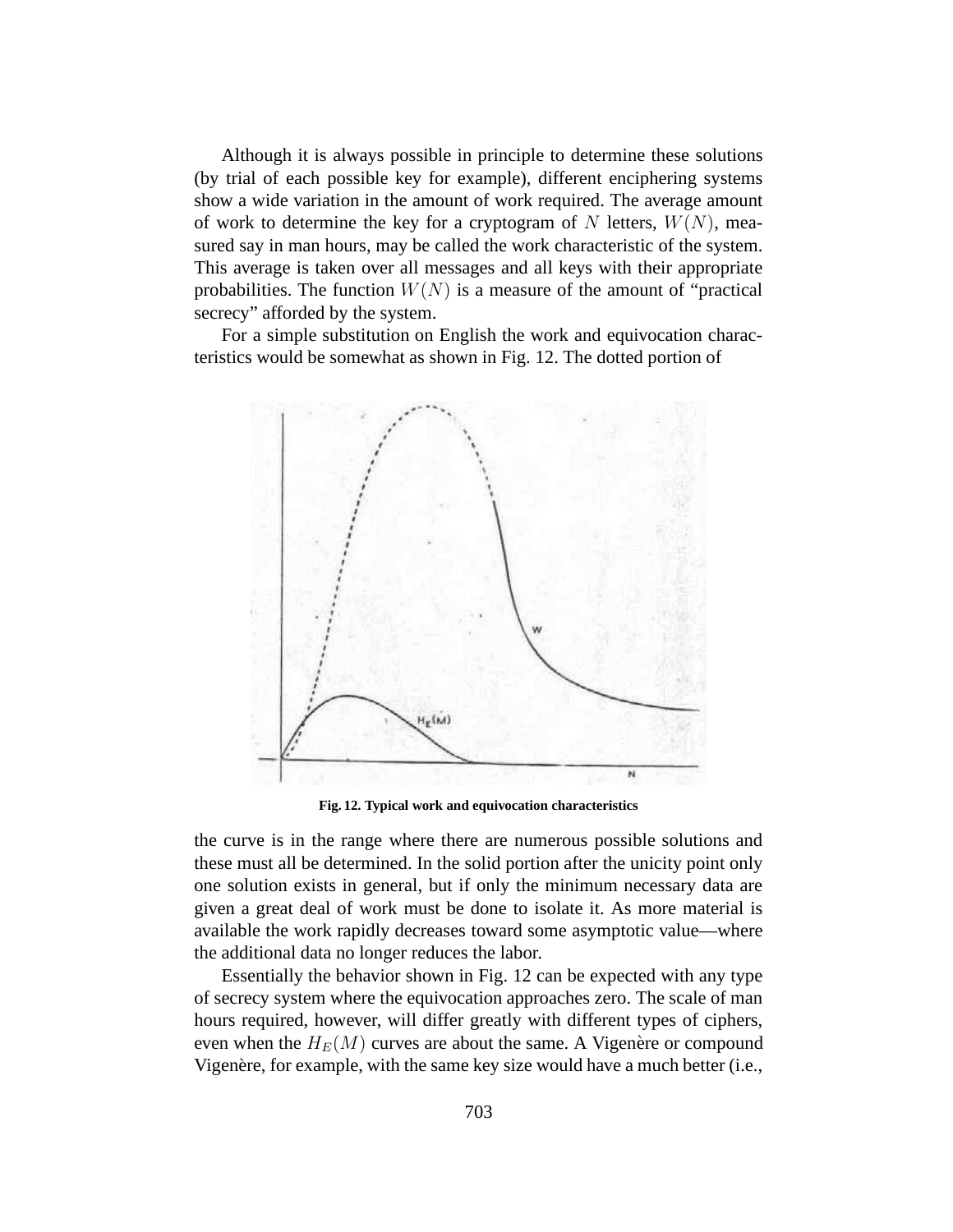much higher) work characteristic. A good practical secrecy system is one in which the  $W(N)$  curve remains sufficiently high, out to the number of letters one expects to transmit with the key, to prevent the enemy from actually carrying out the solution, or to delay it to such an extent that the information is then obsolete.

We will consider in the following sections ways of keeping the function  $W(N)$  large, even though  $H_E(K)$  may be practically zero. This is essentially a "max min" type of problem as is always the case when we have a battle of wits.<sup>12</sup> In designing a good cipher we must maximize the minimum amount of work the enemy must do to break it. It is not enough merely to be sure none of the standard methods of cryptanalysis work—we must be sure that no method whatever will break the system easily. This, in fact, has been the weakness of many systems; designed to resist all the known methods of solution they later give rise to new cryptanalytic techniques which rendered them vulnerable to analysis.

The problem of good cipher design is essentially one of finding difficult problems, subject to certain other conditions. This is a rather unusual situation, since one is ordinarily seeking the simple and easily soluble problems in a field.

How can we ever be sure that a system which is not ideal and therefore *has* a unique solution for sufficiently large N will require a large amount of work to break with *every* method of analysis? There are two approaches to this problem; (1) We can study the possible methods of solution available to the cryptanalyst and attempt to describe them in sufficiently general terms to cover any methods he might use. We then construct our system to resist this "general" method of solution. (2) We may construct our cipher in such a way that breaking it is equivalent to (or requires at some point in the process) the solution of some problem known to be laborious. Thus, if we could show that solving a certain system requires at least as much work as solving a system of simultaneous equations in a large number of unknowns, of a complex type, then we would have a lower bound of sorts for the work characteristic.

The next three sections are aimed at these general problems. It is difficult to define the pertinent ideas involved with sufficient precision to obtain results in the form of mathematical theorems, but it is believed that the conclusions, in the form of general principles, are correct.

<sup>&</sup>lt;sup>12</sup> See von Neumann and Morgenstern, *loc. cit*. The situation between the cipher designer and cryptanalyst can be thought as a "game" of a very simple structure; a zero-sum two person game with complete information, and just two "moves". The cipher designer chooses a system for his "move". Then the cryptanalyst is informed of this choice and chooses a method of analysis. The "value" of the play is the average work required to break a cryptogram in the system by the method chosen.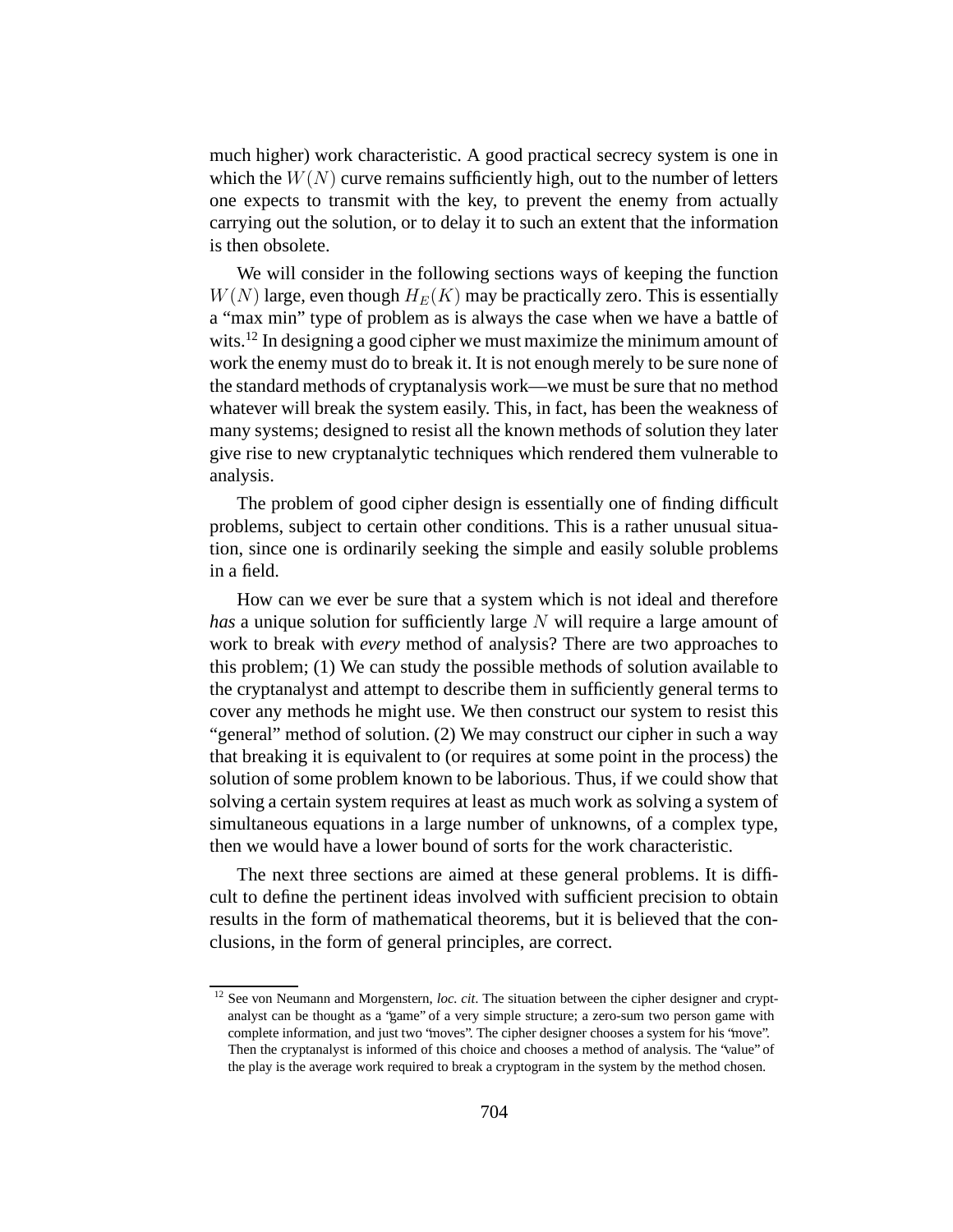# **22 GENERALITIES ON THE SOLUTION OF CRYPTOGRAMS**

After the unicity distance has been exceeded in intercepted material, any system can be solved in principle by merely trying each possible key until the unique solution is obtained—i.e., a deciphered message which "make sense" in the original language. A simple calculation shows that this method of solution (which we may call *complete trial and error*) is totally impractical except when the key is absurdly small.

Suppose, for example, we have a key of 26! possibilities or about 26.3 decimal digits, the same size as in simple substitution on English. This is, by any significant measure, a small key. It can be written on a small slip of paper, or memorized in a few minutes. It could be registered on 27 switches, each having ten positions, or on 88 two-position switches.

Suppose further, to give the cryptanalyst every possible advantage, that he constructs an electronic device to try keys at the rate of one each microsecond (perhaps automatically selecting from the results of a  $\chi^2$  test for statistical significance). He may expect to reach the right key about half way through, and after an elapsed time of about  $2\times10^{26}/2\times60^2\times24\times365\times10^6$  or  $3\times10^{12}$ years.

In other words, even with a small key complete trial and error will never used in solving cryptograms, except in the trivial case where the key is extremely small, e.g., the Caesar with only 26 possibilities, or 1.4 digits. The trial and error which is used so commonly in cryptography is of a different sort, or is augmented by other means. If one had a secrecy system which required complete trial and error it would be extremely safe. Such a system would result, it appears, if the meaningful original messages, all say of 1000 letters, were a random selection from the set of all sequences of 1000 letters. If any of the simple ciphers were applied to this type of language it seems that little improvement over complete trial and error would be possible.

The methods of cryptanalysis actually used often involved a great deal of trial and error, but in a different way. First, the trials progress from more probable to less probable hypotheses, and, second, each trial disposes of a large group of keys, not a single one. Thus the key space may be divided into say 10 subsets, each containing about the same number of keys. By at most 10 trials one determines which subset is the correct one. This subset is then divided into several secondary subsets and the process repeated. With the same key size  $(26! \doteq 2 \times 10^{26}$  we would expect about  $26 \times 5$  or 130 trials as compared to  $10^{26}$  by complete trial and error. The possibility of choosing the most likely of the subsets first for test would improve this result even more. If the divisions were into two compartments (the best way to minimize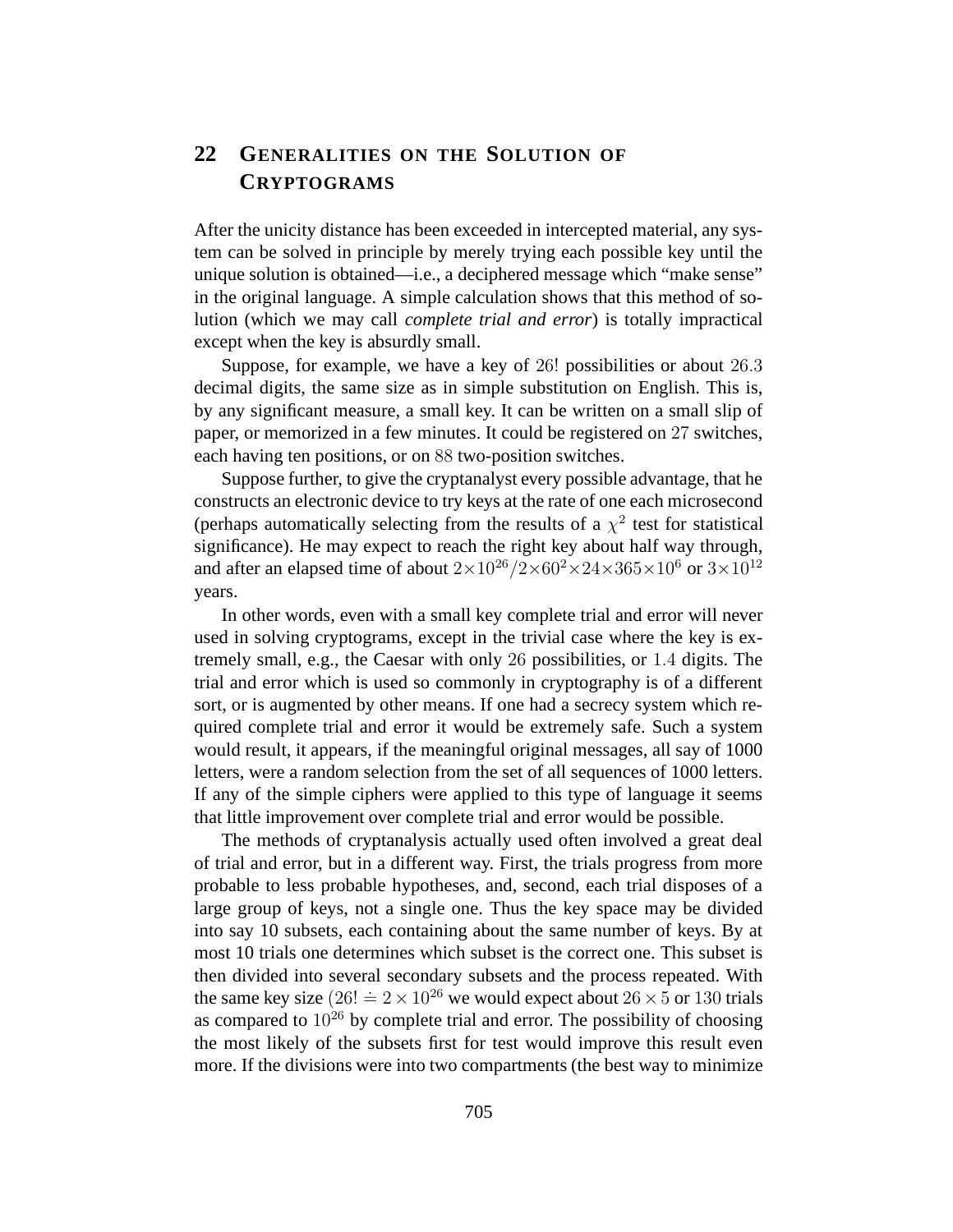the number of trials) only 88 trials would be required. Whereas complete trial and error requires trials to the order of the number of keys, this subdividing trial and error requires only trials to the order of the key size in bits.

This remains true even when the different keys have different probabilities. The proper procedure, then, to minimize the expected number of trials is to divide the key space into subsets of equiprobability. When the proper subset is determined, this is again subdivided into equiprobability subsets. If this process can be continued the number of trials expected when each division is into two subsets will be

$$
h = \frac{H(K)}{\log 2}
$$

If each test has  $S$  possible results and each of these corresponds to the key being in one of  $S$  equiprobability subsets, then

$$
h = \frac{H(K)}{\log S}
$$

trials will be expected. The intuitive significance of these results should be noted. In the two-compartment test with equiprobability, each test yields one bit of information as to the key. If the subsets have very different probabilities, is in testing a single key in complete trial and error, only a small amount of information is obtained from the test. Thus with 26 equiprobable keys, a test of one yields only

$$
-\left[\frac{26!-1}{26!}\log\frac{26!-1}{26!}+\frac{1}{26!}\log\frac{1}{26!}\right]
$$

or about  $10^{-25}$  bits of information. Dividing into S equiprobability subsets maximizes the information obtained from each trial at  $log S$ , and the expected number of trials is the total information to be obtained, that is  $H(K)$ divided by this amount.

The question here is similar to various coin weighing problems that have been circulated recently. A typical example is the following: It is known that one coin in 27 is counterfeit, and slightly lighter than the rest. A chemist's balance is available and the counterfeit coin is to be isolated by a series of weighings. What the least number of weighings required to do this? The correct answer is 3, obtained by first dividing the coins into three groups of 9 each. Two of these are compared on the balance. The three possible results determine the set of 9 containing the counterfeit. This set is then divided into 3 subsets of 3 each and the process continued. The set of coins corresponds to the set of keys, the counterfeit coin to the correct key, and the weighing procedure to a trial or test. The original uncertainty is  $\log_2 27$  bits, and each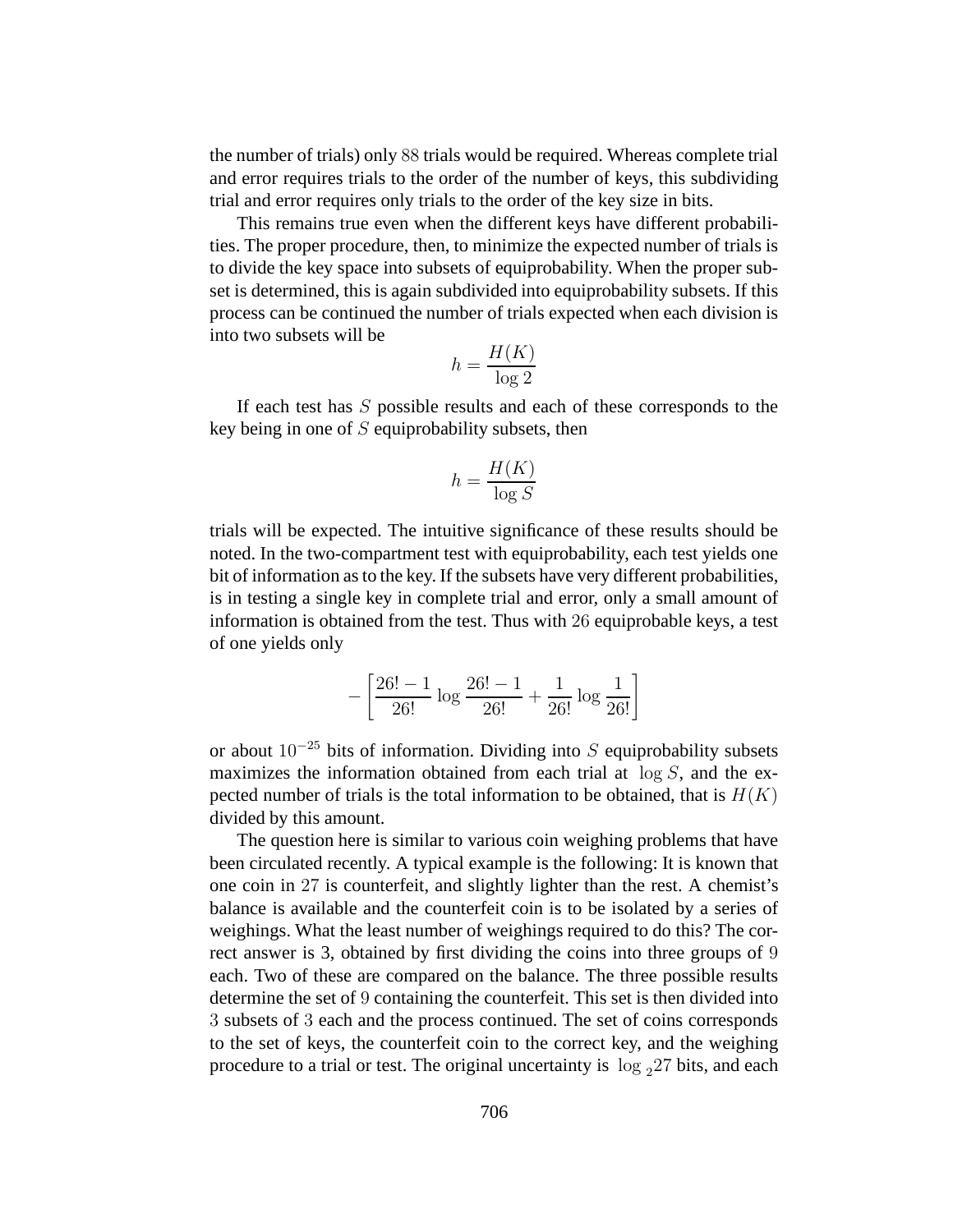trial yields  $log_2 3$  bits of information; thus, when there is no "diophantine" trouble",  $\frac{\log_2 27}{\log_2 3}$  or 3 trials are sufficient.

This method of solution is feasible only if the key space can be divided into a small number of subsets, with a simple method of determining the subset to which the correct key belongs. One does not need to assume a complete key in order to apply a consistency test and determine if the assumption is justified—an assumption on a part of the key (or as to whether the key is in some large section of the key space) can be tested. In other words it is possible to solve for the key bit by bit.

The possibility of this method of analysis is the crucial weakness of most ciphering systems. For example, in simple substitution, an assumption on a single letter can be checked against its frequency, variety of contact, doubles or reversals, etc. In determining a single letter the key space is reduced by 1.4 decimal digits from the original 26. The same effect is seen in all the elementary types of ciphers. In the Vigenère, the assumption of two or three letters of the key is easily checked by deciphering at other points with this fragment and nothing whether clear emerges. The compound Vigenère is much better from this point of view, if we assume a fairly large number of component periods, producing a repetition rate larger than will be intercepted. In this case as many key letters are used in enciphering each letter as there are periods. Although this is only a fraction of the entire key, at least a fair number of letters must be assumed before a consistency check can be applied.

Our first conclusion then, regarding practical small key cipher design, is that a considerable amount of key should be used in enciphering each small element of the message.

# **23 STATISTICAL METHODS**

It is possible to solve many kinds of ciphers by statistical analysis. Consider again simple substitution. The first thing a cryptanalyst does with an intercepted cryptogram is to make a frequency count. If the cryptogram contains, say, 200 letters it is safe to assume that few, if any, of the letters are out of their frequency groups, this being a division into 4 sets of well defined frequency limits. The logarithm of the number of keys within this limitation may be calculated as

 $log 2!9!9!6! = 14.28$ 

and the simple frequency count thus reduces the key uncertainty by 12 decimal digits, a tremendous gain.

In general, a statistical attack proceeds as follows: A certain statistic is measured on the intercepted cryptogram  $E$ . This statistic is such that for all reasonable message M it assumes about the same value,  $S_K$ , the value depending only on the particular key  $K$  that was used. The value thus obtained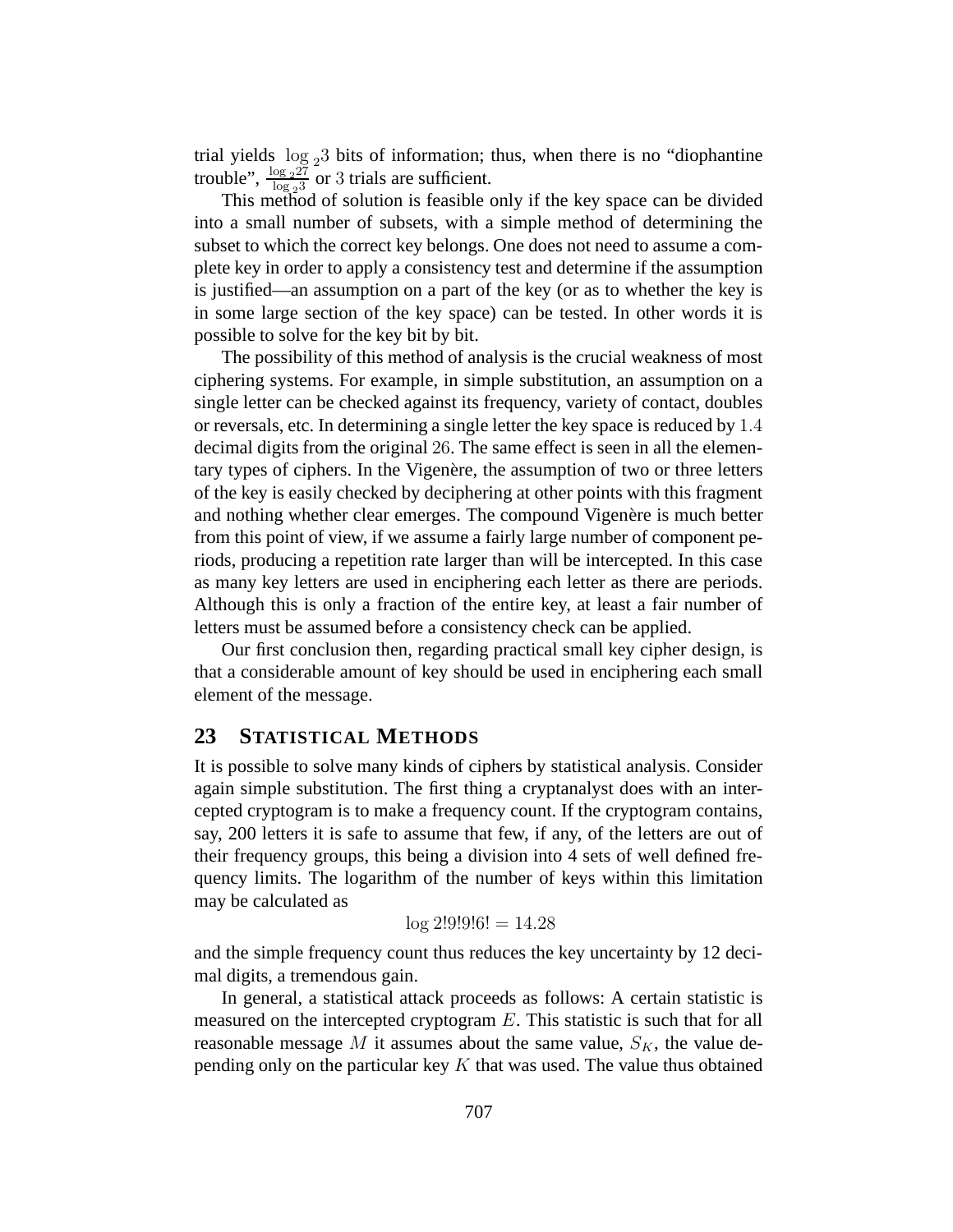serves to limit the possible keys to those which would give values of  $S$  in the neighborhood of that observed. A statistic which does not depend on K or which varies as much with M as with K is not of value in limiting K. Thus, in transposition ciphers, the frequency count of letters gives no information about  $K$ —every K leaves this statistic the same. Hence one can make no use of a frequency count in breaking transposition ciphers.

More precisely one can ascribe a "*solving power*" to a given statistic S. For each value if S there will be a conditional equivocation of the key  $H_S(K)$ , the equivocation when  $S$  has its particular value, and that is all that is known concerning the key. The weighted mean of these values

$$
\sum P(S) \quad H_S(K)
$$

gives the mean equivocation of the key when S is known,  $P(S)$  being the *a priori* probability of the particular value S. The key size  $H(K)$ , less this mean equivocation, measures the "solving power" of the statistic S.

In a strongly ideal cipher *all* statistics of the cryptogram are independent of the particular key used. This is the measure preserving property of  $T_j T_k^{-1}$ on the E space or  $T_j^{-1}T_k$  on the M space mentioned above.

There are good and poor statistics, just as there are good and poor methods of trial and error. Indeed the trial and error testing of an hypothesis *is* a type of statistic, and what was said above regarding the best types of trials holds generally. A good statistic for solving a system must have the following properties:

- 1. It must be simple to measure.
- 2. It must depend more on the key than on the message if it is meant to solve for the key. The variation with  $M$  should not mask its variation with  $K$ .
- 3. The values of the statistic that can be "resolved" in spite of the "fuzziness" produced by variation in  $M$  should divide the key space into a number of subsets of comparable probability, with the statistic specifying the one in which the correct key lies. The statistic should give us sizeable information about the key, not a tiny fraction of a bit.
- 4. The information it gives must be simple and usable. Thus the subsets in which the statistic locates the key must be of a simple nature in the key space.

Frequency count for simple substitution is an example of a very good statistic.

Two methods (other than recourse to ideal systems) suggest themselves for frustrating a statistical analysis. These we may call the methods of *diffusion* and *confusion*. In the method of diffusion the statistical structure of M which leads to its redundancy is "dissipated" into long range statistics—i.e.,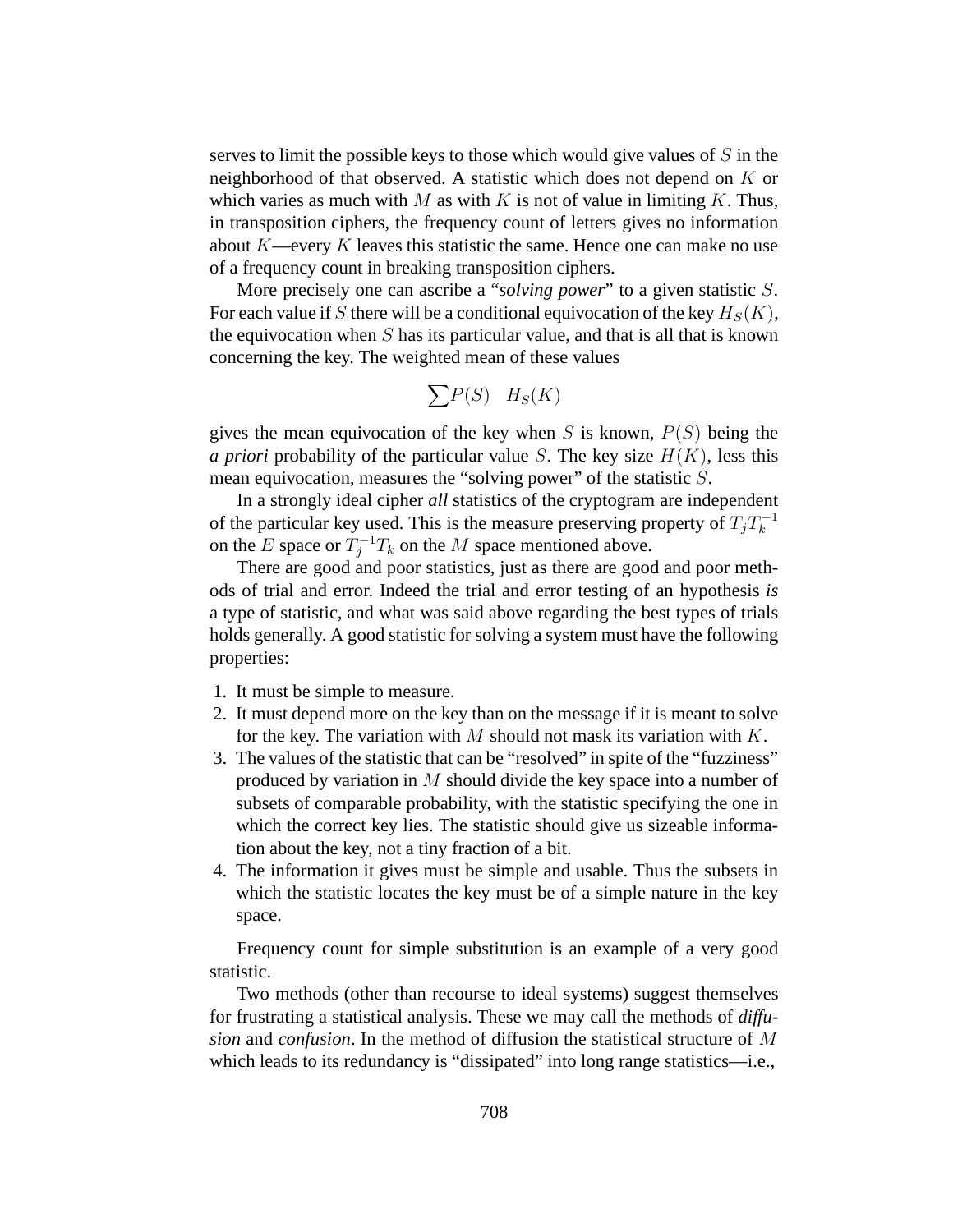into statistical structure involving long combinations of letters in the cryptogram. The effect here is that the enemy must intercept a tremendous amount of material to tie down this structure, since the structure is evident only in blocks of very small individual probability. Furthermore, even when he has sufficient material, the analytical work required is much greater since the redundancy has been diffused over a large number of individual statistics. An example of diffusion of statistics is operating on a message  $M =$  $m_1, m_2, m_3, \cdots$  with an "averaging" operation, e.g.,

$$
y_n = \sum_{i=1}^{s} m_{n+i} \; (\text{mod } 26),
$$

adding s successive letters of the message to get a letter  $y_n$ . One can show that the redundancy of the  $y$  sequence is the same as that of the  $m$  sequence, but the structure has been dissipated. Thus the letter frequencies in  $y$  will be more nearly equal than in  $m$ , the digram frequencies also more nearly equal, etc. Indeed any reversible operation which produces one letter out for each letter in and does not have an infinite "memory" has an output with the same redundancy as the input. The statistics can never be eliminated without compression, but they can be spread out.

The method of *confusion* isto make the relation between the simple statistics of  $E$  and the simple description of  $K$  a very complex and involved one. In the case of simple substitution, it is easy to describe the limitation of  $K$ imposed by the letter frequencies of  $E$ . If the connection is very involved and confused the enemy may still be able to evaluate a statistic  $S_1$ , say, which limits the key to a region of the key space. This limitation, however, is to some complex region  $R$  in the space, perhaps "folded ever" many times, and he has a difficult time making use of it. A second statistic  $S_2$  limits K still further to  $R_2$ , hence it lies in the intersection region; but this does not help much because it is so difficult to determine just what the intersection is.

To be more precise let us suppose the key space has certain "natural coordinates"  $k_1, k_2, \dots, k_p$  which he wishes to determine. He measures, let us say, a set of statistics  $s_1, s_2, \dots, s_n$  and these are sufficient to determine the  $k_i$ . However, in the method of confusion, the equations connecting these sets of variable are involved and complex. We have, say,

$$
f_1(k_1, k_2, \cdots, k_p) = s_1
$$
  
\n
$$
f_2(k_1, k_2, \cdots, k_p) = s_2
$$
  
\n
$$
\vdots
$$
  
\n
$$
f_n(k_1, k_2, \cdots, k_p) = s_n,
$$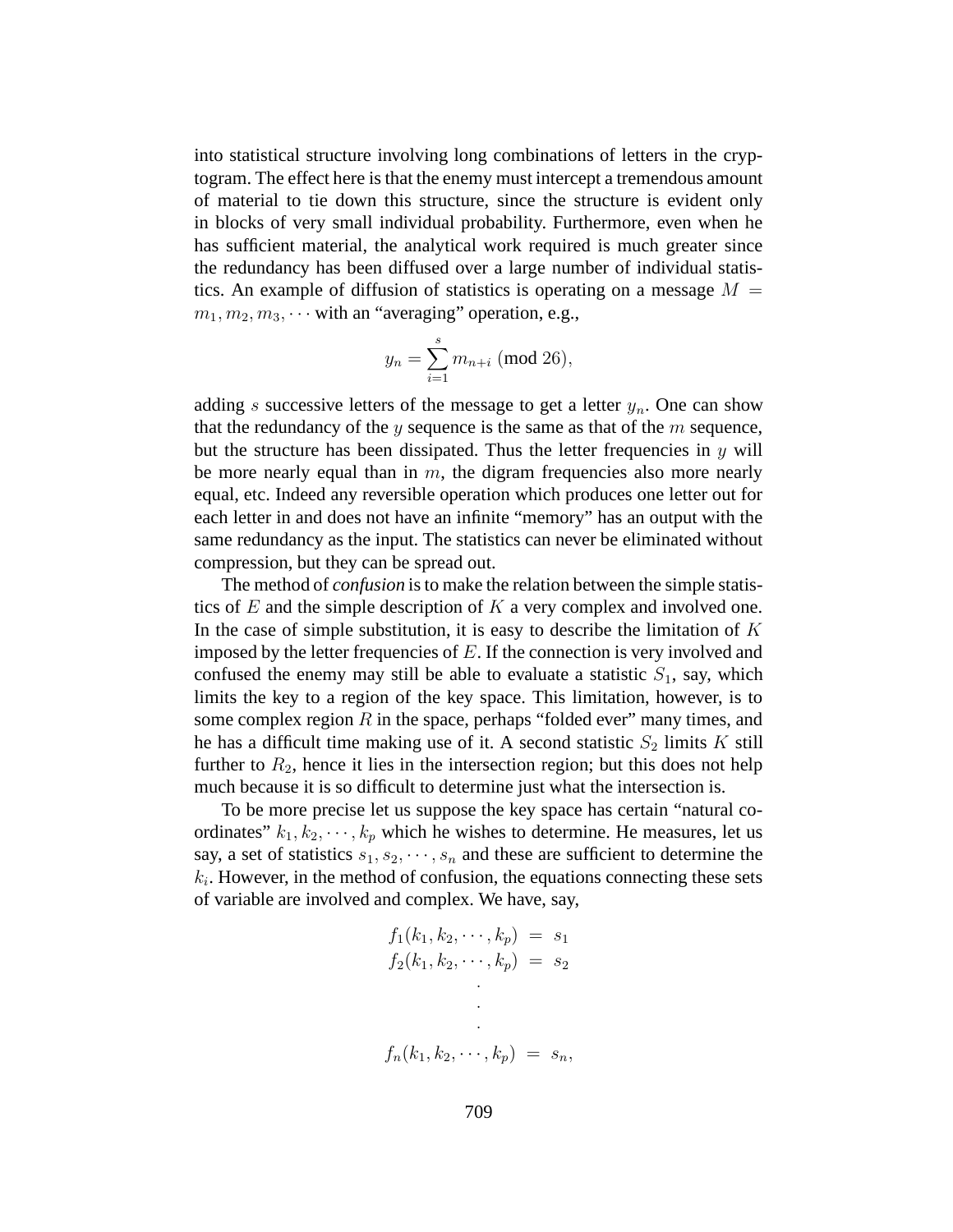and all the  $f_i$  involve all the  $k_i$ . The cryptographer must solve this system simultaneously—a difficult job. In the simple (not confused) cases the functions involve only a small number of the  $k_i$ —or at least some of these do. One first solves the simpler equations, evaluating some of the  $k_i$  and substitutes these in the more complicated equations.

The confusion here is that for a good ciphering system steps should be taken either to diffuse or confuse the redundancy (or both).

# **24 THE PROBABLE WORLD METHOD**

One of the most powerful tools for breaking ciphers is the use of probable words. The probable words may be words or phrases expected in the particular message due to its source, or they may merely be common words or syllables which occur in any text in the language, such as *the, and, tion, that*, and the like in English.

In general, the probable word method is used as follows: Assuming a probable word to be at some point in the clear, the key or a part of the key is determined. This is used to decipher other parts of the cryptogram and provide a consistency test. If the other parts come out in the clear, the assumption is justified.

There are few of the classical type ciphers that use a small key and can resist long under a probable word analysis. From a consideration of this method we can frame a test of ciphers which might be called the acid test. It applies only to ciphers with a small key (less than, say, 50 decimal digits), applied to natural languages, and not using the ideal method of gaining secrecy. The acid test is this: How difficult is it to determine the key or a part of the key knowing a small sample of message and corresponding cryptogram? Any system in which this is easy cannot be very resistant, for the cryptanalyst can always make use of probable words, combined with trial and error, until a consistent solution is obtained.

The conditions on the size of the key make the amount of trial and error small, and the condition about ideal systems is necessary, since these automatically give consistency checks. The existence of probable words and phrases is implied by the assumption of natural languages.

Note that the requirement of difficult solution under these conditions is not, by itself, contradictory to the requirements that enciphering and deciphering be simple processes. Using functional notation we have for enciphering

$$
E = f(K, M)
$$

and for deciphering

 $M = q(K, E)$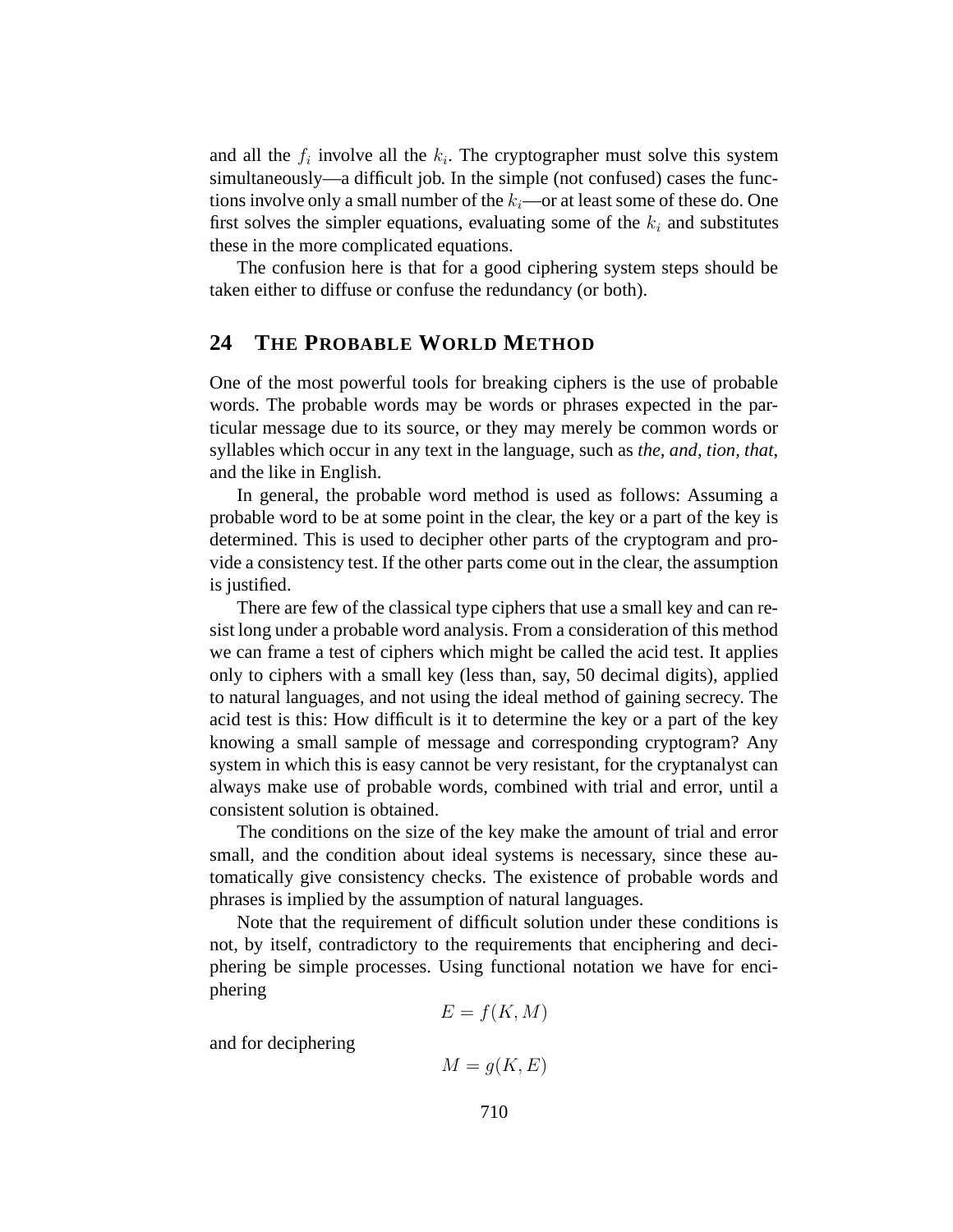Both of these may be simple operations on their arguments without the third equation

$$
K = h(M, E)
$$

being simple.

We may also point out that in investigating a new type of ciphering system one of the best methods of attack is to consider how the key could be determined if a sufficient amount of  $M$  and  $E$  were given.

The principle of confusion can be (and must be) used to create difficulties for the cryptanalyst using probable word techniques. Given (or assuming)  $M = m_1, m_2, \cdots, m_s$  and  $E = e_1, e_2, \cdots, e_s$ , the cryptanalyst can set up equations for the different key elements  $k_1, k_2, \dots, k_r$  (namely the enciphering equations).

$$
e_1 = f_1(m_1, m_2, \cdots, m_s; k_1, \cdots, k_r) e_1 = f_2(m_1, m_2, \cdots, m_s; k_1, \cdots, k_r)
$$

. .

$$
e_1 = f_s(m_1, m_2, \cdots, m_s; k_1, \cdots, k_r)
$$

All is known, we assume, except the  $k_i$ . Each of these equations should therefore be complex in the  $k_i$ , and involve many of them. Otherwise the enemy can solve the simple ones and then the more complex ones by substitution.

From the point of view of increasing confusion, it is desirable to have the  $f_i$  involve several  $m_i$ , especially if these are not adjacent and hence less correlated. This introduces the undesirable feature of error propagation, however, for then each  $e_i$  will generally affect several  $m_i$  in deciphering, and an error will spread to all these.

We conclude that much of the key should be used in an involved manner in obtaining any cryptogram letter from the message to keep the work characteristic high. Further a dependence on several uncorrelated  $m_i$  is desirable, if some propagation of error can be tolerated. We are led by all three of the arguments of these sections to consider "mixing transformations".

# **25 MIXING TRANSFORMATIONS**

A notion that has proved valuable in certain branches of probability theory is the concept of a *mixing transformation*. Suppose we have a probability or measure space  $\Omega$  and a measure preserving transformation  $F$  of the space into itself, that is, a transformation such that the measure of a transformed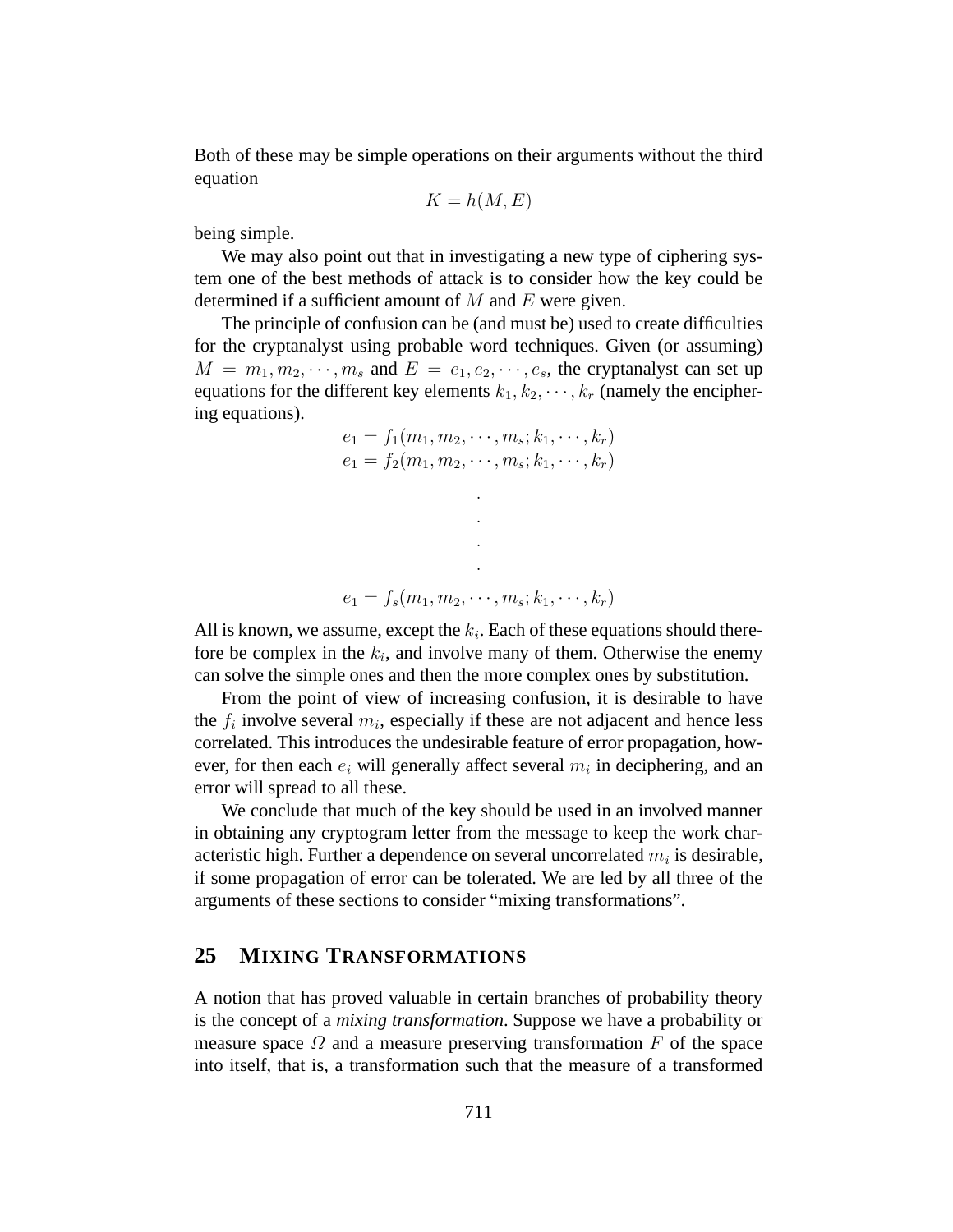region  $FR$  is equal to the measure of the initial region R. The transformation is called mixing if for any function defined over the space and any region R the integral of the function over the region  $R^nR$  approaches, as  $n\rightarrow\infty$ , the integral of the function over the entire space  $\Omega$  multiplied by the volume of R. This means that any initial region R is mixed with uniform density throughout the entire space if  $F$  is applied a large number of times. In general,  $F^nR$  becomes a region consisting of a large number of thin filaments spread throughout  $\Omega$ . As n increases the filaments become finer and their density more constant.

A mixing transformation in this precise sense can occur only in a space with an infinite number of points, for in a finite point space the transformation must be periodic. Speaking loosely, however, we can think of a mixing transformation as one which distributes any reasonably cohesive region in the space fairly uniformly over the entire space. If the first region could be described in simple terms, the second would require very complex ones.

In cryptography we can think of all the possible messages of length  $N$  as the space  $\Omega$  and the high probability messages as the region R. This latter group has a certain fairly simple statistical structure. If a mixing transformation were applied, the high probability messages would be scattered evenly throughout the space.

Good mixing transformations are often formed by repeated products of two simple non-commuting operations. Hopf $13$  has shown, for example, that pastry dough can be mixed by such a sequence of operations. The dough is first rolled out into a thin slab, then folded over, then rolled, and the folded again, etc.

In a good mixing transformation of a space with natural coordinates  $X_1, X_2, \dots, X_S$  the point  $X_i$  is carried by the transformation into a point  $X_i'$ , with

$$
X'_{i} = f_{1}(X_{1}, X_{2}, \cdots, X_{S}) \quad i = 1, 2, \cdots, S
$$

and the functions  $f_i$  are complicated, involving all the variables in a "sensitive" way. A small variation of any one,  $X_3$ , say, changes all the  $X_i'$  considerably. If  $X_i$  passes through its range of possible variation the point  $X_i'$  traces a long winding path around the space.

Various methods of mixing applicable to statistical sequences of the type found in natural languages can be devised. One which looks fairly good is to follow a preliminary transposition by a sequence of alternating substitutions and simple linear operations, adding adjacent letters mod 26 for example. Thus we might take

<sup>13</sup> E. Hopf, "On Causality, Statistics and Probability," *Journal of Math. and Physics*, v. 13, pp. 51-102, 1934.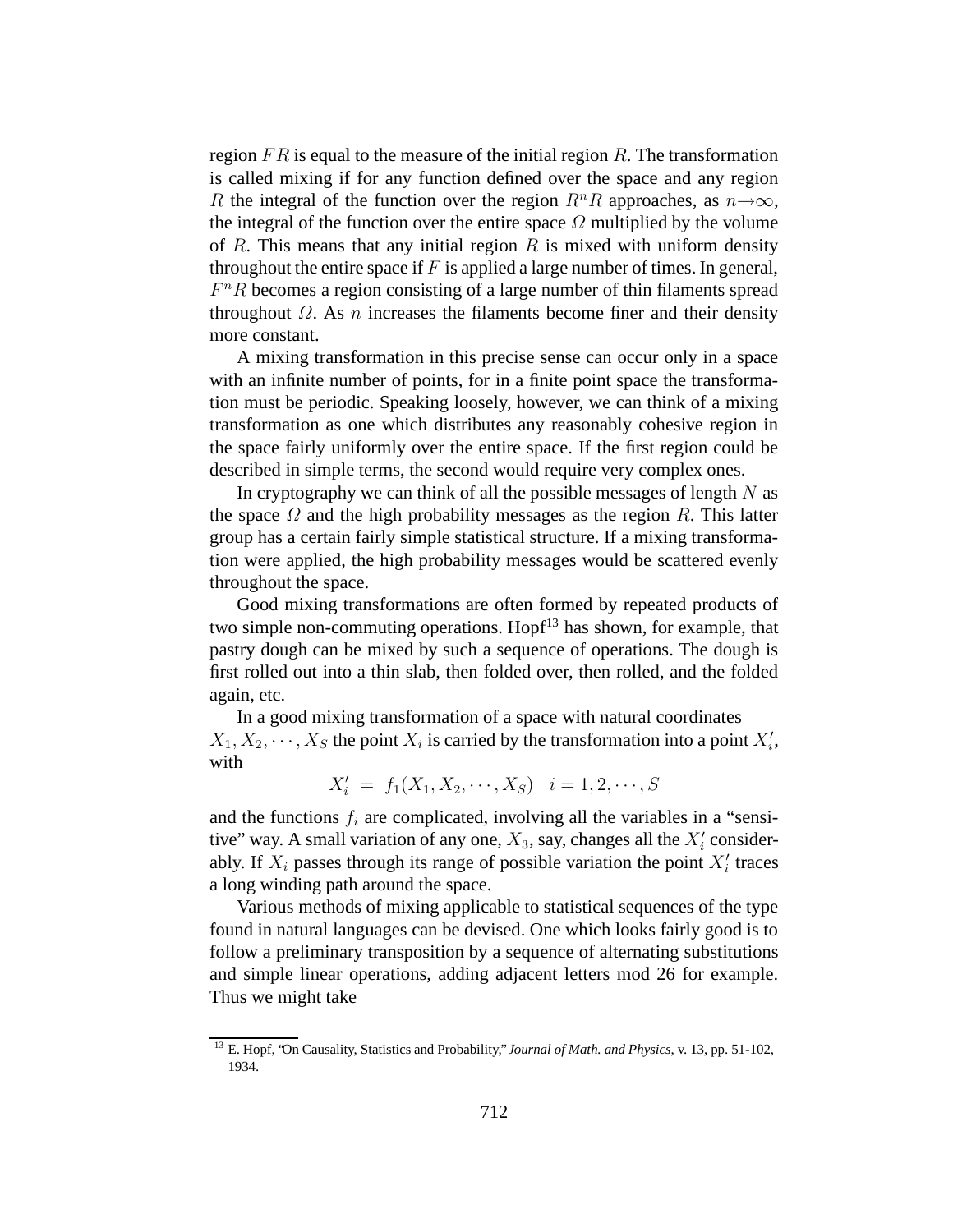$$
F\ =\ L S L S L T
$$

where  $T$  is a transposition,  $L$  is a linear operation, and  $S$  is a substitution.

# **26** CIPHERS OF THE TYPE  $T_kFS_j$

Suppose that  $F$  is a good mixing transformation that can be applied to sequences of letters, and that  $T_k$  and  $S_i$  are any two simple families of transformations, i.e., two simple ciphers, which may be the same. For concreteness we may think of them as both simple substitutions.

It appears that the cipher  $TFS$  will be a very good secrecy system from the standpoint of its work characteristic. In the first place it is clear on reviewing our arguments about statistical methods that no simple statistics will give information about the key—any significant statistic derived from  $E$  must be of a highly involved and very sensitive type—the redundancy has been both diffused and confused by the mixing transformation  $F$ . Also probable words lead to a complex system of equations involving all parts of the key (when the mix is good), which must be solved simultaneously.

It is interesting to note that if the cipher  $T$  is omitted the remaining system is similar to  $S$  and thus no stronger. The enemy merely "unmixes" the cryptogram by application of  $F^{-1}$  and then solves. If S is omitted the remaining system is much stronger than  $T$  alone when the mix is good, but still not comparable to TFS.

The basic principle here of simple ciphers separated by a mixing transformation can of course be extended. For example one could use

$$
T_k F_1 S_j F_2 R_i
$$

with two mixes and three simple ciphers. One can also simplify by using the same ciphers, and even the same keys as well as the same mixing transformations. This might well simplify the mechanization of such systems.

The mixing transformation which separates the two (or more) appearances of the key acts as a kind of barrier for the enemy—it is easy to carry a known element over this barrier but an unknown (the key) does not go easily.

By supplying two sets of unknowns, the key for  $S$  and the key for  $T$ , and separating them by the mixing transformation  $F$  we have "entangled" the unknowns together in a way that makes solution very difficult.

Although systems constructed on this principle would be extremely safe they possess one grave disadvantage. If the mix is good then the propagation of errors is bad. A transmission error of one letter will affect several letters on deciphering.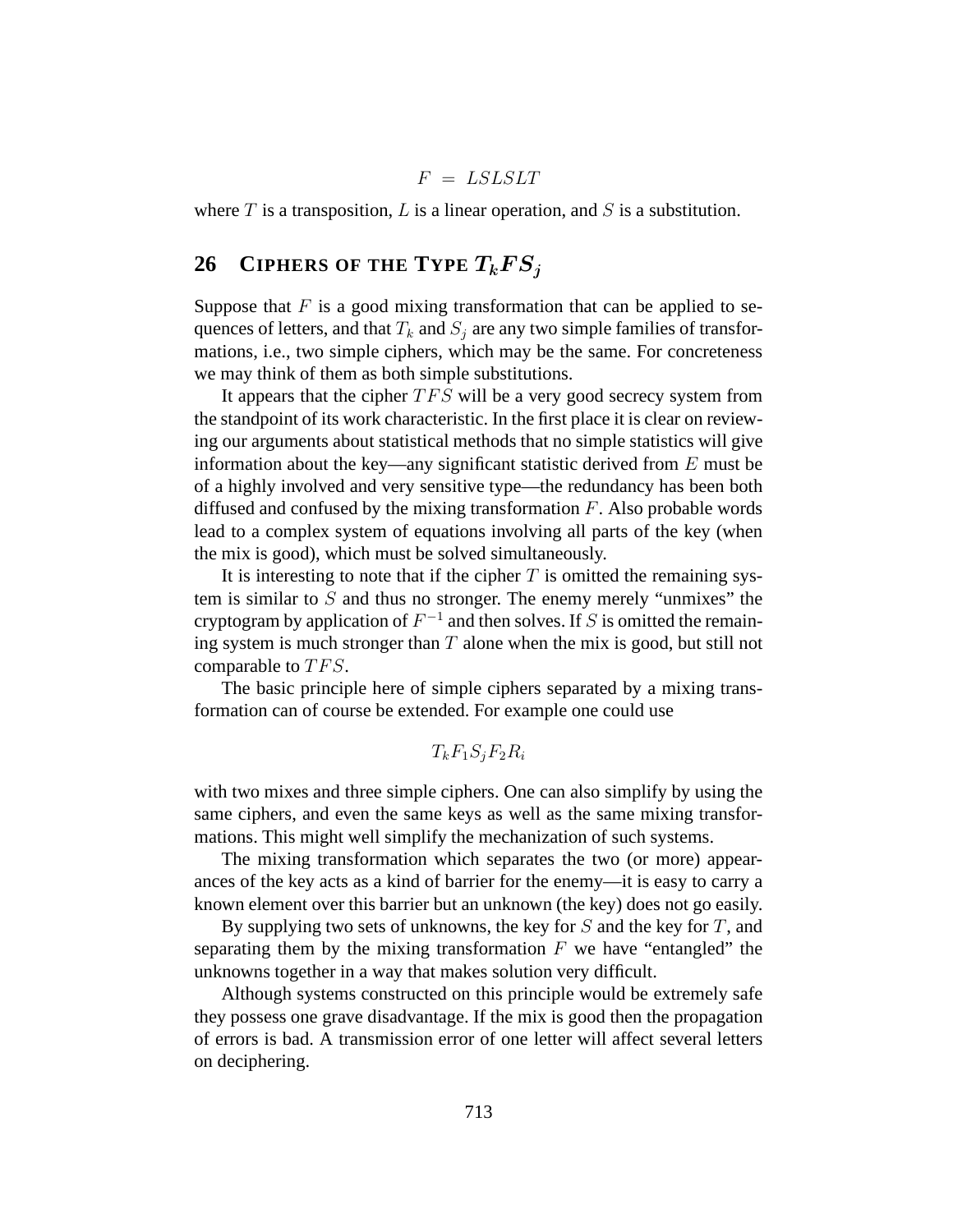# **27 INCOMPATIBILITY OF THE CRITERIA FOR GOOD SYSTEMS**

The five criteria for good secrecy systems given in section 5 appear to have a certain incompatibility when applied to a natural language with its complicated statistical structure. With artificial languages having a simple statistical structure it is possible to satisfy all requirements simultaneously, by means of the ideal type ciphers. In natural languages a compromise must be made and the valuations balanced against one another with a view toward the particular application.

If any one of the five criteria is dropped, the other four can be satisfied fairly well, as the following example show:

- 1. If we omit the first requirement (amount of secrecy) any simple cipher such as simple substitution will do. In the extreme case of omitting this condition completely, no cipher at all is required and one sends the clear!
- 2. If the size of the key is not limited the Vernam system can be used.
- 3. If complexity of operation is not limited, various extremely complicated types of enciphering process can be used.
- 4. If we omit the propagation of error condition, systems of the type TFS would be very good, although somewhat complicated.
- 5. If we allow large expansion of message, various systems are easily devised where the "correct" message is mixed with many "incorrect" ones (misinformation). The key determines which of these is correct.

A very rough argument for the incompatibility of the five conditions may be given as follows: From condition 5, secrecy system essentially as studied in this paper must be used; i.e., no great use of nulls, etc. Perfect and ideal systems are excluded by condition 2 and by 3 and 4, respectively. The high secrecy required by 1 must then come from a high work characteristic, not from a high equivocation characteristic. If key is small, the system simple, and the errors do not propagate, probable word methods will generally solve the system fairly easily since we then have a fairly simple system of equations for the key.

This reasoning is too vague to be conclusive, but the general idea seems quite reasonable. Perhaps if the various criteria could be given quantitative significance, some sort of an exchange equation could be found involving them and giving the best physically compatible sets of values. The two most difficult to measure numerically are the complexity of operations, and the complexity of statistical structure of the language.

# APPENDIX

#### *Proof of Theorem 3*

Select any message  $M_1$  and group together all cryptograms that can be obtained from  $M_1$  by any enciphering operation  $T_i$ . Let this class of crypto-